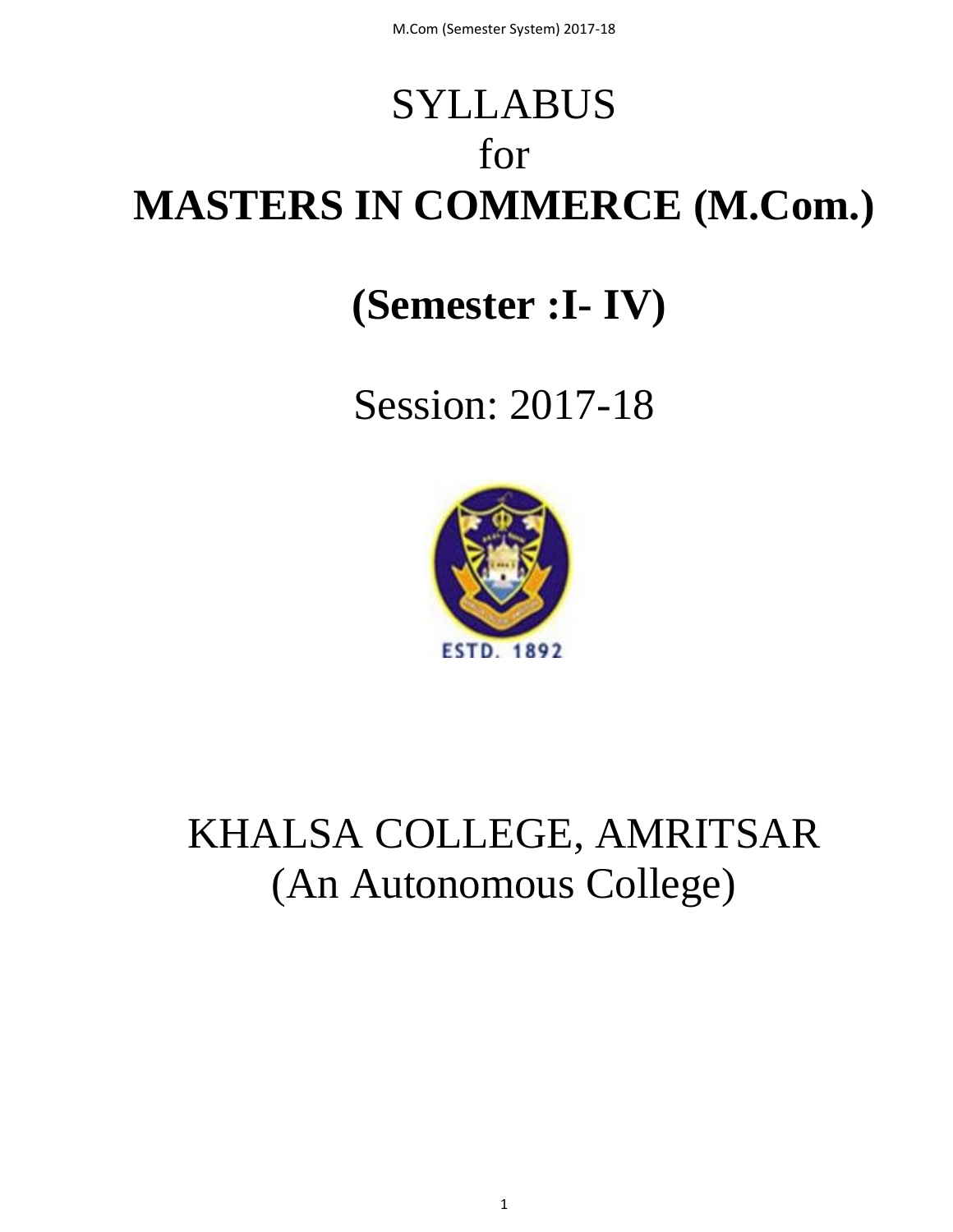# **SCHEME OF COURSES**

# **2017-18**

# **SEMESTER - I**

| <b>COURSE</b><br>NO. | <b>COURSE TITLE</b>                                       | <b>Theory</b> | <b>Internal</b><br>assessment | <b>Practical</b> | <b>Total</b><br>marks | Page<br>number |
|----------------------|-----------------------------------------------------------|---------------|-------------------------------|------------------|-----------------------|----------------|
| <b>MC-101</b>        | <b>Managerial Economics</b>                               | 80            | 20                            |                  | 100                   |                |
| MC-102               | <b>Statistical Analysis for</b><br><b>Business</b>        | 40            | 20                            | 40               | 100                   |                |
| $MC - 103$           | Management Principles and<br><b>Organization Behavior</b> | 80            | 20                            |                  | 100                   |                |
| $MC - 104$           | <b>Business Environment</b>                               | 80            | 20                            |                  | 100                   |                |
| $MC - 105$           | Management and Cost<br>Accounting                         | 80            | 20                            |                  | 100                   |                |
| $MC - 106$           | Seminar                                                   |               |                               |                  | 50                    |                |
| MC-107               | Computer Application in<br>Business-I                     | 50            | 20<br>$(10+10)$               | 30               | 100                   |                |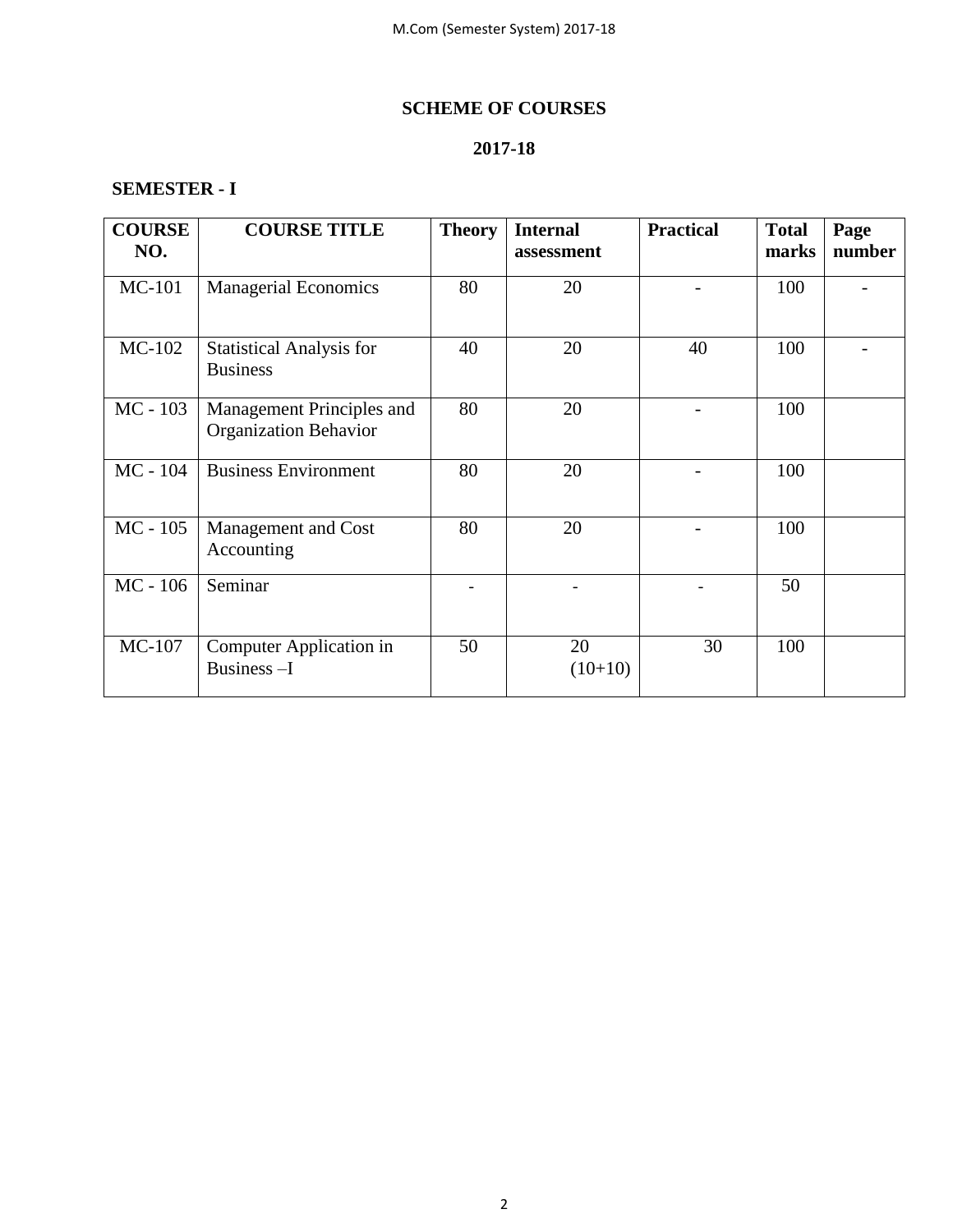# **SEMESTER – II**

| <b>COURSE</b><br>NO. | <b>COURSE TITLE</b>                                   | <b>Theory</b> | <b>Internal</b><br>assessment | <b>Practical</b> | <b>Total</b><br>marks | Page<br>number |
|----------------------|-------------------------------------------------------|---------------|-------------------------------|------------------|-----------------------|----------------|
| $MC - 201$           | Corporate Financial<br><b>Accounting and Auditing</b> | 80            | 20                            |                  | 100                   |                |
| $MC - 202$           | <b>Financial Management</b>                           | 80            | 20                            |                  | 100                   |                |
| $MC - 203$           | <b>Research Methodology</b>                           | 40            | 20                            | 40               | 100                   |                |
| $MC - 204$           | <b>Marketing Management</b>                           | 80            | 20                            |                  | 100                   |                |
| $MC - 205$           | Human Resource<br>Management                          | 80            | 20                            |                  | 100                   |                |
| MC-207               | <b>Operations Management</b>                          | 80            | 20                            |                  | 100                   |                |
| $MC - 206$           | $V$ iva – Voce                                        |               |                               |                  | 50                    |                |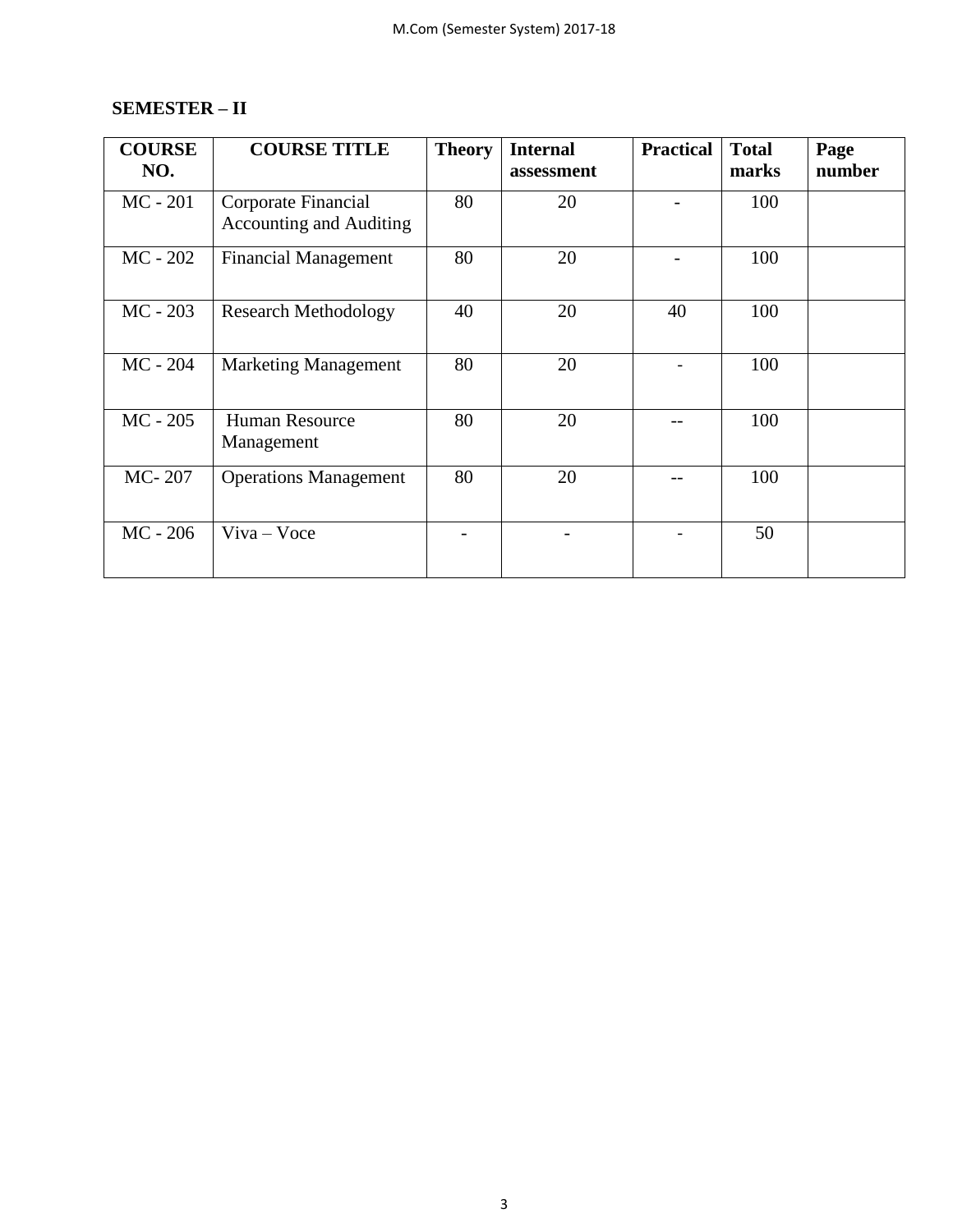#### **SEMESTER – III**

| <b>COURSE</b><br>NO. | <b>COURSE TITLE</b>               | <b>Theory</b> | <b>Internal</b><br>assessment | <b>Practical</b> | <b>Total</b><br>marks | Page<br><b>Number</b> |
|----------------------|-----------------------------------|---------------|-------------------------------|------------------|-----------------------|-----------------------|
| $MC - 301$           | Banking and Insurance<br>Services | 80            | 20                            |                  | 100                   |                       |
| $MC - 302$           | Seminar                           |               | $\overline{\phantom{a}}$      |                  | 50                    |                       |

**Note: Any two of the following groups, each having two papers**

# **Group A: Accounting and Finance**

| $MC-311$ | Security Analysis and portfolio<br>management | 80 | 20 | 100 |  |
|----------|-----------------------------------------------|----|----|-----|--|
| $MC-312$ | Contemporary Accounting                       | 80 | 20 | 100 |  |

# **Group B: Business Studies**

| $MC-321$   | Strategic Management              | 80 | 20 | 100 |  |
|------------|-----------------------------------|----|----|-----|--|
| $MC - 322$ | <b>Security Market Operations</b> | 80 | 20 | 100 |  |

# **Group C: International Business**

| $MC-331$ | International Economics Organizations   80        |    | 20 | $_{00}$ |  |
|----------|---------------------------------------------------|----|----|---------|--|
|          | $MC - 332$   Management of International Business | 80 |    | 00      |  |
|          | <b>Operations</b>                                 |    |    |         |  |

# **Group D: Marketing**

| $MC-351$   | <b>Consumer Behavior</b> | 80 | 20 | - | 100 |  |
|------------|--------------------------|----|----|---|-----|--|
| $MC - 352$ | Retail Management        | 80 | 20 | - | 100 |  |

### **SEMESTER – IV**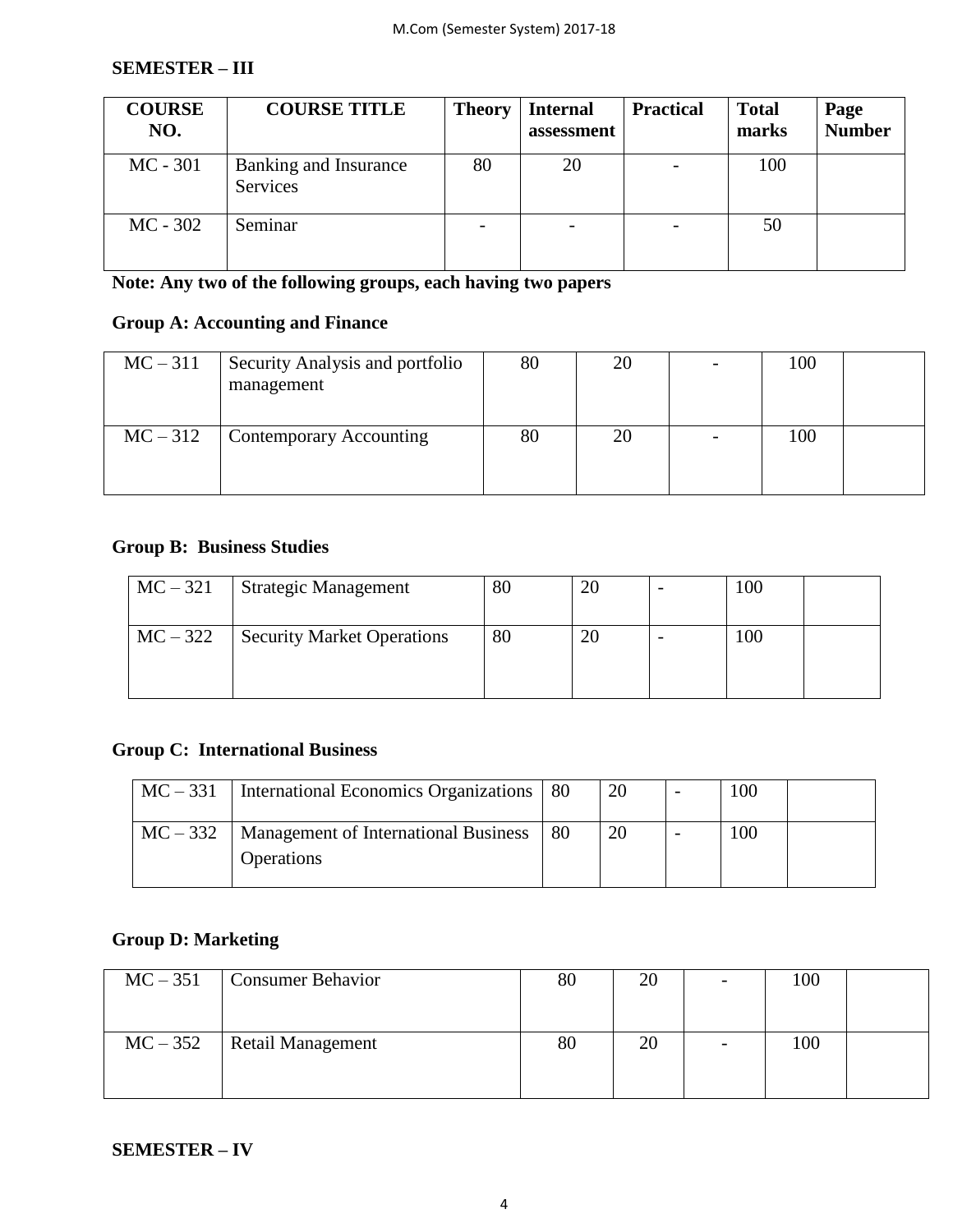| <b>COURSE</b><br>NO. | <b>COURSE TITLE</b>             | <b>Theory</b> | <b>Internal</b><br>assessment | <b>Practical</b> | <b>Total</b><br>marks | Page<br><b>Number</b> |
|----------------------|---------------------------------|---------------|-------------------------------|------------------|-----------------------|-----------------------|
| $MC - 401$           | <b>International Accounting</b> | 80            | 20                            |                  | 100                   |                       |
| $MC - 402$           | Corporate e-reporting           | 80            | 20                            |                  | 100                   |                       |
| $MC - 403$           | Viva-Voce                       |               |                               |                  | 50                    |                       |

# **Note: Any One of the following groups, each having three papers**

## **Group A: Accounting and Finance**

| $MC-411$ | International Financial Management              | 80 | 20 | 100 |  |
|----------|-------------------------------------------------|----|----|-----|--|
| $MC-412$ | <b>Financial Markets and Financial Services</b> | 80 | 20 | 100 |  |
|          | $MC-413$ Corporate Tax Law and Planning         | 80 | 20 | 100 |  |

# **Group B: Business Studies**

| $MC-421$ | <b>Indirect Tax Laws</b>                                      | 80 | 20 | 100 |  |
|----------|---------------------------------------------------------------|----|----|-----|--|
| $MC-422$ | Entrepreneurship Development and<br><b>Project Management</b> | 80 | 20 | 100 |  |
| $MC-423$ | Business Ethics & Environment<br>Management                   | 80 | 20 | 100 |  |

# **Group C: International Business**

| $MC-431$ | International Financial Markets and<br>Foreign Exchange | 80 | 20 | 100 |  |
|----------|---------------------------------------------------------|----|----|-----|--|
| $MC-432$ | <b>International Financial Management</b>               | 80 | 20 | 100 |  |
| $MC-433$ | <b>International Marketing</b>                          | 80 | 20 | 100 |  |

# **Group D: Marketing Management**

| $MC-451$   | <b>Advertising and Sales Management</b> | 80 | 20 | 100 |  |
|------------|-----------------------------------------|----|----|-----|--|
|            |                                         |    |    |     |  |
| $MC - 452$ | Brand and distribution Management       | 80 | 20 | 100 |  |
|            |                                         |    |    |     |  |
| $MC-453$   | <b>Services Marketing</b>               | 80 | 20 | 100 |  |
|            |                                         |    |    |     |  |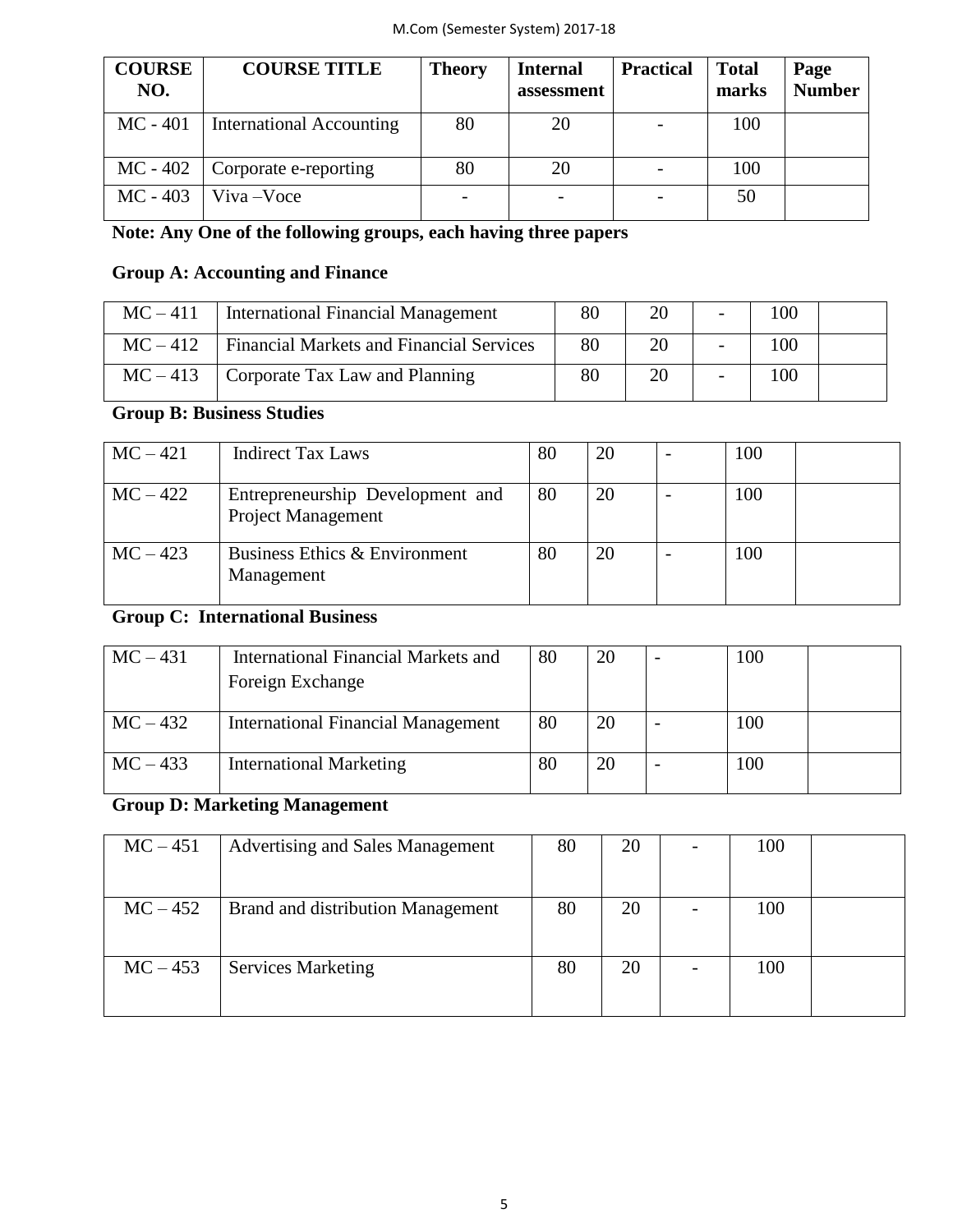#### **MC–103: Management Principles and Organization Behaviour**

**Time: 3 Hours Max. Marks: 100** 

**Internal Assessment: 20**

**Theory: 80**

# **Note: The question paper covering the entire course shall be divided into three sections as**

- **follows:**
- **Section A:** It will consist of 8 very short answer questions from the entire syllabus with answer to each question upto ten lines in length. Students will attempt all 8 compulsory questions. Each question will carry 2 marks; the total weightage being 16 marks.
- **Section B:** It will consist of essay type/numerical questions with answer to each question upto five pages in length. Four questions will be set by the examiner from Part–I of the syllabus and the candidates will be required to attempt two questions. Each question will carry 16 marks. The total weightage of the section shall be 32 marks.
- **Section C:** It will consist of essay type/numerical questions with answer to each question upto five pages in length. Four questions will be set by the examiner from Part–II of the syllabus and the candidates will be required to attempt two questions. Each question will carry 16 marks. The total weightage of the section shall be 32 marks. **Part–I**

**Management:** Definition, Nature and Purpose; Functions of Managers, Managerial Skills and Roles.

**Planning:** Concept and Importance, Types, Steps in Planning, Limitations of Planning and Planning Premises. Management by Objectives (MBO): Concept, Objective setting process, Benefits and Weaknesses of MBO.

**Organizing:** Nature and Types of Organizations; Departmentation; Span of Management; Centralization and Decentralization; Line and Staff Authority; Authority and Responsibility; Committees: Nature, Advantages and Disadvantage of Committees.

**Motivation:** Concept and various theories of Motivation: McGregor's theory X and theory Y, Maslow's Hierarchy of Needs theory, Alderfer's ERG theory, Herzber's Motivation–Hygiene theory, McCelelland's Needs theory of Motivation, Adam's Equity theory, Vroom's Expectancy theory and Porter and Lawler's Model of Motivation.

**Leadership:** Concept and various theories of Leadership: The Michigan Studies, The Ohio State Leadership Studies, Tannenbaum and Schmidt's Leadership Pattern, Fiedler's Contingency theory, Path–Goal theory, Likert's System four, The Managerial Grid, Charismatic Leadership, Transactional and Transformational Leadership.

#### **Part–II**

**Organisational Behaviour (OB):** Meaning, Importance, Challenges and Opportunities for OB.

**Personality:** Concept and determinants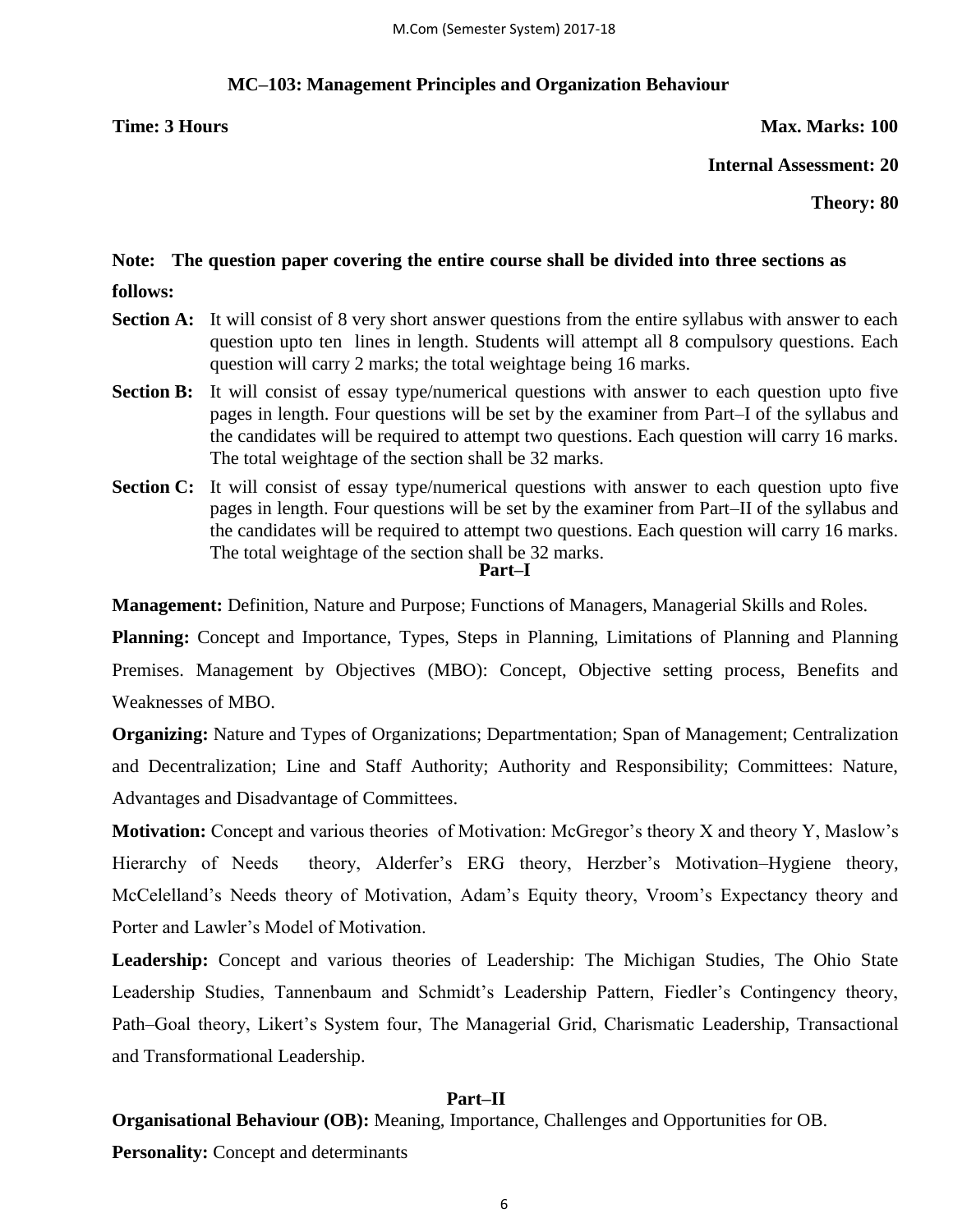**Attitudes:** Sources and types, Cognitive dissonance theory

# **Emotions: Nature and Types, Sources of Emotions, Managing Emotions at work, Emotional**

**Intelligence:** concept and Dimensions.

**Perception:** Nature and significance of perception, Factors influencing perception, perceptual process,

Perceptual Distortions and Improving Perception.

#### **Suggested Readings:**

- 1. Harold Koontz and Heinz Weihrich, ―*Essentials of Management: An International Perspective*", 7th edition (2007), McGraw-Hill, New Delhi.
- 2. Richard L Daft, "*The New Era of Management*", 2nd edition (2008), Thomson, New Delhi.
- 3. Stephen P Robbins, David A. Decanzo, "*Fundamentals of Management*", 6th edition (2007), Pearson Education, New Delhi.
- 4. Stephen P. Robbins, Timothy A. Judge, Seema Sanghi, "*Organisational Behaviour*", 14th edition, Pearson Education, New Delhi.
- 5. K. Aswathappa, "Organisational Behaviour, Text, Cases and Games", 10th edition (2012), Himalaya Publishing.
- 6. Sekaran, Uma, "Organizational Behaviour: Text and Cases", 2007, Tata McGraw Hill, New Delhi.
- 7. McShane, Steven L.; Glinow, Mary Ann Von and Sharma, Radha R, "Organisational *Behaviour*", 5th edition (2008), Tata McGraw Hill, New Delhi.
- 8. Philip Sadler, "Leadership", 2nd edition (2005), Viva Books Private Limited.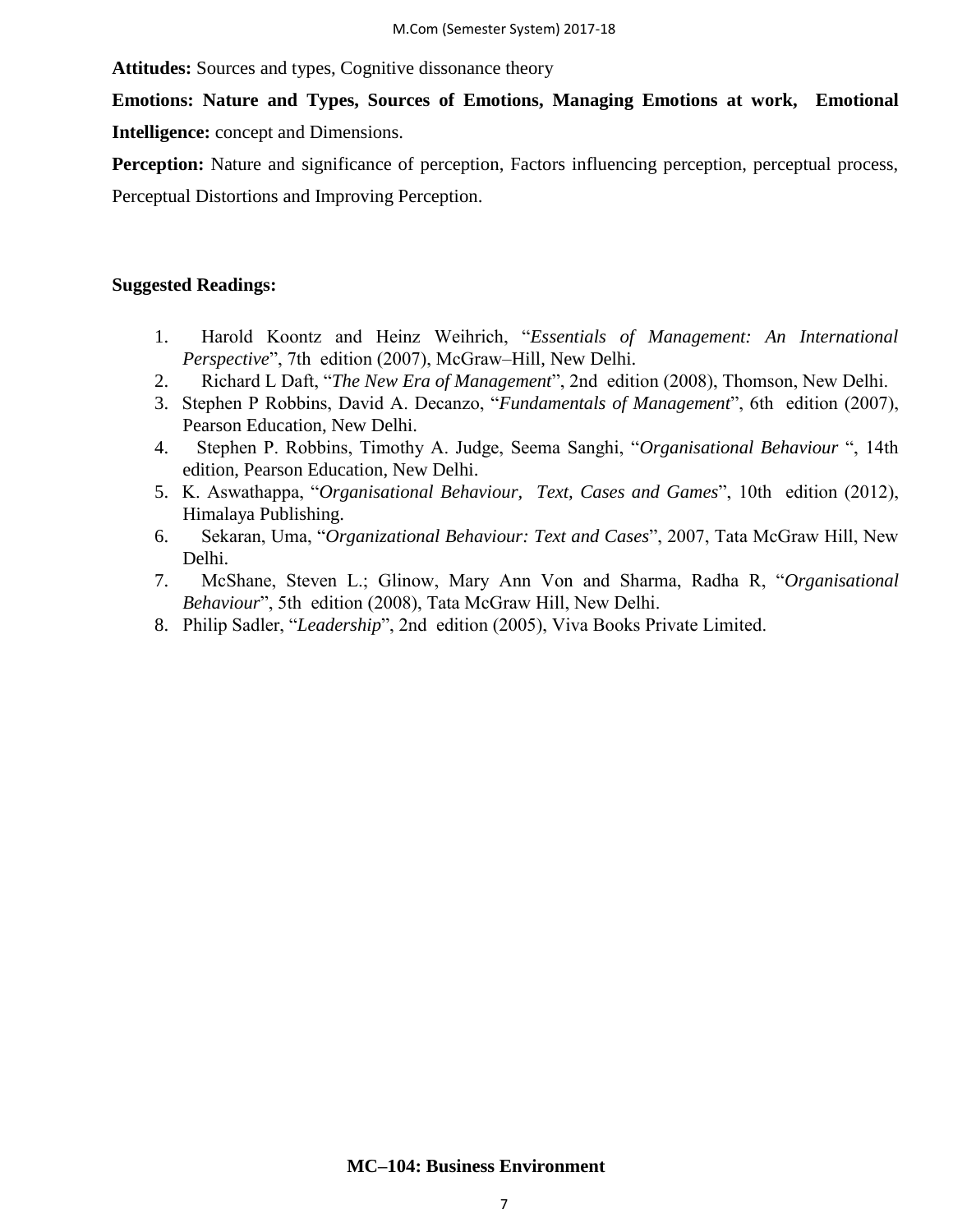**Internal Assessment: 20**

**Theory : 80**

### **Note: The question paper covering the entire course shall be divided into three sections as**

**follows:** 

- **Section A:** It will consist of 8 very short answer questions from the entire syllabus with answer to each question upto ten lines in length. Students will attempt all 8 compulsory questions. Each question will carry 2 marks; the total weightage being 16 marks.
- **Section B:** It will consist of essay type/numerical questions with answer to each question upto five pages in length. Four questions will be set by the examiner from Part–I of the syllabus and the candidates will be required to attempt two questions. Each question will carry 16 marks. The total weightage of the section shall be 32 marks.
- **Section C:** It will consist of essay type/numerical questions with answer to each question upto five pages in length. Four questions will be set by the examiner from Part–II of the syllabus and the candidates will be required to attempt two questions. Each question will carry 16 marks. The total weightage of the section shall be 32 marks.

#### **Part–I**

**Salient features of Economic Systems:** Capitalist system/Market economy; Socialist system and Mixed Economy, Basic Features of Indian Economy, Government Business Relationship.

**Business Environment:** Meaning, Types: Internal Environment; External Environment; Micro and Macro Environment.

**Aspects of Economic Reforms:** Liberalisation; Privatisation; Globalisation and its Implications for India.

**Economic Planning in India:** objectives, Strategies and Evaluation of XIth plan and Strategy and priorities of XIIth plan

**Social Responsibility of Business:** Concept, rationale, dimensions models of social responsibility and barriers of SR; The Environment Protection Act, 1986.

#### **Part–II**

#### **Deficit Financing and its implications for the Indian Economy:** Analysis of current year Annual

Budget.

**Disinvestment of Public Enterprises:** Rationale; Objectives and Implications.

**Evaluation of various regulatory policies of Government:** Industrial Policy changes during the post

Reforms; Fiscal and Monetary policy changes in India, Salient Features of FEMA.

**Consumer Rights and Consumerism:** Role of Consumer Groups with special reference to India;

Consumer Protection Act, 1986 with latest amendments.

**Foreign Trade:** concept of balance–of–payments; balance–of–trade; currency convertibility; Foreign trade policy 2004–09 and 2009–14; Exim Policy during the post reforms in India.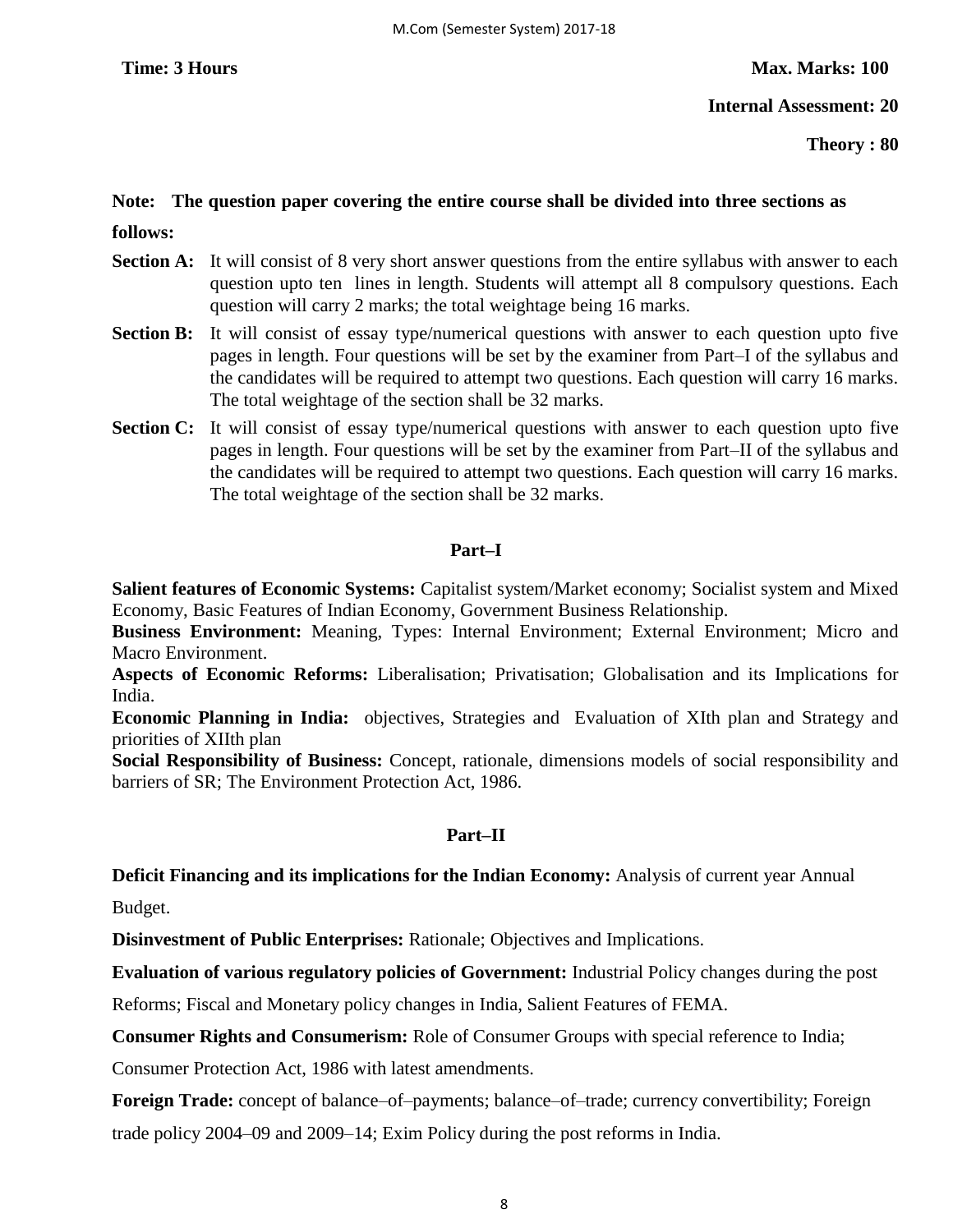#### **Suggested Readings:**

- 1. Cherunilam, Francis, "Business Environment", 2011, Himalaya Publishing House, New Delhi.
- 2. K Ashwathappa, "Legal Environment of Business", Himalaya Publishing House, New Delhi.
- 3. M. Adhikary, "*Economic Environment for Business*", Sultan Chand & Sons, New Delhi.
- 4. K. Ashwathappa, "Essentials of Business Environment", 11th edition (2011), Himalaya Publishing House, New Delhi.
- 5. Paul Justin, "Business Environment Text and Cases", 2006, Tata McGraw Hills Publishing
- 6. Ruddar Dutt and KPM Sundaram, "Indian Economy", 53rd edition, S. Chand and Company Ltd., New Delhi.
- 7. Govt. of India, Five Years Plan documents.
- 8. Govt. of India, Various issues of Annual Economic survey of India.

#### **Note:**

 **It is Mandatory for the students to consult Economic Times, Financial Express, Annual Budget and Economic Survey to understand this paper.**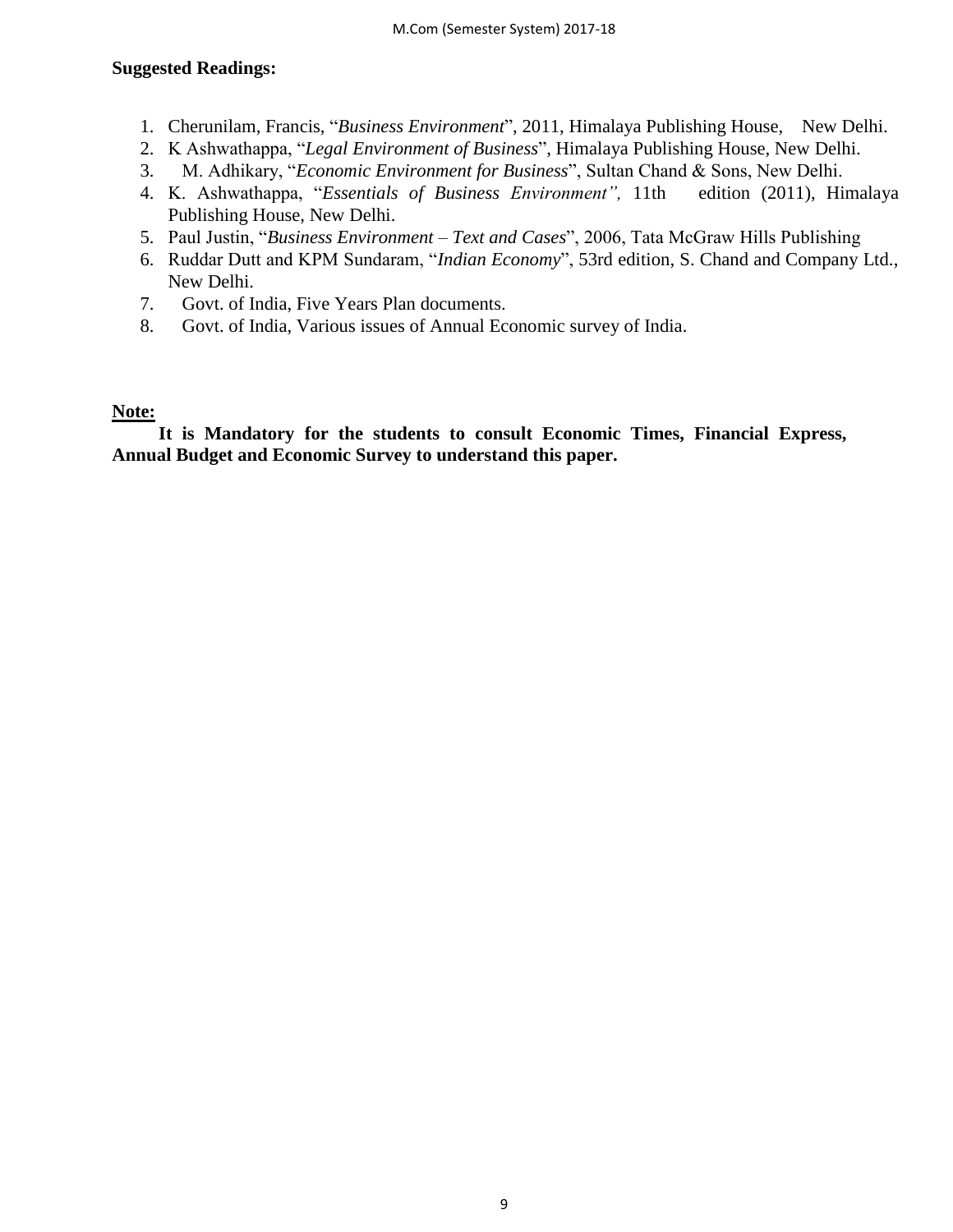#### **MC – 105: Management and Cost Accounting**

**Time: 3 Hours Max. Marks: 100** 

**Internal Assessment: 20**

**Theory : 80**

#### **Note: The question paper covering the entire course shall be divided into three sections as**

- **follows:**
- **Section A:** It will consist of 8 very short answer questions from the entire syllabus with answer to each question upto ten lines in length. Students will attempt all 8 compulsory questions. Each question will carry 2 marks; the total weightage being 16 marks.
- **Section B:** It will consist of essay type/numerical questions with answer to each question upto five pages in length. Four questions will be set by the examiner from Part–I of the syllabus and the candidates will be required to attempt two questions. Each question will carry 16 marks. The total weightage of the section shall be 32 marks.
- **Section C:** It will consist of essay type/numerical questions with answer to each question upto five pages in length. Four questions will be set by the examiner from Part–II of the syllabus and the candidates will be required to attempt two questions. Each question will carry 16 marks. The total weightage of the section shall be 32 marks.

#### **Part–I**

**Introduction to Accounting**: Accounting as a management information system; Users of accounting information; generally accepted accounting principles and concepts; understanding the annual reports of companies.

**Management Accounting and Managerial Decisions**: Management accountant's position, role and responsibilities.

**Management Control Structure:** Various forms of responsibility centers. Responsibility Accounting, Intra–company transfer pricing.

**Management Control Process:** Budgeting process, Preparation of fixed and flexible budgets, Zero Base Budgeting, Activity Based Budgeting, performance budgeting and participative budgeting.

**Segment Performance Evaluation:** Traditional measures of evaluation. Economic Value Added, Balanced Score Card.

**Analyzing Financial Statements:** Horizontal, vertical and ratio analyses.

#### MASTER OF COMMERCE (SEMESTER – I)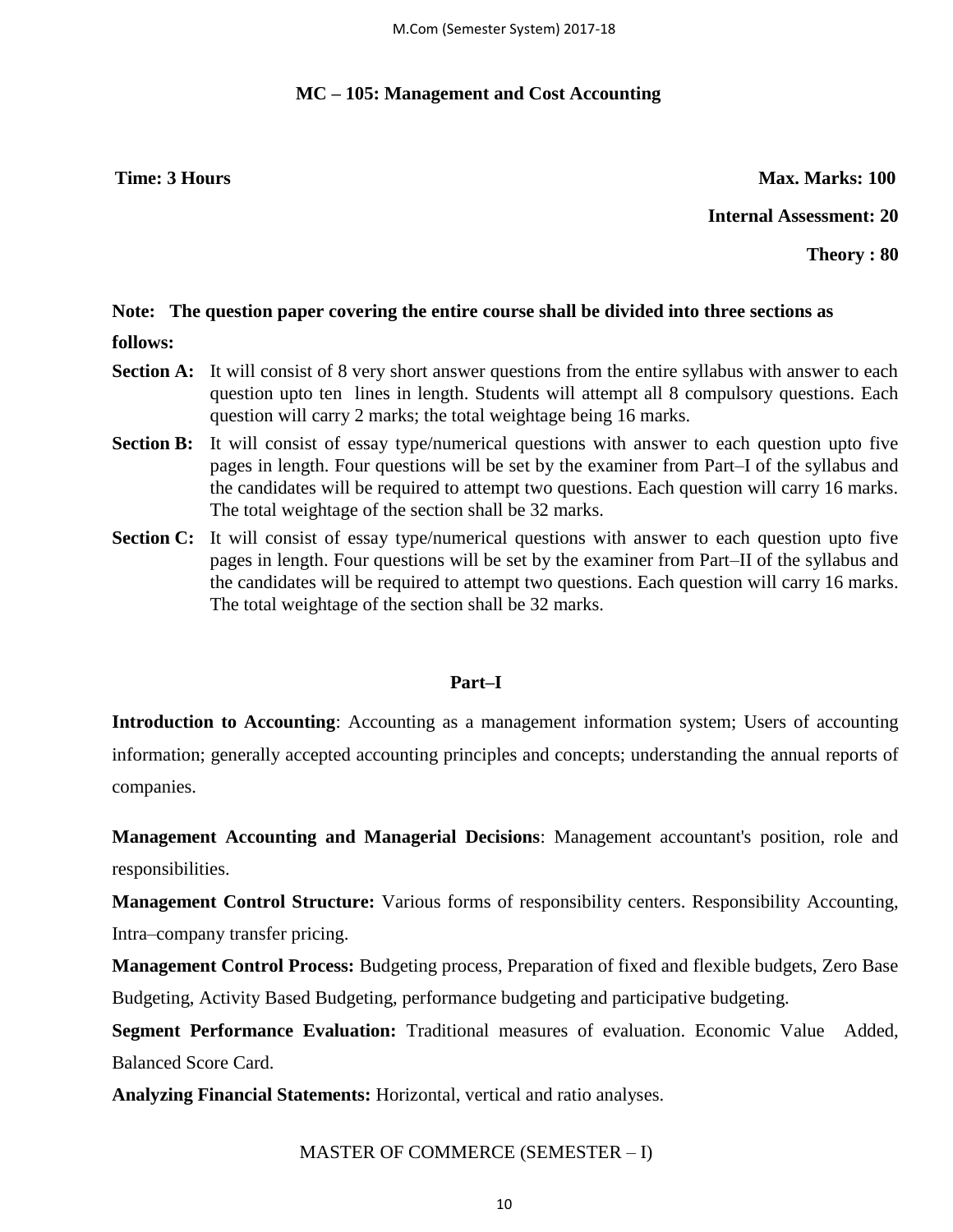#### **Part–II**

**Standard Costing and Variance Analysis:** Standard costing as a control technique; Setting of standards and their revision; Variance analysis –meaning and importance, kinds of variances and their uses–material, labour variances; Relevance of variance analysis to budgeting and standard costing.

**Marginal Costing and Break–even Analysis**: Concept of marginal cost; Marginal costing and absorption costing; Marginal costing versus direct costing; Cost–volumeprofit analysis; Break–even analysis; Assumptions and practical applications of breakeven– analysis; Decisions regarding sales–mix, make or buy decisions and discontinuation of a product line etc.

**Contemporary Issues in Management Accounting:** Value chain analysis; Activity based costing; Quality costing; Target Costing.

**Reporting to Management**: Objectives of reporting, reporting needs at different managerial levels; Types of reports, modes of reporting, reporting at different levels of management.

#### **Suggested Readings:**

- 1. Anthony, Robert N., and Govindrajan, Vijay, "*Management Control System*", 12th Edition, McGraw Hill
- 2. Anthony, Robert, "*Management Accounting*", 5th edition (2007), Tarapore–wala, Mumbai,
- 3. Horngren, C.T., Gray L. Sundem and William O. Stratton, "*Introduction to Management Accounting*", 13th Edition, Prentice Hall, Delhi
- 4. Horngren, C. T.; Datar, S.M.; Foster, G.M.; Rajan, M.V. and Ittner, C.D. "Cost Accounting", 13th Edition (2009), Pearson , Delhi
- 5. Merchant, Kenneth A., "Modern Management Control Systems: Text and Cases", 1st Edition (2004), Pearson Education Asia.
- 6. Pandey, I.M, "Management Accounting", 3rd Edition, Vikas Publication, Delhi
- 7. Kaplan, Atkinson, Matsumara and Young, "Management Accounting", 5th Edition (2007),
- 8. Pearson Education
- 9. Kaplan and Atkinson, "*Advanced Management Accounting*", 3rd Edition, Pearson Learning
- 10. Vij, Madhu, "Management Accounting," 1st Edition (2009), Macmillan Publishers India Ltd.
- 11. Horngren, C.T. ; Sundem, Gary L.; Schatzberg, Jeff; Burgstahler, Dave and Stratton, W.O., ―I*ntroduction to Management Accounting*‖, 2010, Pearson
- 12. Drury, Colin, "Management and Cost Accounting," 6th Edition (2004), Thomson Learning
- 13. Bhimani, Alnoor, "Contemporary Issues in Management Accounting", Illustrated Edition (2006), OUP Oxford.

**MC-106 Seminar Max. Marks: 50**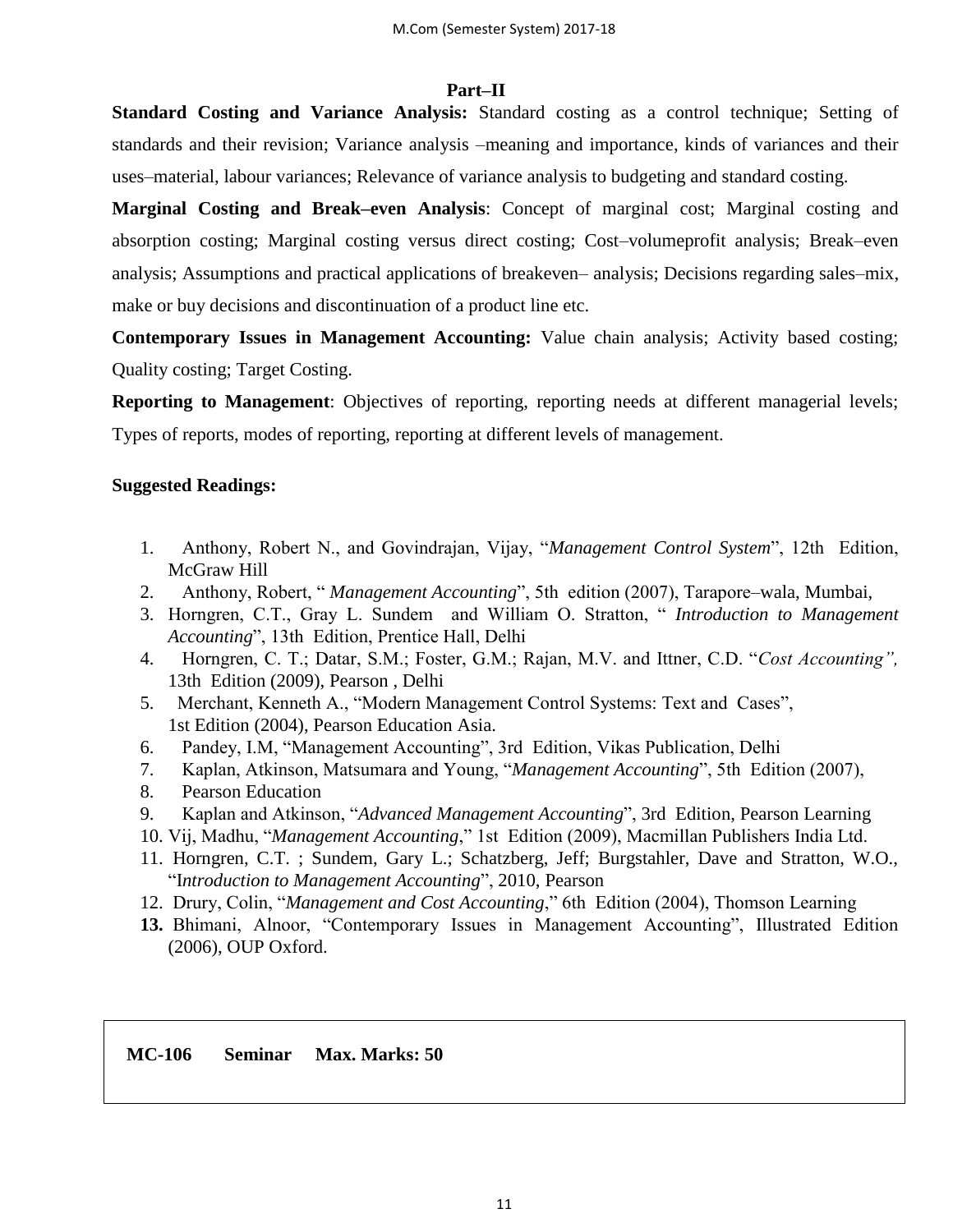**MC–107 Computer Application in Business -I**

#### **Note: 1. The question paper covering the entire course shall be divided into three sections. 2. 40 hours of practical session of one hour each duration for every student.**

**Section-A:** It will have question No. 1 consisting of 10 very short answer questions from the entire syllabus with answer to each question upto five lines in length. Students will attempt all questions. Each question will carry one mark; the total weightage being 10 marks.

**Section B:** It will consist of essay type / numerical questions with answer to each question upto five pages in length. Four questions numbering 2, 3, 4 and 5 will be set by the examiner from Part-I of the syllabus. Students will attempt any 02 questions in this section. Each question will carry 10 marks. The total weightage of this section shall be 20 marks.

**Section C:** It will consist of essay type / numerical questions with answer to each question up to five pages in length. Four questions numbering 6, 7, 8 and 9 will be set by the examiner from Part-II of the syllabus. Students will attempt any 02 questions in this section. Each question will carry 10 marks. The total weightage of this section shall be 20 marks.

#### **Part–I**

#### **MS–EXCEL - 2010**

Application areas, components of Excel Worksheet, entering information in the worksheet, formatting numbers and text, Tool bars, Customizing, resizing rows and columns, moving and copying cells, freeze panes, moving, copying and splitting worksheets. Protecting cells, worksheet or part of the work sheet, Printing.

Formulae: Entering a formula, editing and copying a formula. Different functions Arithmetical, trigonometrically and statistical–correlation, Regression Modeling.

Graphs: Drawing various types of graphs and charts from the given data, printing graph/chart.

#### **MS–Word -2010**

Introduction and working with MS–word in MS–Office, Basic components of word screen, Creating, Editing, Saving, Printing and Deleting files, formatting text and documents.

Creating and Sorting tables, working with graphics, finding and replacing text, inserting page breaks, page numbers, symbols and dates, header, footer, spell checking, Mail merge business letters.

#### **Part–II**

#### **MS–Power Point -2010**

Power Point basics, Menus and toolbars, Creating, editing, saving, printing and deleting the presentation, Creating presentation using auto content wizard. Design template, blank presentation, slide sorter view, show time, sound effects and animation effects, working with graphics, Different Views, Business oriented presentation.

#### MASTER OF COMMERCE (SEMESTER – I)

#### **Microsoft Outlook 2010**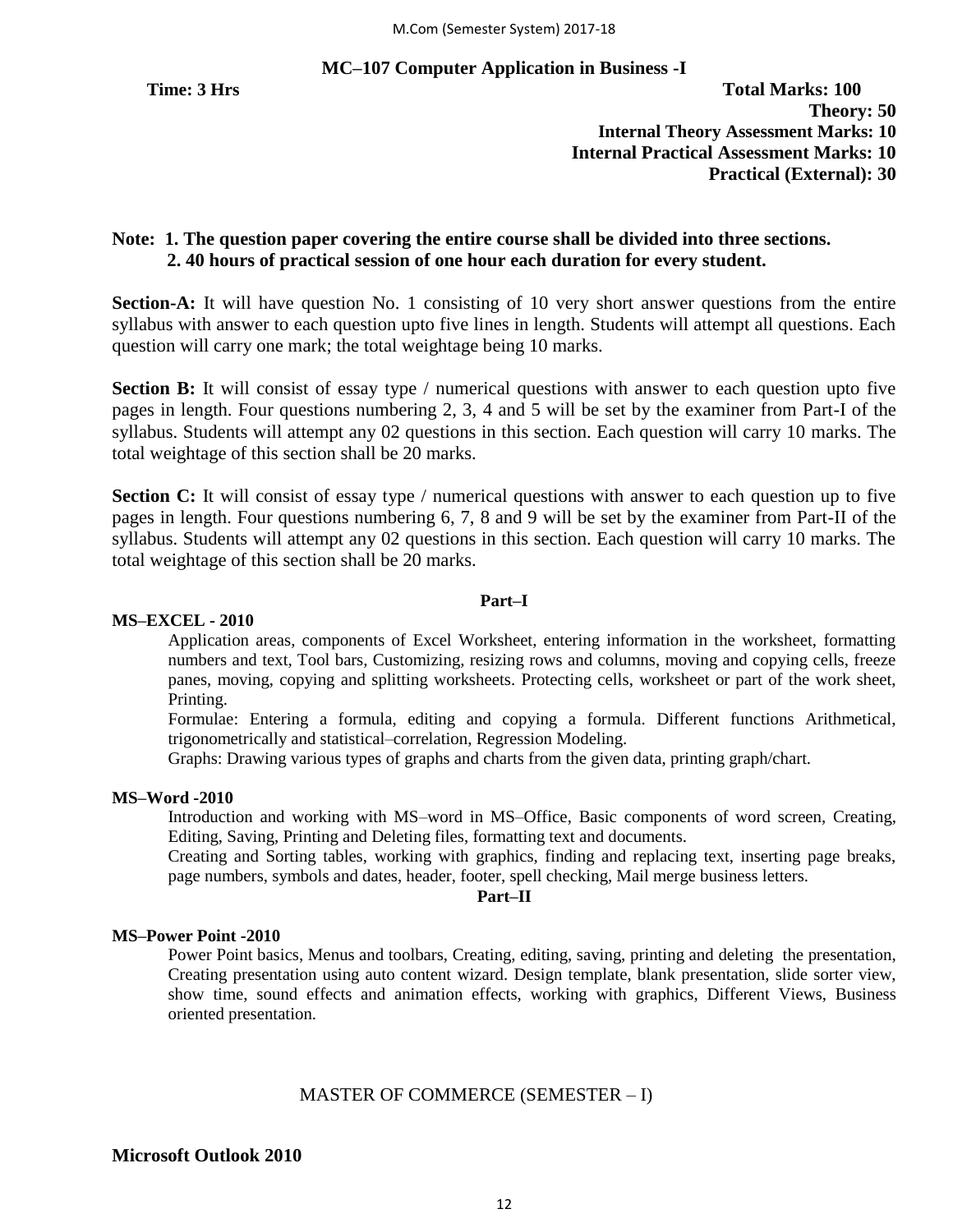Introduction, Outlook Interface, Customizing Outlook, Outlook workspace, Setting up E-mail, Creating and Receiving E-mail, E-mail formatting, Organizing and finding E-mail, Securing E-mail, Managing SPAM, Using Calendar, Scheduling Meetings, Creating and Using contacts, Creating and handling Tasks.

#### **Financial Accounting Package Tally (ERP 9.0):**

Tally – Introduction, various facilities available in Tally, creating a company, ledgers, registers, petty books.

Inventory Control: Maintaining inventory of some firm/organization, Profit and loss account, audit controls.

**Practical:** Weightage **30% and Practical be based on practical part of the syllabus.**

#### **Suggested Readings:**

1. Norton, Peter, "*Introduction to Computers*", 2009, Tata McGraw Hill.

2. Asok K. Nadhani, "Simple Tally 9: Financial Accounting, Invoicing & Inventory", 2008, BPB Publications.

3. Sinha, P.K, "Fundamental of Computers" BPB Publications, 2008.

**4.** Prajagopalan, S.P., "Computer applications in business", 2000, Vikas Publishing House.

**5.** Weatherwax, Jo Ann and Weatherwax, Robert C., ―*Business Analysis with Computer*

*Applications*‖, 2nd edition, Cengage South-Western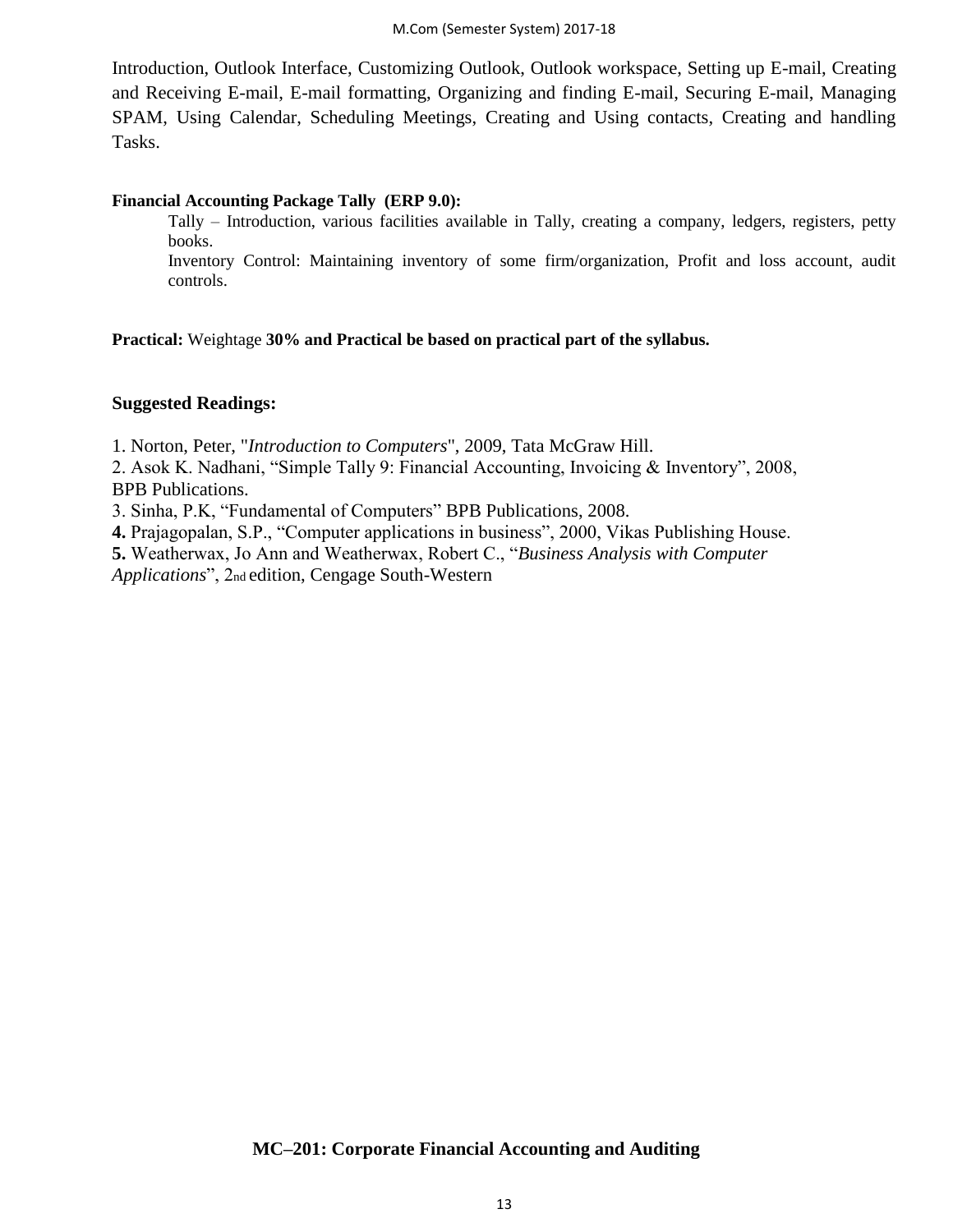**Internal Assessment: 20**

**Theory : 80**

# **Note: The question paper covering the entire course shall be divided into three sections as**

**follows:** 

- **Section A:** It will consist of 8 very short answer questions from the entire syllabus with answer to each question upto ten lines in length. Students will attempt all 8 compulsory questions. Each question will carry 2 marks; the total weightage being 16 marks.
- **Section B:** It will consist of essay type/numerical questions with answer to each question upto five pages in length. Four questions will be set by the examiner from Part–I of the syllabus and the candidates will be required to attempt two questions. Each question will carry 16 marks. The total weightage of the section shall be 32 marks.
- **Section C:** It will consist of essay type/numerical questions with answer to each question upto five pages in length. Four questions will be set by the examiner from Part–II of the syllabus and the candidates will be required to attempt two questions. Each question will carry 16 marks. The total weightage of the section shall be 32 marks.

#### **Part–I**

**Company Final Accounts**–Requirements of Companies Act 1956. Form and contents of Profit and loss account and Balance sheet.

**Managerial remuneration**. Meaning of profit. Divisible profits.

**Valuation of goodwill**: different approaches such as super profit, annuity and capitalization approach. **Valuation of shares**; different approaches such as book value and earnings approach.

#### **Part–II**

**Understanding the concept and rationale** of Financial Audit, Cost Audit, Management Audit, Internal Audit, Proprietary Audit, Efficiency Audit and Audit by C. and A.G.,

**Statutory Auditor**–Appointment qualifications, removal. Duties and liabilities of auditor. Code of conduct and ethics, professional misconduct of statutory auditor.

**Meaning, Objectives and scope of cost audi**t. Cost Auditor, his appointment, duties liabilities. Cost audit report; Meaning, objectives and scope of management audit. Appointment and qualifications of management Auditor.

**Audit of management functions** such as planning, organising and control. Audit of functional areas–production, personnel marketing finance and accounting.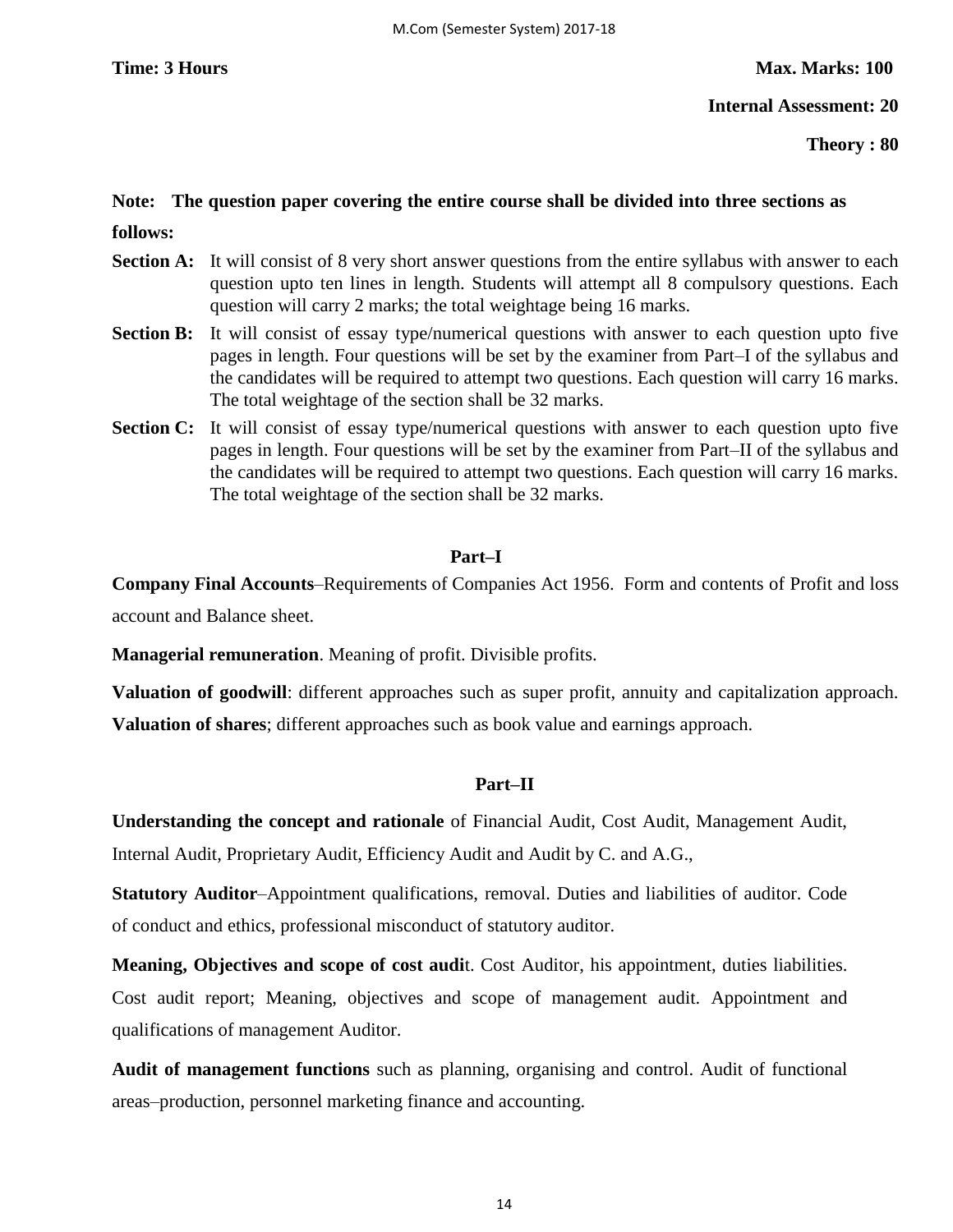### **Suggested Readings:**

- 1. Khan, M.Y. and Jain, P.K., " Financial Management", 5th edition, Himalaya Publishing,
- 2. New Delhi
- 3. Pandey I.M., "Financial Management", 9th edition (2009), Vikas Publishing House.
- 4. Gupta, Kamal, "Contemporary Auditing", 6th edition, Tata McGraw Hill.
- 5. Sehgal, Ashok and Sehgal, Deepak, "Advanced Accounting", 3rd edition, Taxman, New Delhi.
- 6. Maheshwari, S.N. and Maheshwari, S.K., "Corporate Accounting", 5th edition (2009),
- 7. Vikas Publication, New Delhi
- 8. Mukherjee and Hanif, "Corporate Accounting", 2005, Tata McGraw Hill, New Delhi.

#### **MC – 202: Financial Management**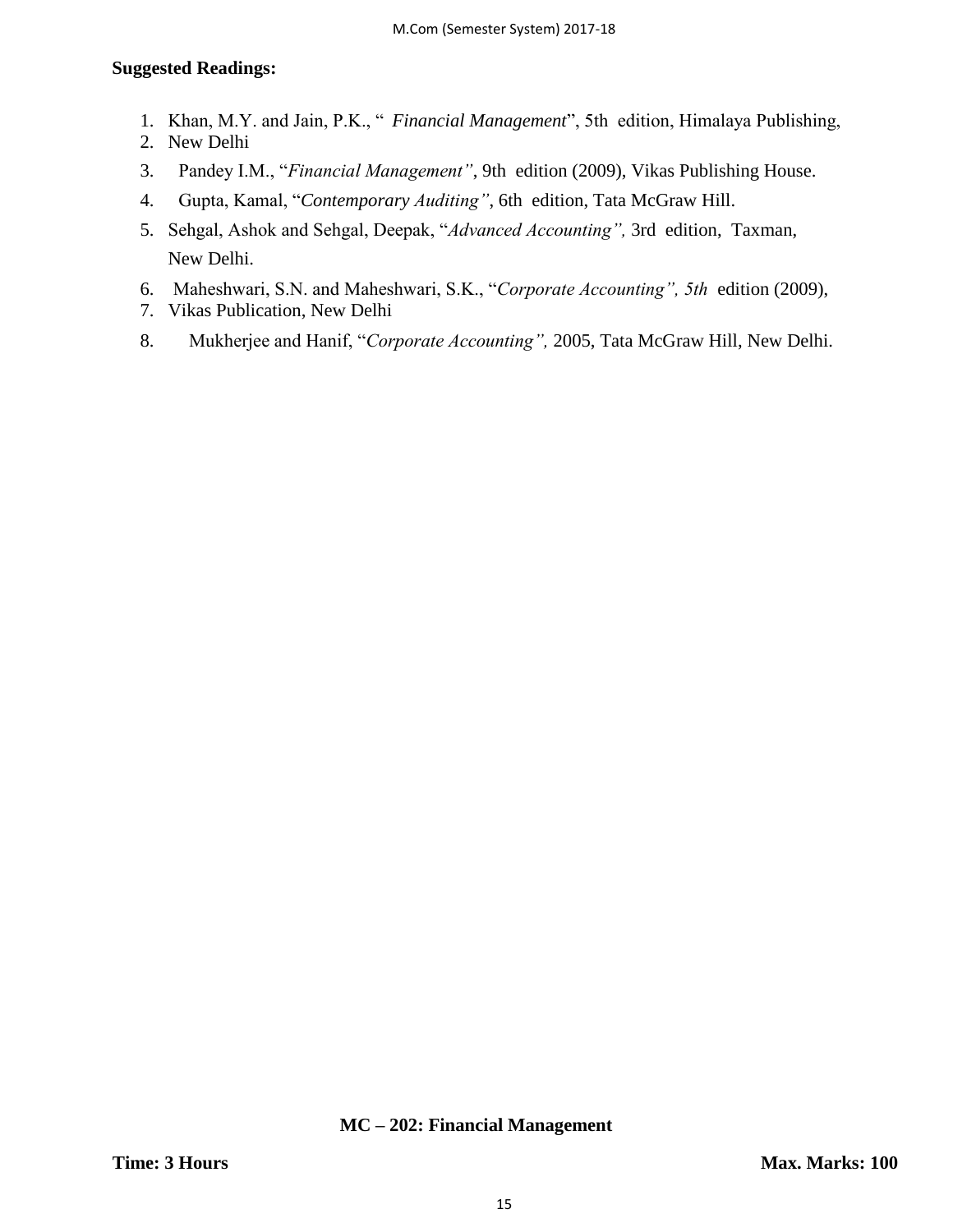#### **Theory: 80**

# **Note: The question paper covering the entire course shall be divided into three sections as follows:**

- **Section A:** It will consist of 8 very short answer questions from the entire syllabus with answer to each question upto ten lines in length. Students will attempt all 8 compulsory questions. Each question will carry 2 marks; the total weightage being 16 marks.
- **Section B:** It will consist of essay type/numerical questions with answer to each question upto five pages in length. Four questions will be set by the examiner from Part–I of the syllabus and the candidates will be required to attempt two questions. Each question will carry 16 marks. The total weightage of the section shall be 32 marks.
- **Section C:** It will consist of essay type/numerical questions with answer to each question upto five pages in length. Four questions will be set by the examiner from Part–II of the syllabus and the candidates will be required to attempt two questions. Each question will carry 16 marks. The total weightage of the section shall be 32 marks.

#### **Part–I**

**Financial Management:** Meaning and nature; Financial goal–profit vs. wealth maximization; Finance functions–investment, financing, liquidity and dividend decisions. Financial planning– Theories of capitalization.

**Capital Structure Theories:** Conceptual framework. Determinants. Net income approach, Net operating income approach, Intermediary approach and M.M. Hypotheses with special reference to the process of arbitrage.

**Cost of Capital:** Meaning and significance of cost of capital; Calculation of cost of debt, preference capital, equity capital and retained earnings; Combined cost of' capital (weighted).

**Instruments of Finance:** Long term and short term.

**Capital Budgeting:** Nature of investment decisions; Investment evaluation criteria non– discounted cash flow criteria, discounted cash flow criteria; Risk analysis in capital budgeting (practicals through excel).

**Dividend Policies:** Issues in dividend decisions. Forms of dividends; Theories of relevance and irrelevance of dividends.

#### **Part–II**

**Operating and Financial Leverage:** Measurement of leverages; Analyzing Alternate Financial Plans; Financial and Operating leverage, Combined leverage. EBIT and EPS analysis

**Management of Working Capital:** Meaning, Significance and Types of Working Capital; Approaches of Working Capital; Calculating Operating Cycle Period and Estimation of Working Capital Requirements.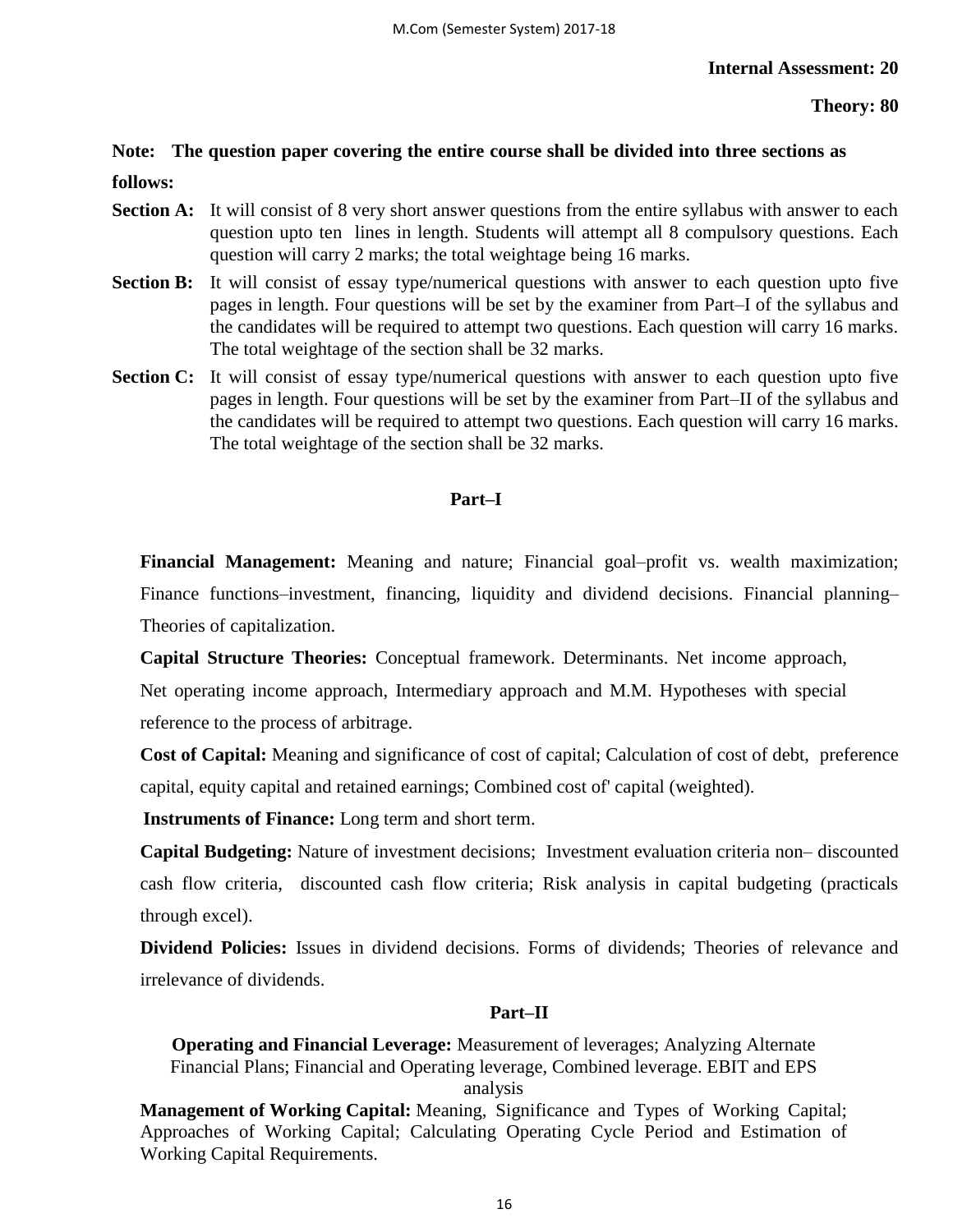**Management of Cash:** Strategies, Baumol's, Miller–Orr's and Beranek's models of Cash Management.

**Management of Receivables:** Credit Policy, Credit Terms and Collection Efforts.

#### **Suggested Readings:**

- 1. Berk, Jonathan and DeMarzo, Peter, "Financial Management", 2nd Edition (2010), Pearson Education, Dorling Kindersley (India) Pvt Ltd.
- 2. Bhattacharya, Hrishikes, "Working Capital Management: Strategies and Techniques", 2nd Edition (2009), Prentice Hall, New Delhi.
- 3. Brealey, Richard A; Stewart, C. Myers and Allen, F. "Principles of Corporate Finance", 8th Edition (2006), McGraw Hill, New York.
- 4. Chandra, Prasanna, "Financial Management", 7th Edition (2008), Tata McGraw Hill, Delhi
- 5. Pandey I.M., "*Financial Management*", 9th Edition (2009), Vikas Publishing House
- 6. Van Horne. J.G. and J.M. Wachowicz Jr., "Fundamentals of Financial Management", 13th Edition (2009), Prentice Hall, Delhi.
- 7. Van Horne, James G, "Financial Management and Policy", 12th Edition (2002), Prentice Hall, Delhi
- 8. Khan, MY, Jain, PK, "Financial Management", 6th Edition (2011), Tata McGraw Hill, New Delhi.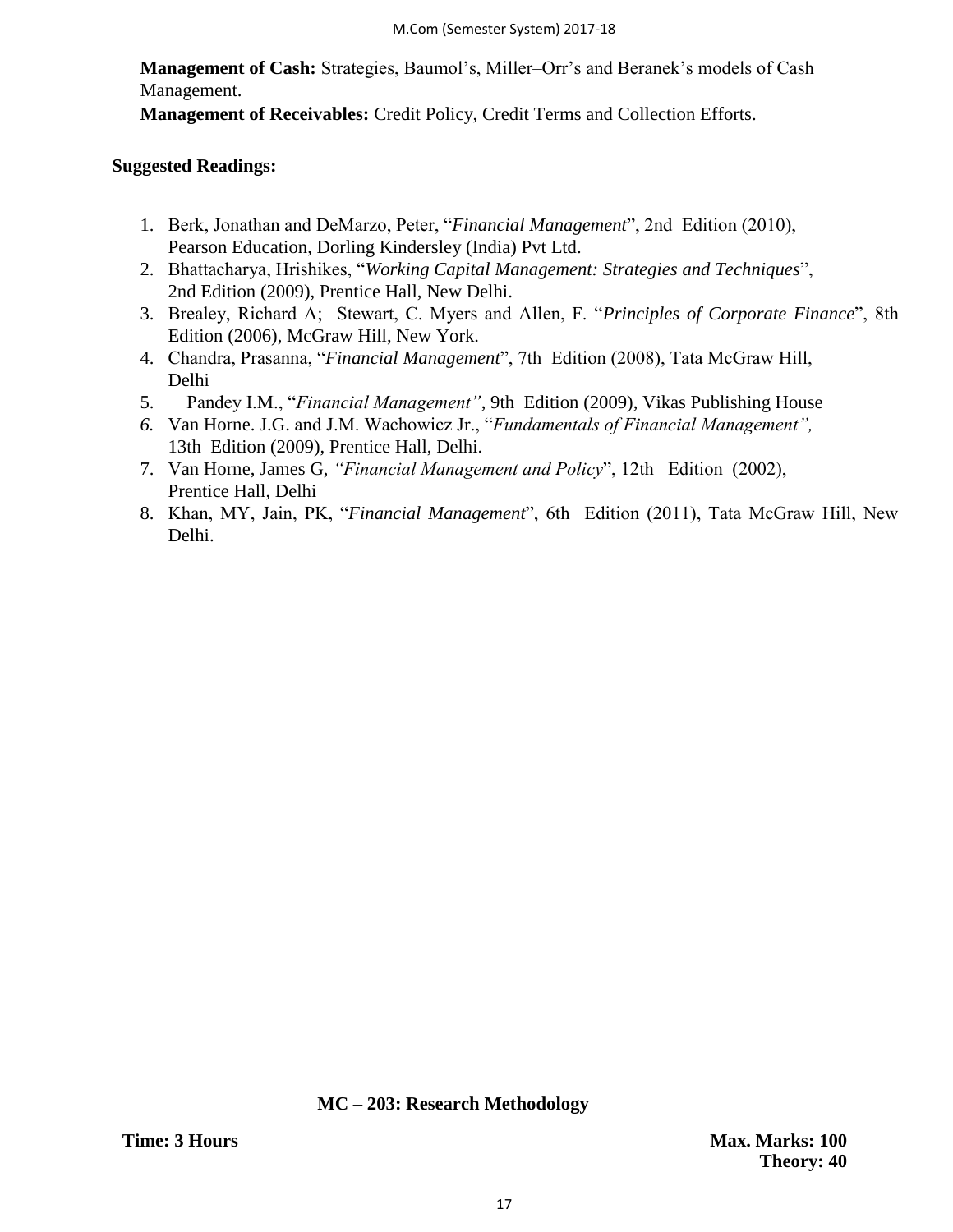#### **Note: The question paper covering the entire course shall be divided into three sections as follows:**

- **Section A:** It will consist of 4 very short answer questions from the entire syllabus with answer to each question upto ten lines in length. Students will attempt all 4 Compulsory questions. Each question will carry 2 marks; the total weightage being 8 marks.
- **Section B:** It will consist of essay type/numerical questions with answer to each question upto five pages in length. Four questions will be set by the examiner from Part–I of the syllabus and the candidates will be required to attempt two questions. Each question will carry 8 marks. The total weightage of the section shall be 16 marks.
- **Section C:** It will consist of essay type/numerical questions with answer to each question upto five pages in length. Four questions will be set by the examiner from Part–II of the syllabus and the candidates will be required to attempt two questions. Each question will carry 8 marks. The total weightage of the section shall be 16 marks.

#### **Part – I**

**Research methodology:** Nature and scope; problem formulation and statement of research objectives. Research process. Choose a Research Topic.

#### **Review of Literature**

Goals of a Literature Review. Types of Reviews Sources of Research Literature. Writing of Review.

**Research designs:** Exploratory, descriptive and Causal designs (Basic designs—After only, Before After, After along with control group, Before after with control group, Time series designs).

#### **Part – II**

**Measurement concept, Levels of measurement**—Nominal, Ordinal, Interval and Ratio.

**Attitude Measurement:** Comparative and Non–comparative scaling techniques, Tabulation and cross–tabulation of data.

**Data Preparation, Analysis, and Interpretation.** 

Data preparation Data screening Transforming data Data Analysis and Interpretation.

**Data analysis techniques**: Multiple regression analysis, Logistic regression analysis, discriminate analysis and Factor analysis.

#### MASTER OF COMMERCE (SEMESTER – II)

#### **PRACTICALS THROUGH SPSS:**

**The students will be trained in the following techniques of data analysis using latest version of SPSS software. At the end of the semester, external examiner will be appointed**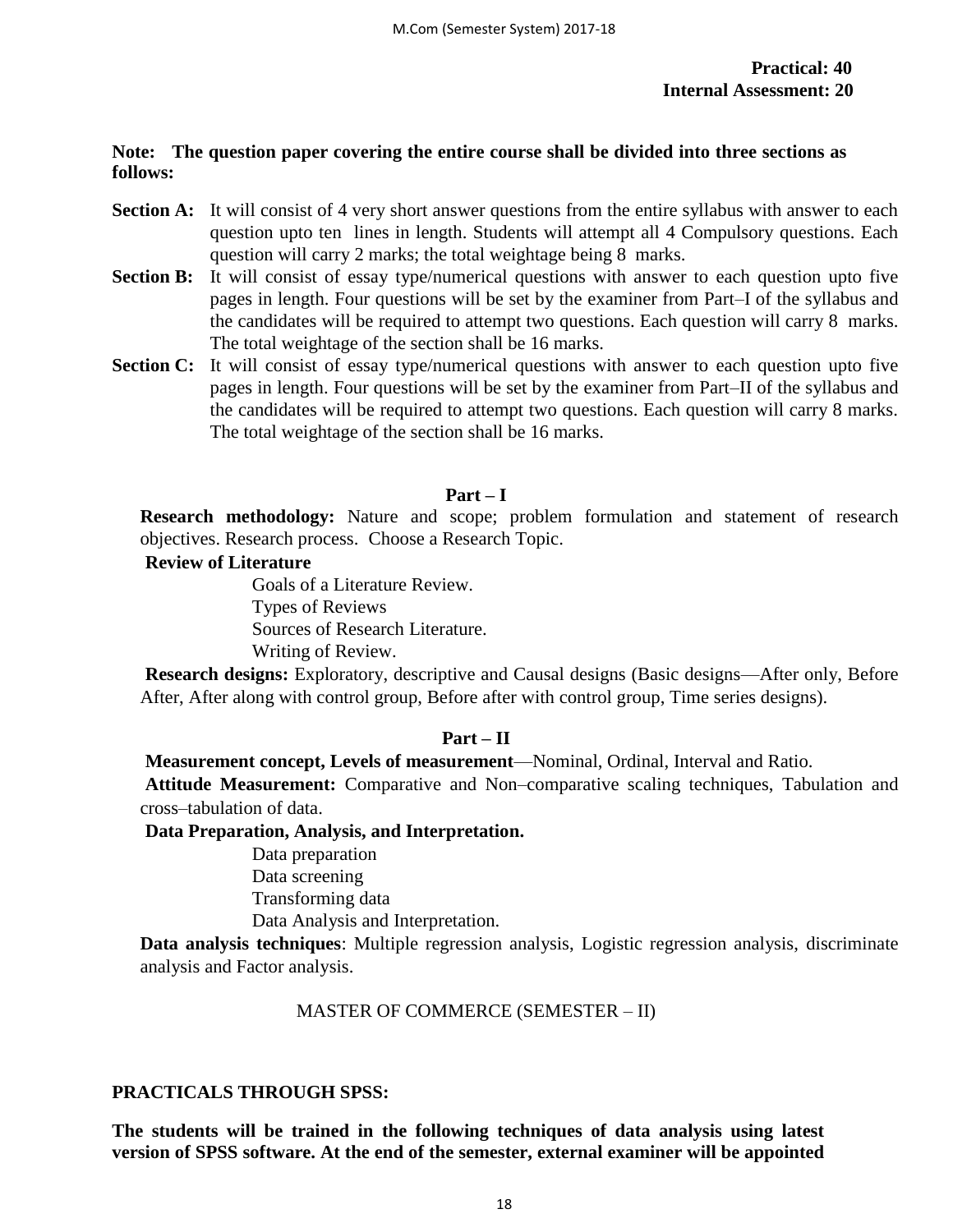**by the University to conduct the practical by examining the students in the lab and award marks.** 

**Topics:** Data preparation, Data screening, Transforming data, Data Analysis and Interpretation, Multiple regression analysis Logistic regression analysis, Discriminant analysis and Factor analysis,

#### **Suggested Readings:**

- 1. Cooper, D. R. and Schindler, P.S., "Business Research Methods", 9th Edition, Tata McGraw Hill, New Delhi.
- 2. Levine, D.M., Krehbiel T.C. and Berenson M.L., "Business Statistics", 12th Edition (2012), Pearson Education, New Delhi.
- 3. Kothari, C. R., "Research Methodology", 2nd Edition (2008), New Age International.
- 4. Anderson, D.R.; Sweeney, D.J. and Williams, T.A., "Statistics for Business and *Economics*", 2nd Edition (2011), Thompson, New Delhi.

**MC–204: Marketing Management**

**Time: 3 Hours Max. Marks: 100** 

 **Internal Assessment: 20**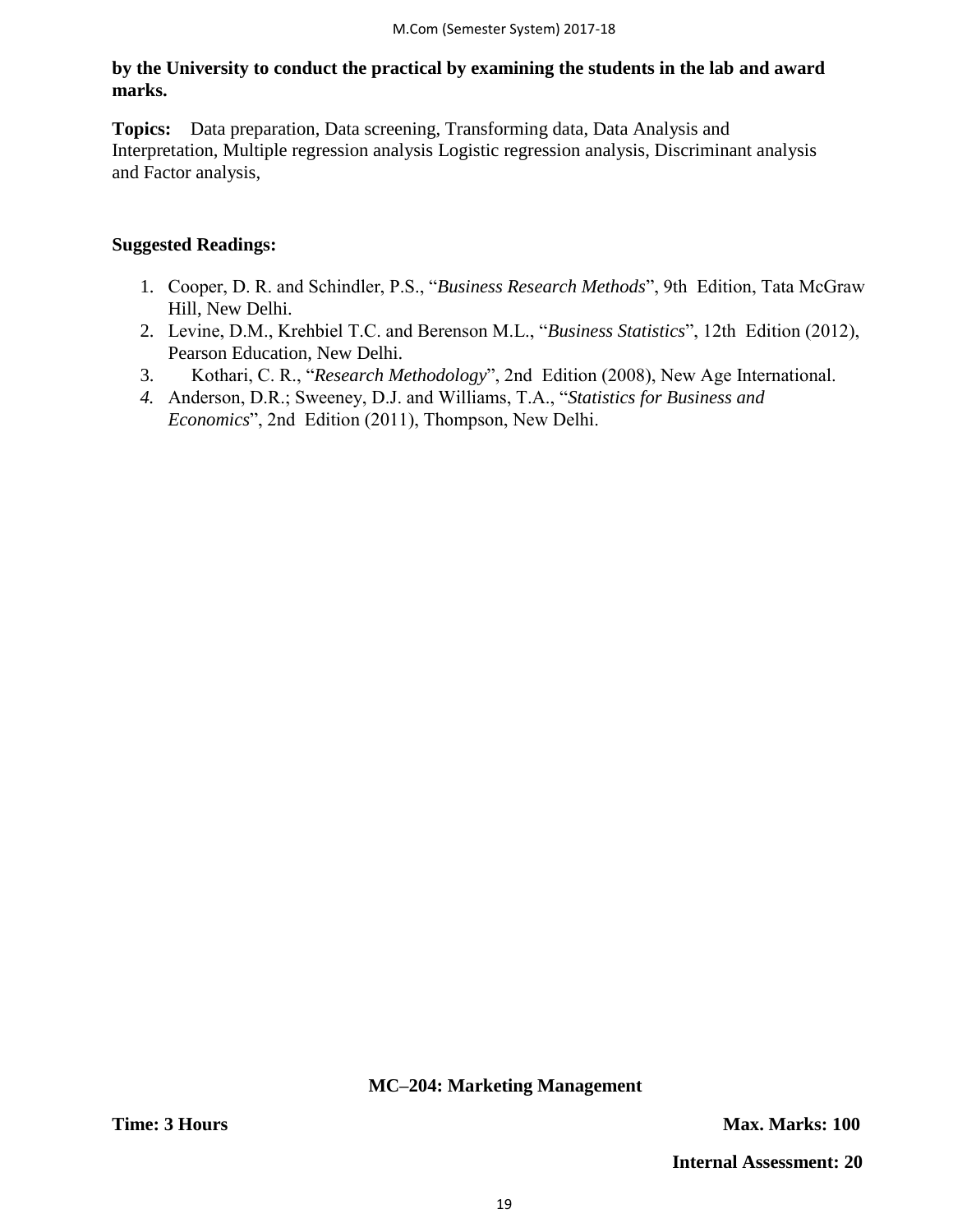**Note: The question paper covering the entire course shall be divided into three sections as follows:** 

- **Section A:** It will consist of 8 very short answer questions from the entire syllabus with answer to each question upto ten lines in length. Students will attempt all 8 Compulsory questions. Each question will carry 2 marks; the total weightage being 16 marks.
- **Section B:** It will consist of essay type/numerical questions with answer to each question upto five pages in length. Four questions will be set by the examiner from Part–I of the syllabus and the candidates will be required to attempt two questions. Each question will carry 16 marks. The total weightage of the section shall be 32 marks.
- **Section C:** It will consist of essay type/numerical questions with answer to each question upto five pages in length. Four questions will be set by the examiner from Part–II of the syllabus and the candidates will be required to attempt two questions. Each question will carry 16 marks. The total weightage of the section shall be 32 marks.

#### **Part–I**

**Marketing Concepts and Philosophies**: Importance of marketing, Building customer satisfaction and value, Concepts of customer retention, Relationship marketing and marketing mix.

**Gathering information and scanning the marketing environment:** Marketing research process: An overview.

**Consumer markets and Buyer behaviour**, Business markets and Business Buying behaviour.

**Market segmentation**: Importance and bases of segmentation. Targeting strategies, Positioning: concept and strategies

#### **Part–II**

**Product Decisions:** Product classification and differentiation, New Product development process,

**Product life cycle and marketing strategies**, Managing brands and Brand equity, Packaging decisions.

**Pricing Decisions:** Pricing objectives, Factors influencing pricing, Pricing methods and strategies.

**Distribution Decisions:** Patterns of Channels and types of intermediaries.

**Promotion Decisions**: Promotion mix and its components, factors affecting promotion mix.

**Socially Responsible Marketing:** Cause-related marketing and Social Marketing, Internal Marketing, E

Commerce Marketing practices.

#### **Suggested Readings:**

Kotler, Philip; Keller, Kevin; Koshey, Abraham; and Jha, Mithileshwar, "Marketing *Management*", 13th Edition (2009). Pearson Education, New Delhi.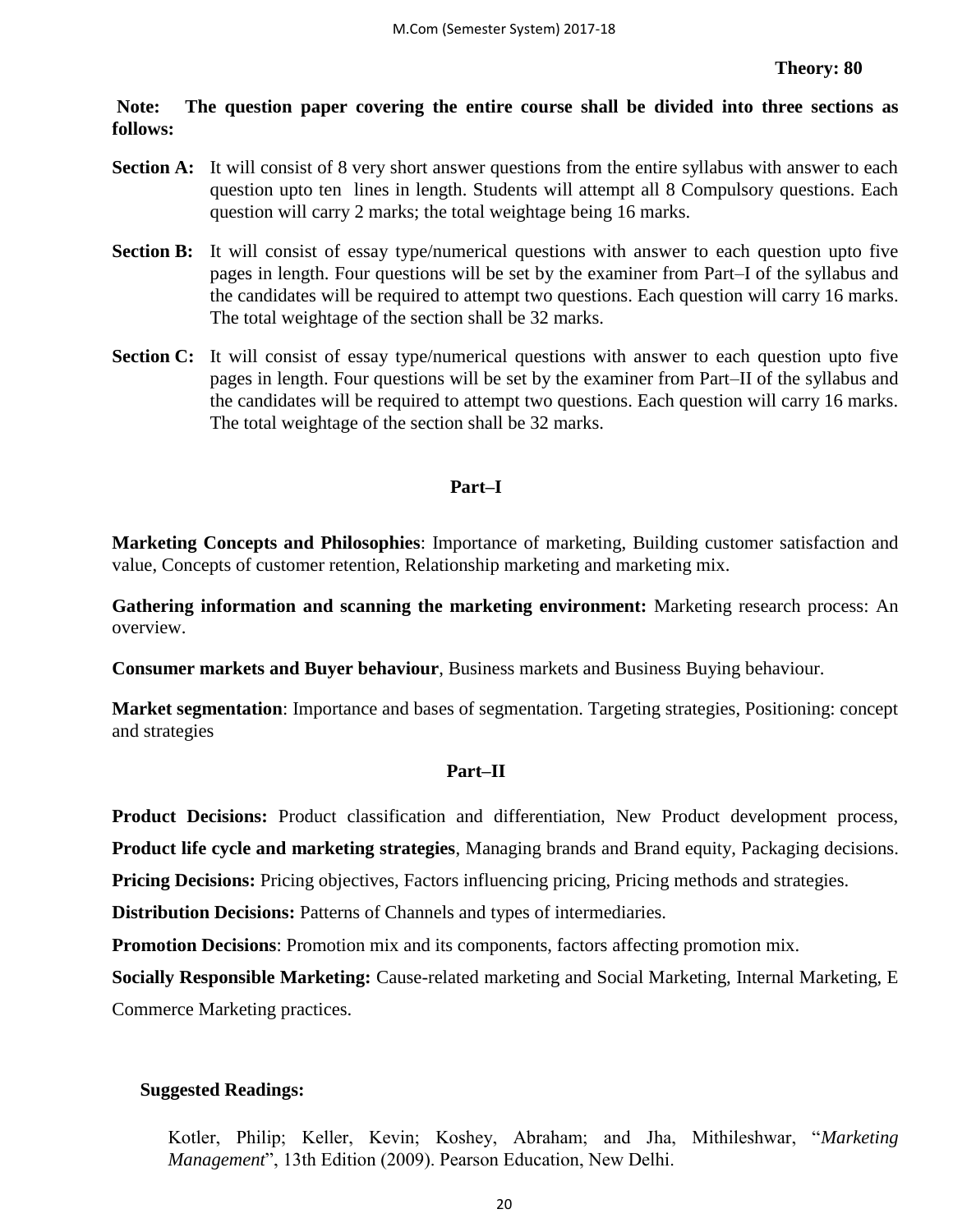Ramaswamy, V.S. and Namakumari, S., "Marketing Management: Global Perspective, Indian *Context",* 4th edition, MacMillan

Kurtz, David L. and Boone, Louis E., "Principles of Marketing", 12th edition, Thomson South-Western

Saxena, Rajan, "Marketing Management", 2006, Tata McGraw-Hill, New Delhi.

Dessler, Gary, "Human Resource Management", 12th edition (2011), Pearson Education/Prentice–Hall, New Delhi.

Raymond A. Noe, John R. Hollenbeck, Barry Gerhart, Patrick M. Wright, "Human Resource *Management: Gaining a Competitive Advantage"*, 2007, McGraw–Hill, New Delhi.

Robert L. Mathis and John H. Jackson, "Human Resource Management", 6th edition (2011), Thomson, New Delhi.

Aswathappa, K., "Human Resource and Personnel Management, Text and Cases", 4th edition (2007), Tata McGraw – Hill, New Delhi.

#### **MC–205: HUMAN RESOURCE MANAGEMENT**

**Time: 3 Hours Max. Marks: 100** 

 **Internal Assessment: 20**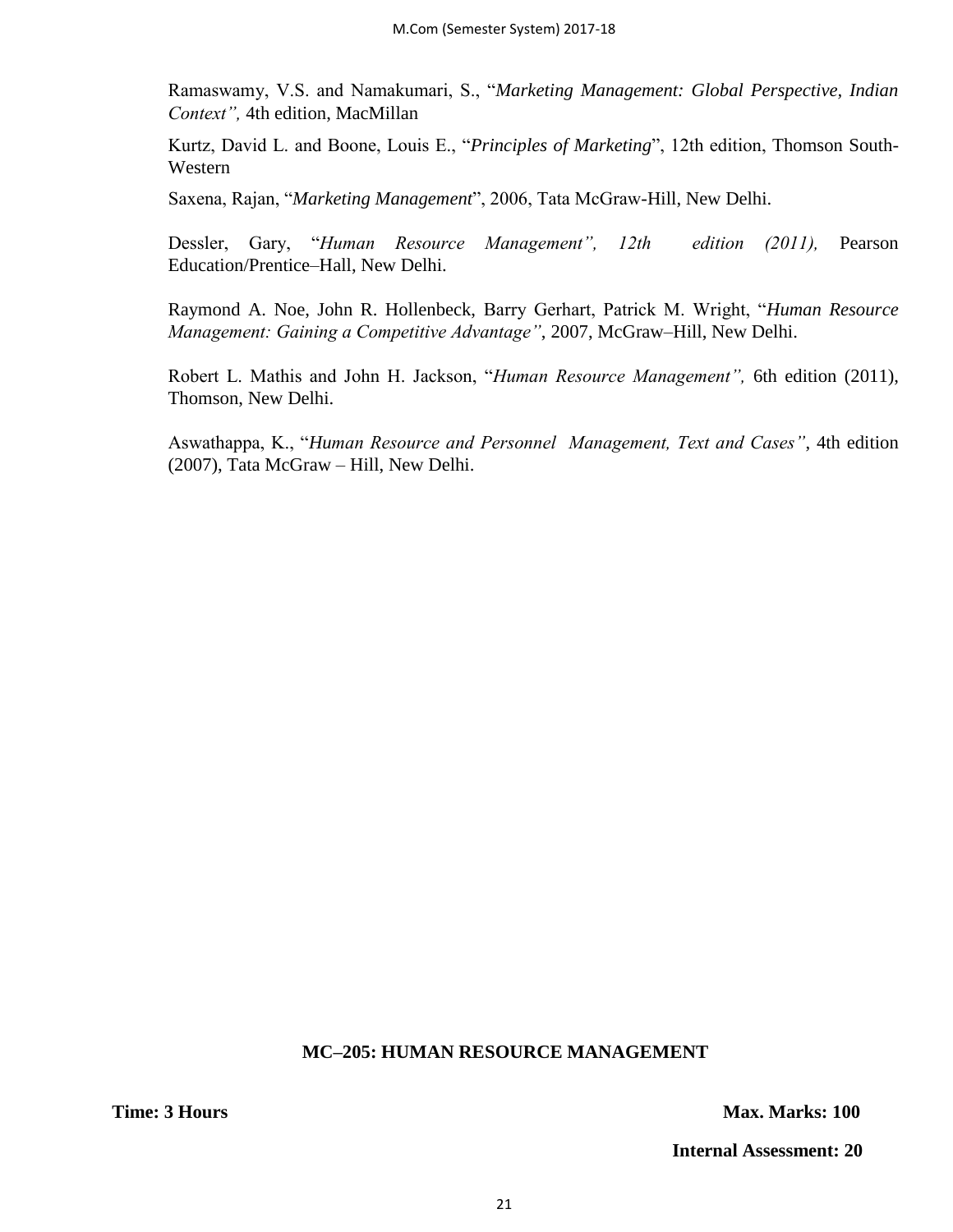**Note: The question paper covering the entire course shall be divided into three sections as follows:** 

- **Section A:** It will consist of 8 very short answer questions from the entire syllabus with answer to each question upto ten lines in length. Students will attempt all 8 Compulsory questions. Each question will carry 2 marks; the total weightage being 16 marks.
- **Section B:** It will consist of essay type/numerical questions with answer to each question upto five pages in length. Four questions will be set by the examiner from Part–I of the syllabus and the candidates will be required to attempt two questions. Each question will carry 16 marks. The total weightage of the section shall be 32 marks.
- **Section C:** It will consist of essay type/numerical questions with answer to each question upto five pages in length. Four questions will be set by the examiner from Part–II of the syllabus and the candidates will be required to attempt two questions. Each question will carry 16 marks. The total weightage of the section shall be 32 marks.

#### **Part I**

**Human Resource Management (HRM):** Nature, Scope, Objectives and Functions of HRM, Evolution of HRM, Changing Trends in HRM.

**Human Resource Planning (HRP):** Concept, Need and Importance of HRP, Factors affecting HRP, Human Resource Planning Process.  $\Box$  Job Analysis: Meaning and Objective, Process, Methods of Collecting job data, Uses of Job Analysis, Problems of Job Analysis.

**Recruitment and Selection:** Meaning and Factors governing Recruitment, Recruitment Sources and Techniques. Meaning and Process of Selection, Problems associated with Recruitment and Selection.

**HR Training and Development:** Concept and Need, Process of Training and Development Programme:- Identification of Training and Development Needs, Objectives, Strategy & Designing of Training and Development, Implementation and Methods of Training Programme and Levels of Training Evaluation, Impediments to Effective Training**.**

#### **Part II**

**Performance Appraisal:** Meaning, Purpose, Essentials of Effective Performance Appraisal System, Various Components of Performance Appraisal, Methods and Techniques of Performance Appraisal

**Managing Compensation and Employee Remuneration:** Concept, Objectives, Components of Employee Remuneration, Factors Influencing Employee Remuneration, Challenges of Remuneration.

**Job Evaluation:** Meaning, Process and Methods of Job Evaluation.  $\Box$  Incentives: Concept, Importance and Process of Incentives.

**Fringe Benefits:** Meaning, Forms and Administration of Benefits.  $\Box$  Grievance Handling: Meaning, Process, Grievance handling machinery.

**Discipline:** Meaning, reasons of indiscipline, consequences of indiscipline and approach to maintain discipline.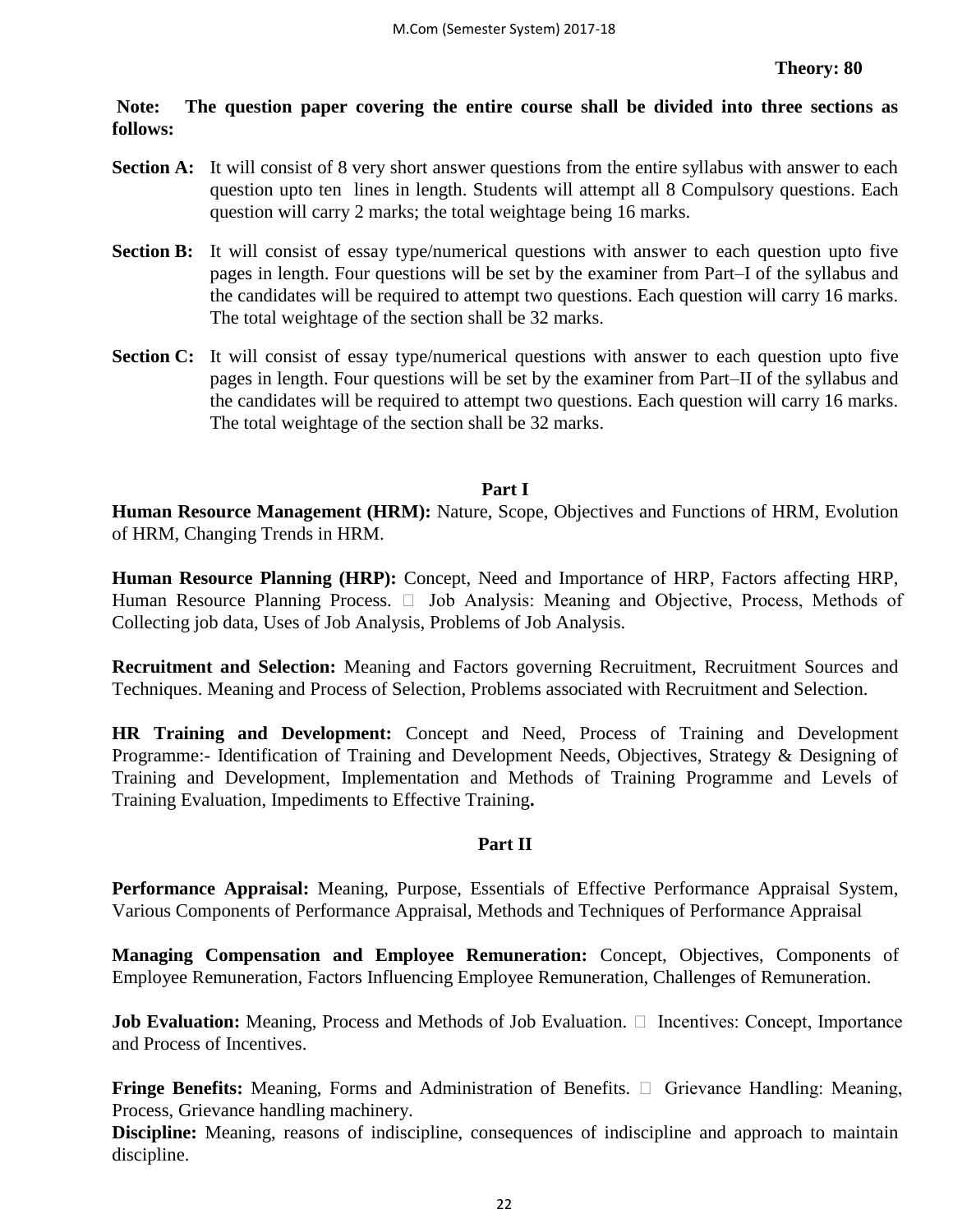#### **Suggested Readings:**

1) Dessler, Gary, "Human Resource Management", New Delhi, Pearson Education Asia.

2) Durai, Pravin, "Human Resource Management," New Delhi, Pearson.

3) Noe, Raymond A., Hollenbeck, John R, Gerhart, Barry, Wright, Patrick M., "Human Resource Management: Gaining a Competitive Advantage," New Delhi, McGraw-Hill.

4) Mathis, Robert L. and Jackson, John H., "Human Resource Management," New Delhi, Thomson.

5) Gomez, Meja, Balkin, Cardy, "Managing Human Resources," New Delhi, Pearson Education.

6) Aswathappa, K., "Human Resource Management", Text and Cases. New Delhi, Tata McGraw – Hill. 7) Snell, Scott, and Bohlander, George, "Human Resource Management," New Delhi, Cengage Learning.

8) Mamoria and Rao, "Personnel Management", New Delhi, Himalaya Publishing House.

#### **MC-206 Viva-Voce Max. Marks: 50**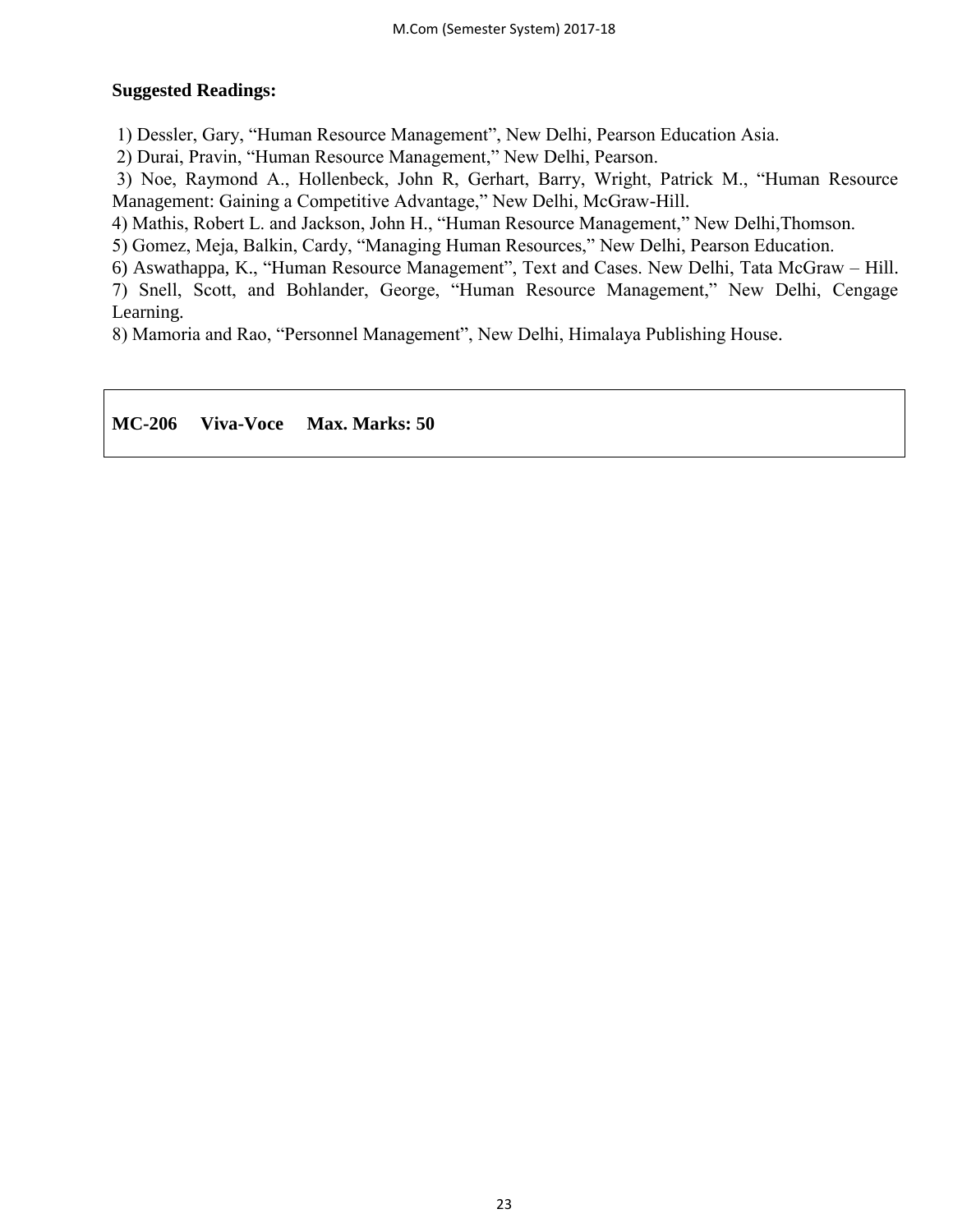#### **MC–207: Operations Management**

**Time: 3 Hours Max. Marks: 100** 

 **Internal Assessment: 20**

 **Theory: 80** 

### **Note: The question paper covering the entire course shall be divided into three sections as follows:**

- **Section A:** It will consist of 8 very short answer questions from the entire syllabus with answer to each question upto ten lines in length. Students will attempt all 8 Compulsory questions. Each question will carry 2 marks; the total weightage being 16 marks.
- **Section B:** It will consist of essay type/numerical questions with answer to each question upto five pages in length. Four questions will be set by the examiner from Part–I of the syllabus and the candidates will be required to attempt two questions. Each question will carry 16 marks. The total weightage of the section shall be 32 marks.
- **Section C:** It will consist of essay type/numerical questions with answer to each question upto five pages in length. Four questions will be set by the examiner from Part–II of the syllabus and the candidates will be required to attempt two questions. Each question will carry 16 marks. The total weightage of the section shall be 32 marks.

#### **Part I**

**Concept** of Production & Operations management, product and service continuum.

**Types** of Production systems.

**Operations strategy:** Linkage with Corporate Strategy, Market Analysis, Competitive Priorities and capabilities.

**New Product Design and development**. Introduction to plant location and plant layout.

**Scheduling for Manufacturing Systems**: Production Scheduling Techniques – Sequencing. Economic Batch Quantity with Joint Production Runs, Gantt. Charts. Network Analysis.

#### **Part II**

**Value Analysis.**

**Work study:** Methods Analysis – Various Charts, Principles of Motion Economy. Work Measurement.

**Resources Planning:** Aggregate Planning MRP (Bills of Materials & Product Structure), Enterprise Resource Planning, Resource Planning in Services. Quality Issues: Concept of Quality, Statistical Quality Control.

**Just in Time** Manufacturing Systems.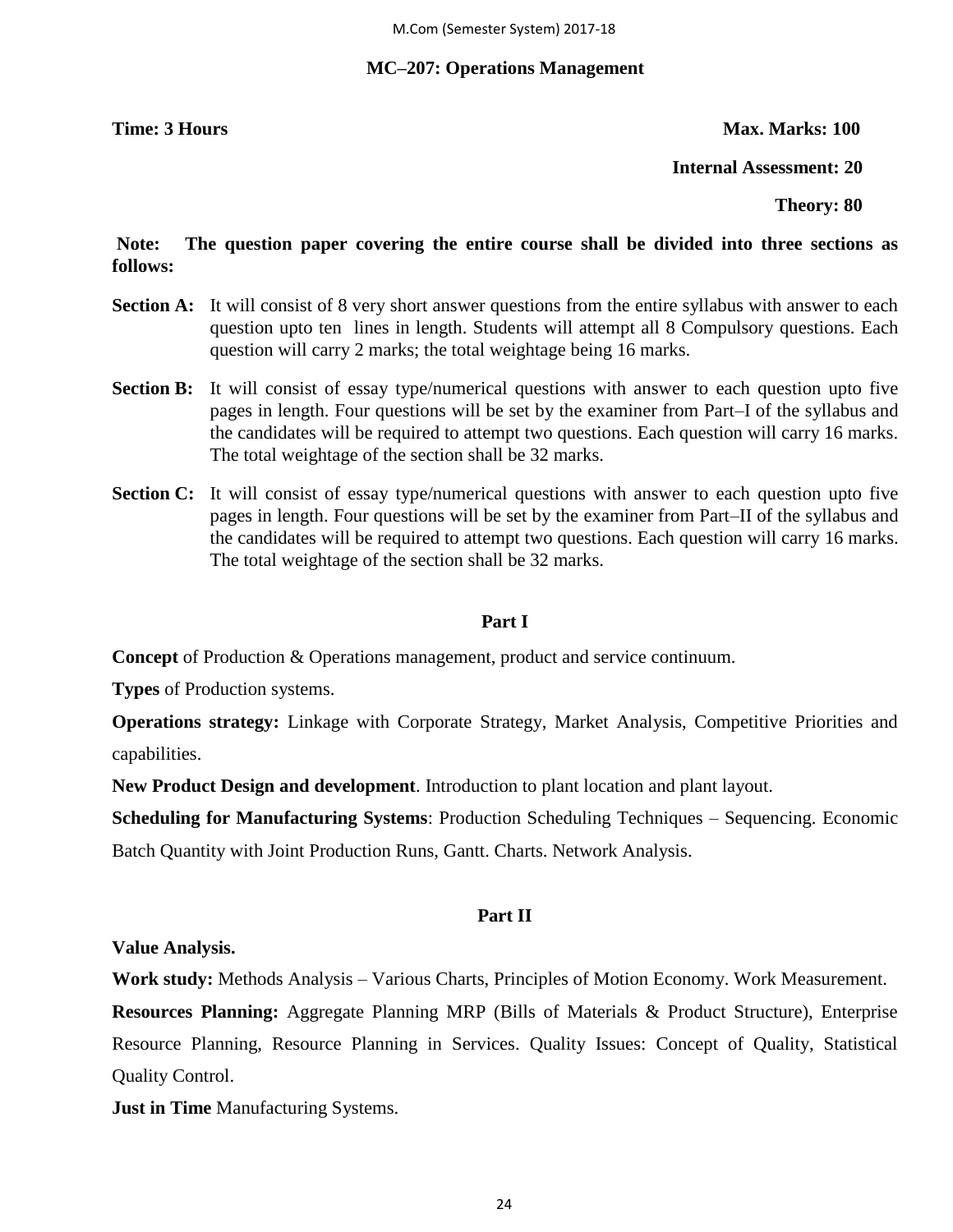**Inventory Management:** Concept and Classification of Inventory, Relevant Costs for Inventory Decisions. Inventory Control Models, Reorder level, Lead Time and Safety Stock. Supply Chain Management: Concept & Components of Supply Chain.

#### **Suggested Readings:**

1. Operations Management Theory & Practice, B. Mahadevan, Pearson Education.

2. Production & Operations Management, Kanishka Bedi, Oxford Higher Education.

3. Operations Management Processes & Value Chains, L.J. Krajewski & L.P. Ritzman, Pearson Education.

4. Production Operation Management, B.S. Goel.

5. Operations Management – For Competitive Advantage, Richard B Chase, F Robert Jacobs, Nicholas J Aquilano and Nitin K Agarwal, The McGraw Hill Companies.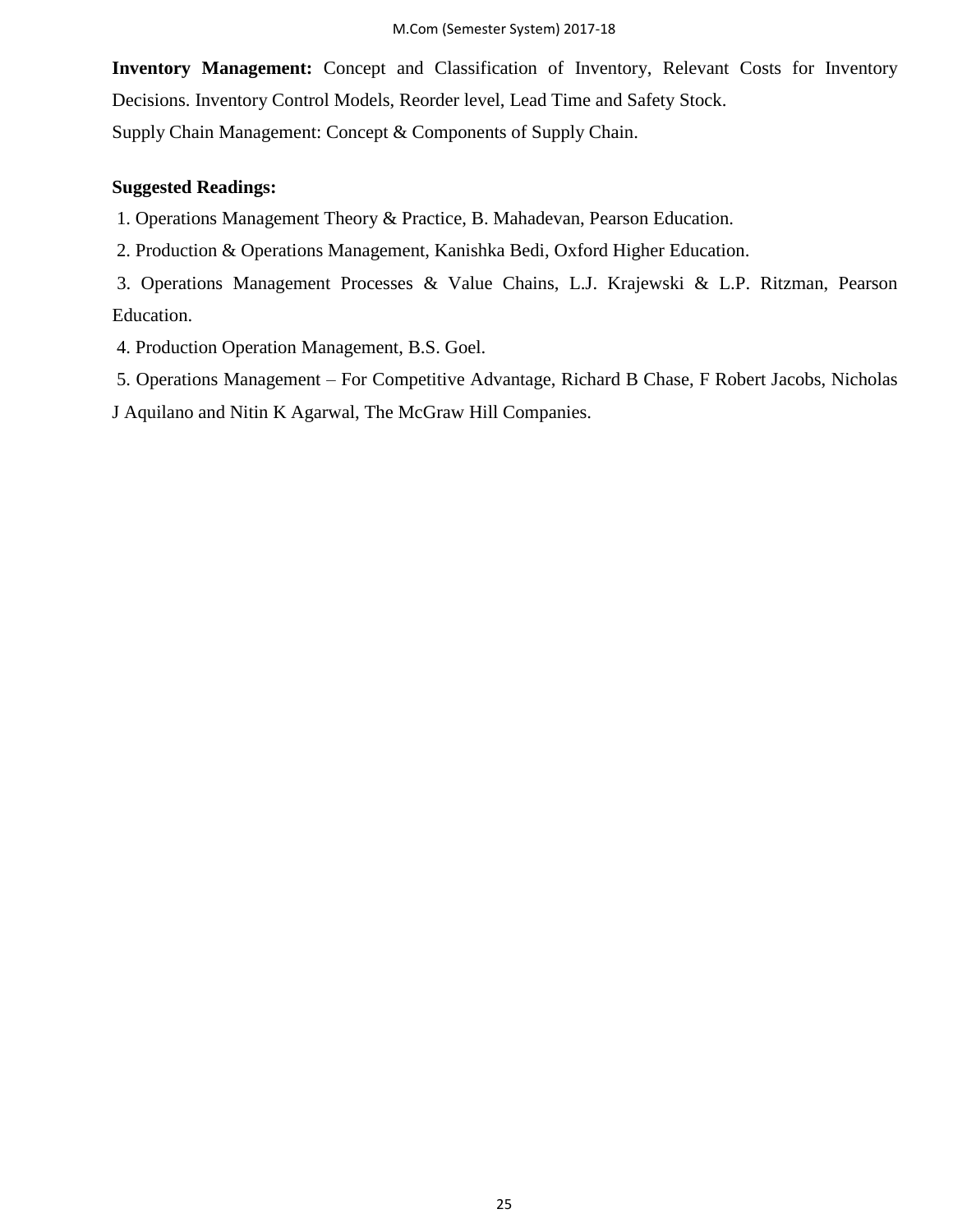#### M**C – 301: Banking and Insurance Services**

**Time: 3 Hours Max. Marks: 100 Internal Assessment: 20 Theory : 80**

#### **Note: The question paper covering the entire course shall be divided into three sections as follows:**

- **Section A:** It will consist of 8 very short answer questions from the entire syllabus with answer to each question upto ten lines in length. Students will attempt all 8 compulsory questions. Each question will carry 2 marks; the total weightage being 16 marks.
- **Section B:** It will consist of essay type/numerical questions with answer to each question upto five pages in length. Four questions will be set by the examiner from Part–I of the syllabus and the candidates will be required to attempt two questions. Each question will carry 16 marks. The total weightage of the section shall be 32 marks.
- **Section C:** It will consist of essay type/numerical questions with answer to each question upto five pages in length. Four questions will be set by the examiner from Part–II of the syllabus and the candidates will be required to attempt two questions. Each question will carry 16 marks. The total weightage of the section shall be 32 marks.

#### **Part I**

### **Banking:** Brief History and Present Structure of Commercial Banking (CB) in India **Management of CB in India**

- $\Box$  Profitability and Profit Planning
- $\Box$  Liquidity Management
- $\Box$  Security Investments and Income Management
- $\Box$  Assets and Liabilities Management
- $\Box$  Risk management
- $\Box$  Latest development in Banking
- $\Box$  Recent changes in credit policy norms

**Social Banking:** Need, Challenges, policy initiatives: Priority Sector Lending, Service area approach, genesis of Microfinance.

#### **Part II**

**Insurance:** Introduction to Insurance; Purpose and need/role of Insurance; Insurance industry in India- Evolution, Liberalisation in Insurance Sector: Malhotra Committee Report and its status of Implementation Legislative Insurance Framework

- o Insurance Act,1938
- o LIC Act,1956
- o IRDA Act,1999

**Financial planning and Taxation**: Saving and Investment Policies of Insurance Companies in India, Tax benefits under insurance policies.

**Insurance pricing:** Computation of Premium, rider premium, Bonuses, Surrender Value and Paid up Value

**Insurance Documents:** Proposal forms, First Premium Receipt/Renewal Premium Receipt, Policy Contract, Endorsements, Renewal Notice/Bonus Notices, Other Insurance Documents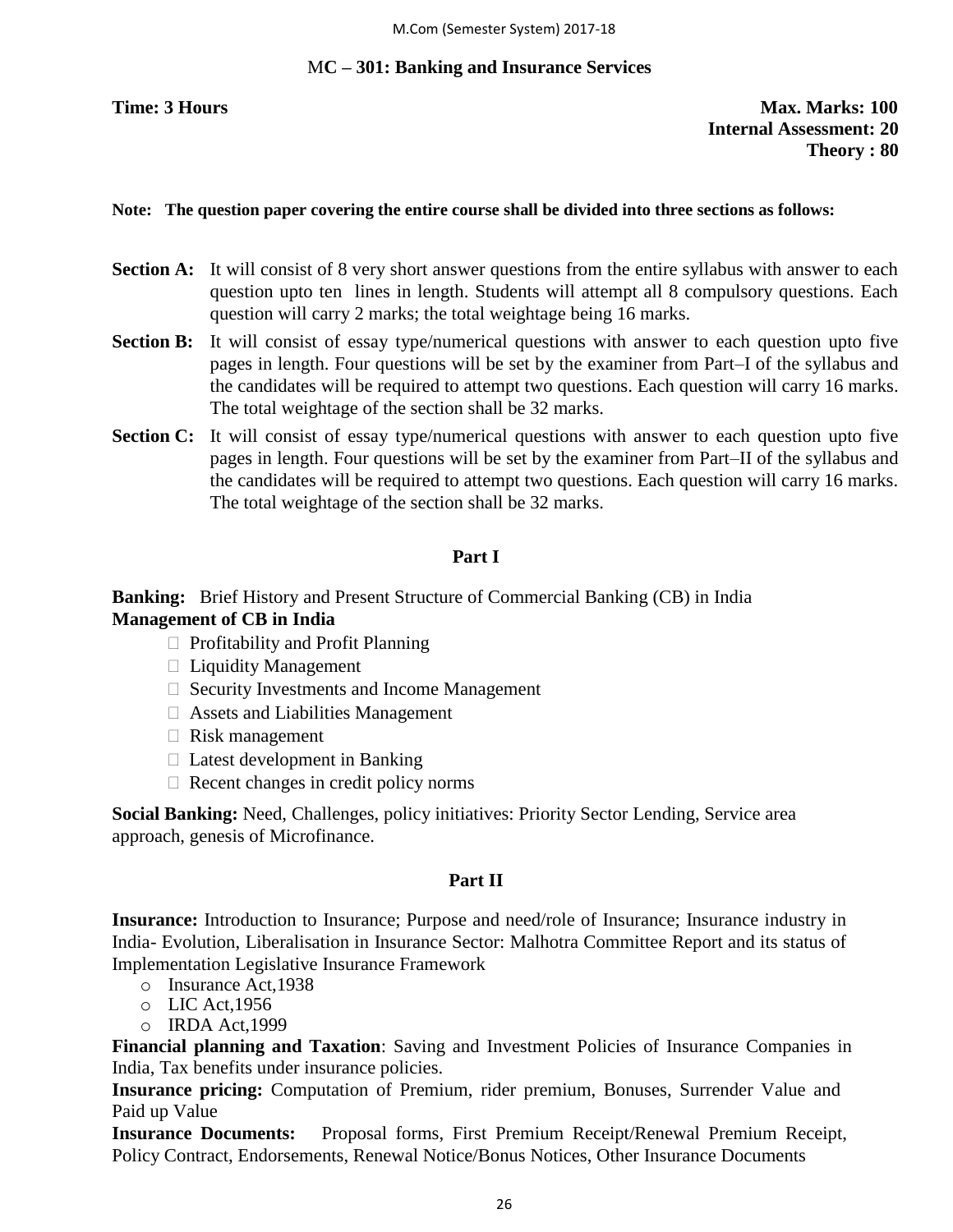Concepts of reinsurance, bancassurance

#### **Suggested Readings:**

- 1. Banking Theory Law and Practice, Sundaram and Varshney, Sultan Chand and Sons Pub1isher, year: 2004 Edition
- 2. Managing Indian Banks: Challenging Ahead, Vasant C Joshi & Vinay V Joshi, Sage Pub1ications, 2e.
- 3. Money Banking and Internationa1 Trade, KPM Sundharam, Sultan Chand and Sons, 2002.
- 4. Financia1 Institutions and Markets, LM Bhole Tata McGraw Hi1l, 2004, 4th Edition
- 5. Niehaus, Harrington (2007), Risk Management and Insurance, Tata McGraw-Hill
- 6. Financial Institutions and Markets, Meir Kohn Tata McGraw Hill, 1996.
- 7. Management of Indian Financia1 Institutions, R M Srivastava Himalaya Publishing.

**MC** – **302:** Seminar Max. Marks: 50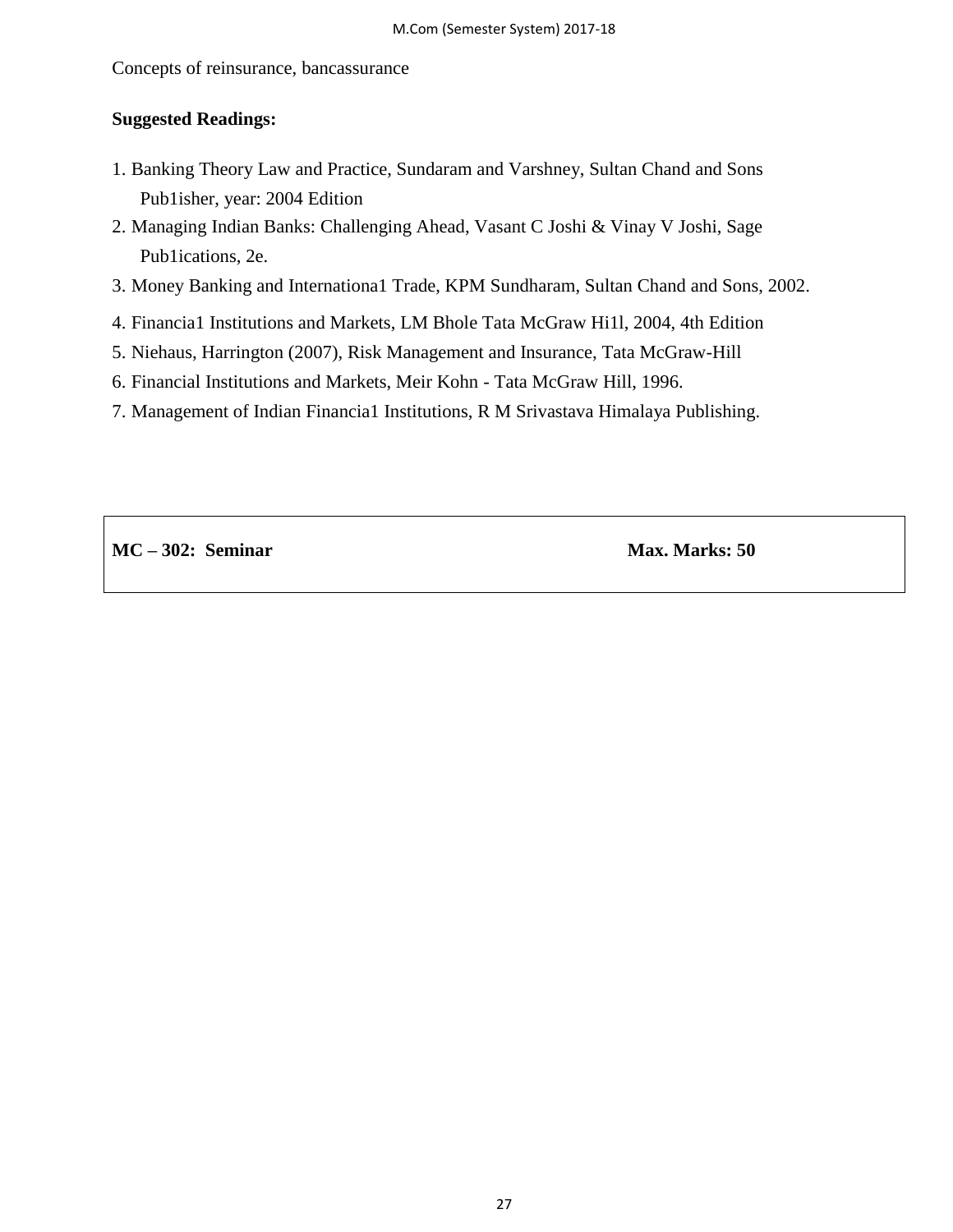### **GROUP 'A': Accounting & Finance**

#### **MC – 311: Security Analysis and Portfolio Management**

**Time: 3 Hours Max. Marks: 100** 

**Internal Assessment: 20**

**Theory : 80**

#### **Note: The question paper covering the entire course shall be divided into three sections as**

- **follows:**
- **Section A:** It will consist of 8 very short answer questions from the entire syllabus with answer to each question upto ten lines in length. Students will attempt all 8 compulsory questions. Each question will carry 2 marks; the total weightage being 16 marks.
- **Section B:** It will consist of essay type/numerical questions with answer to each question upto five pages in length. Four questions will be set by the examiner from Part–I of the syllabus and the candidates will be required to attempt two questions. Each question will carry 16 marks. The total weightage of the section shall be 32 marks.
- **Section C:** It will consist of essay type/numerical questions with answer to each question upto five pages in length. Four questions will be set by the examiner from Part–II of the syllabus and the candidates will be required to attempt two questions. Each question will carry 16 marks. The total weightage of the section shall be 32 marks.

#### **Part – I**

**Nature and Scope of Investment analysis:** Elements of Investment, Avenues of Investment, Approaches to Investment Analysis, Concept of Risk and Return, Security return and risk analysis, Measurement of return and risk.

**Financial Assets**: Type and their characteristics, Sources of financial Information

**Capital Market**, importance, Primary market, Procedure for floating public issue, Broad Contents of offer Document, Listing of Securities.

**Stock Exchanges**; Mechanism of Trading.

**Evaluation of Securities:** Bonds, Debentures, Preference Shares and Equity Shares.

**Fundamental Analysis:** Concept & significance of economic analysis, industry analysis : introduction, need for industry analysis : alternative classification of industry, industry life cycle analysis, economic factors & industry analysis, SWOT analysis for industries, Company analysis-nature and style of management, key role of financial analysis, ratio analysis.

**Technical Analysis:** Different techniques of analysis, DOW theory, volume indicators, market sentiment indicators, confidence indicators, points & figure charting, bar charting.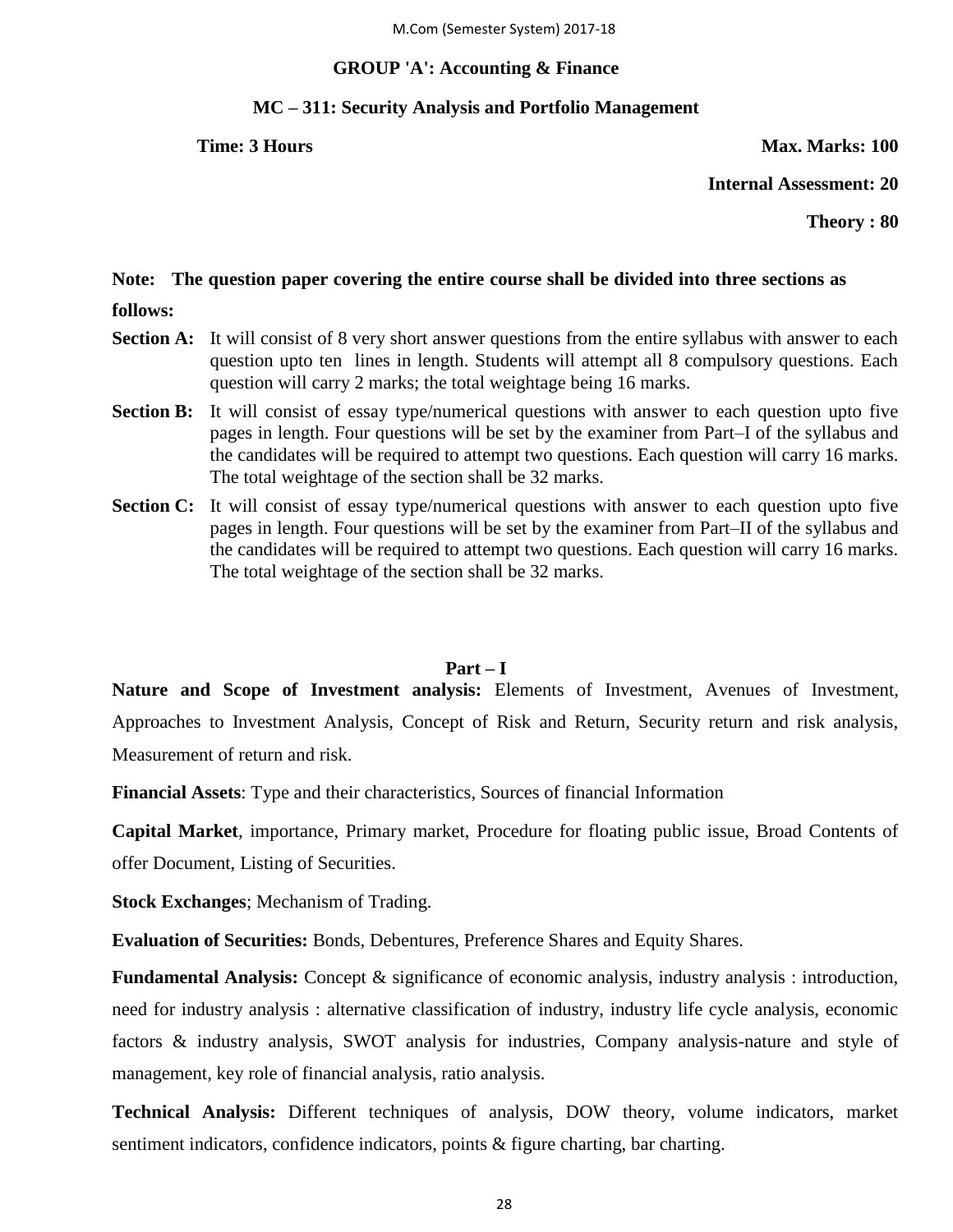#### **Part – II**

**Efficient Market Theory:** Random Walk: weak form, semi-strong, strong form of market. Empirical tests. Comparison of random walk, technical & fundamental analysis.

**Portfolio Management:** Meaning, importance, objectives and various issues in portfolio construction, revision of portfolio and evaluation

**Portfolio Analysis:** Estimating rate of return and standard deviation of portfolio returns ; effects of combining securities ; Markowitz risk-return optimization

**Single Index Model:** Portfolio total risk, portfolio market risk and unique risk;

**Factor Models:** Arbitrage pricing theory, principle of arbitrage, arbitrage portfolios; two factor and multi factor models. Portfolio Performance Evaluation: Measure of return, risk adjusted measures of performance evaluation, market timing, evaluation criteria and procedures

#### **Suggested Readings:**

- 1. Fischer & Jordan: Security Analysis & Portfolio Management
- 2. Robert Haugen: Modern Investment Theory
- 3. V.K.Bhalla: World Economy in Ninety's –A Portfolio Approach
- 4. "Modern Portfolio Theory and Investment Analysis" by E.J. Elton and M.J. Gmber, Publishers: John Wiley & Sons, New York.
- 5. "Investment, Analysis and Management" by J.C.Francis, Publishers: McGraw Hill, New York.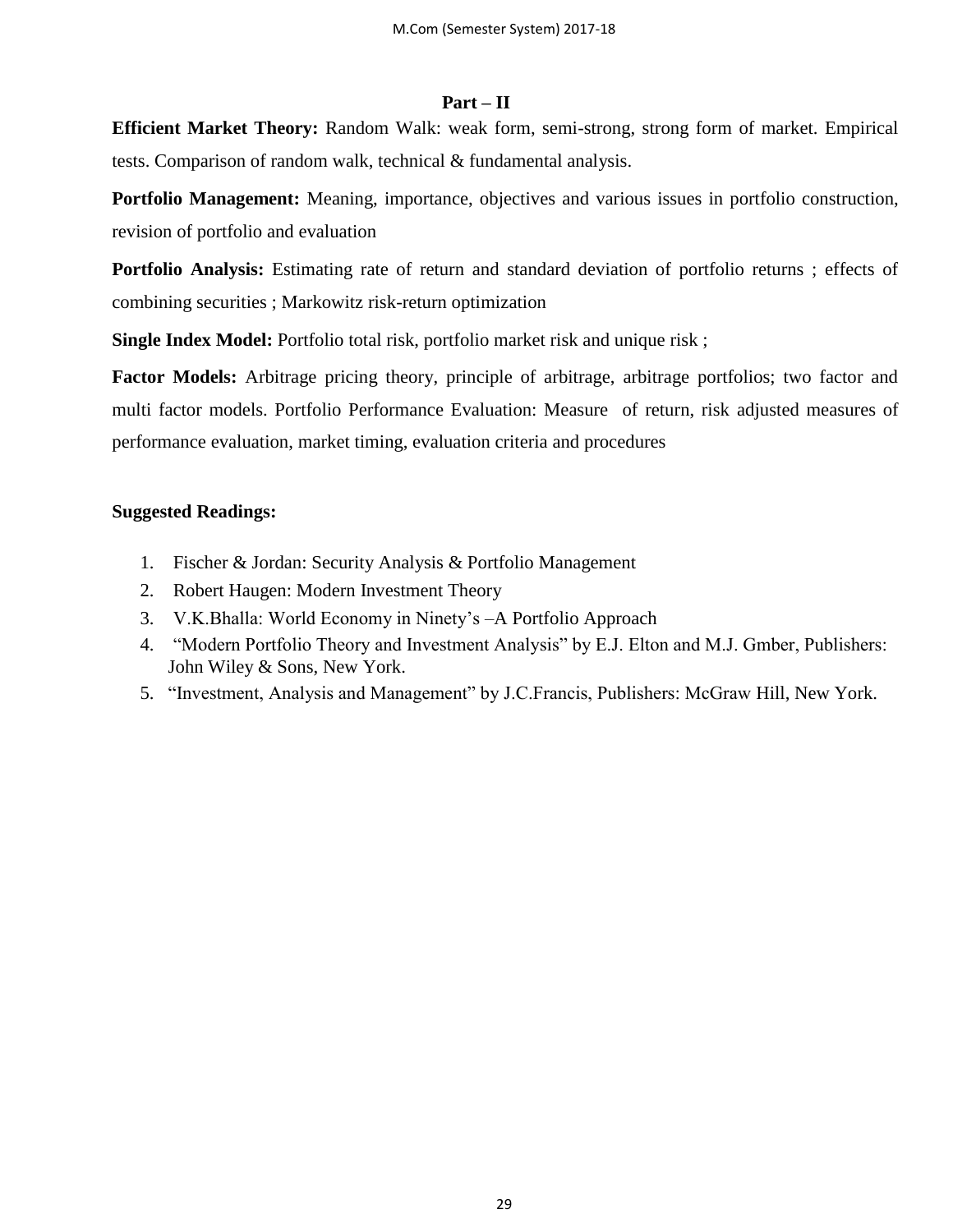#### **GROUP 'A': Accounting & Finance**

#### **MC – 312: Contemporary Accounting**

**Time: 3 Hours Max. Marks: 100** 

**Internal Assessment: 20**

**Theory : 80**

#### **Note: The question paper covering the entire course shall be divided into three sections as**

- **follows:**
- **Section A:** It will consist of 8 very short answer questions from the entire syllabus with answer to each question upto ten lines in length. Students will attempt all 8 compulsory questions. Each question will carry 2 marks; the total weightage being 16 marks.
- **Section B:** It will consist of essay type/numerical questions with answer to each question upto five pages in length. Four questions will be set by the examiner from Part–I of the syllabus and the candidates will be required to attempt two questions. Each question will carry 16 marks. The total weightage of the section shall be 32 marks.
- **Section C:** It will consist of essay type/numerical questions with answer to each question upto five pages in length. Four questions will be set by the examiner from Part–II of the syllabus and the candidates will be required to attempt two questions. Each question will carry 16 marks. The total weightage of the section shall be 32 marks.

#### **Part I**

**Emergence of contemporary issues in accounting** – influence of other disciplines on accounting and changing environment.

**Human Resource Accounting:** Meaning and Scope, Human Resource Cost Accounting – Capitalization, Write off and Amortization Procedure. Human Resource Valuation Accounting – Appraisal of Various Human Resource Valuation Models. Use of Human Resource Accounting in Managerial Decisions. Human Resource Accounting in India.

**Price Level Accounting** : Methods, Utility and Corporate Practices

**Corporate Social Reporting:** Areas of Corporate Social Performance, Approaches to Corporate Social Accounting and Reporting. Corporate Social Reporting in India.

**Corporate Reporting:** Concept of Disclosure in relation to Published Accounts, Issues in Corporate Disclosure, Corporate Disclosure Environment, Conceptual framework of corporate reporting.

#### **Part – II**

**Recent Trends** in the Presentation of Published Accounts.

#### **Reporting by Diversified Companies**

**Value Added Reporting:** Preparation and Disclosure of Value Added Statements, Economic Value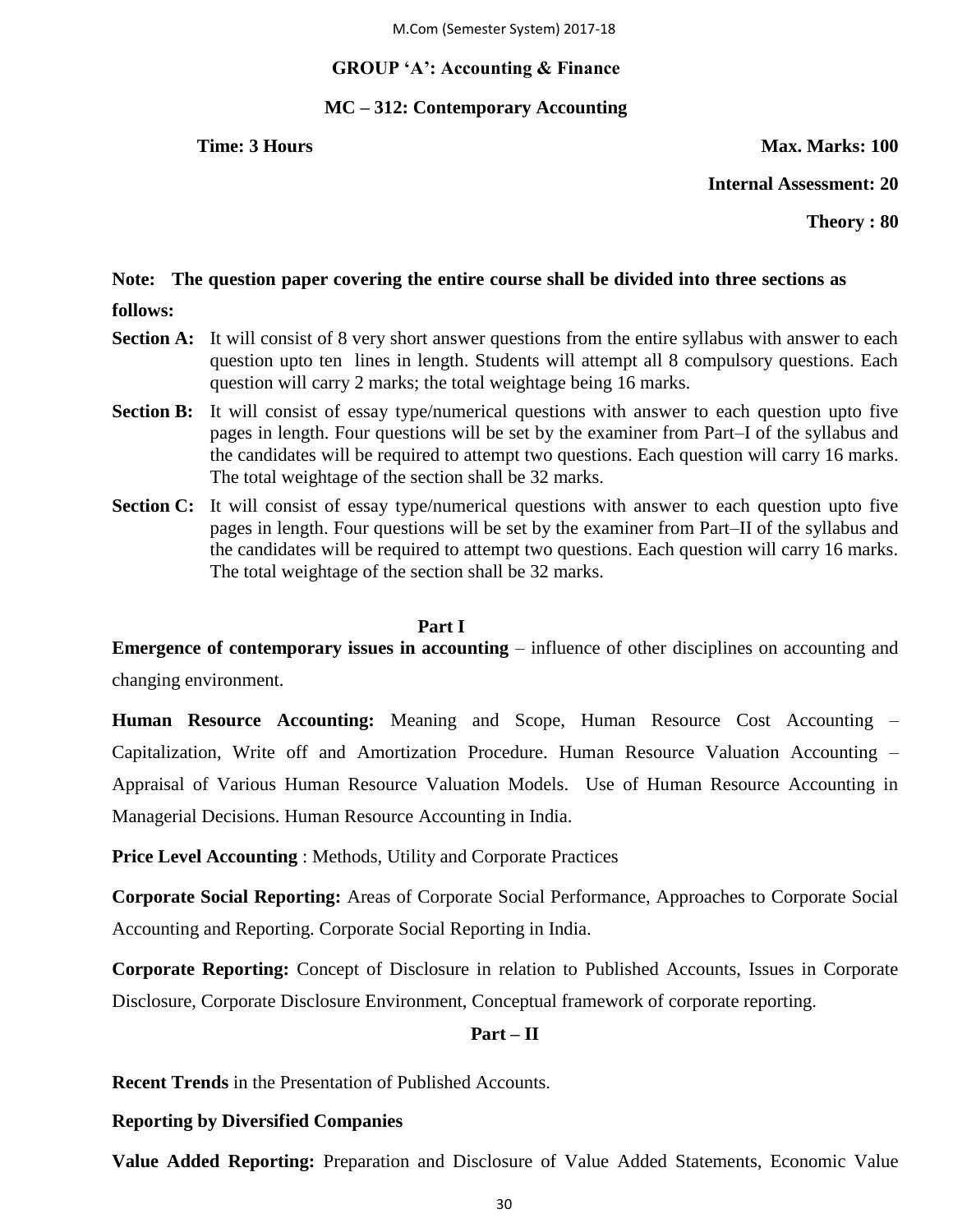Added, EVA Disclosure in India.

#### **Corporate Reporting through Web.**

**Accounting Standards in India**. Significance and formulation of Accounting Standards. Accounting Standards relating to Interim Reporting. Accounting for Leases, Earning Per Share and Accounting for Intangibles.

#### **Suggested Readings:**

- 1. Lal, Jawahar and Lele, R.K., "Contemporary Accounting Issues", Himalaya Publishers.
- 2. Porwal, L.S., "Accounting Theory", Tata McGraw Hill.
- 3. Lal, Jawahar, "Corporate Financial Reporting", Taxman.
- 4. Arora, J.S., "Price Level Accounting", Deep and Deep Publishers.
- 5. Chander, Subhash, "Corporate Reporting Practices", Deep and Deep Publishers.

#### **Suggested Websites:**

- 1. www.icai.org
- 2. www.fasb.org
- 3. www.sebi.gov.in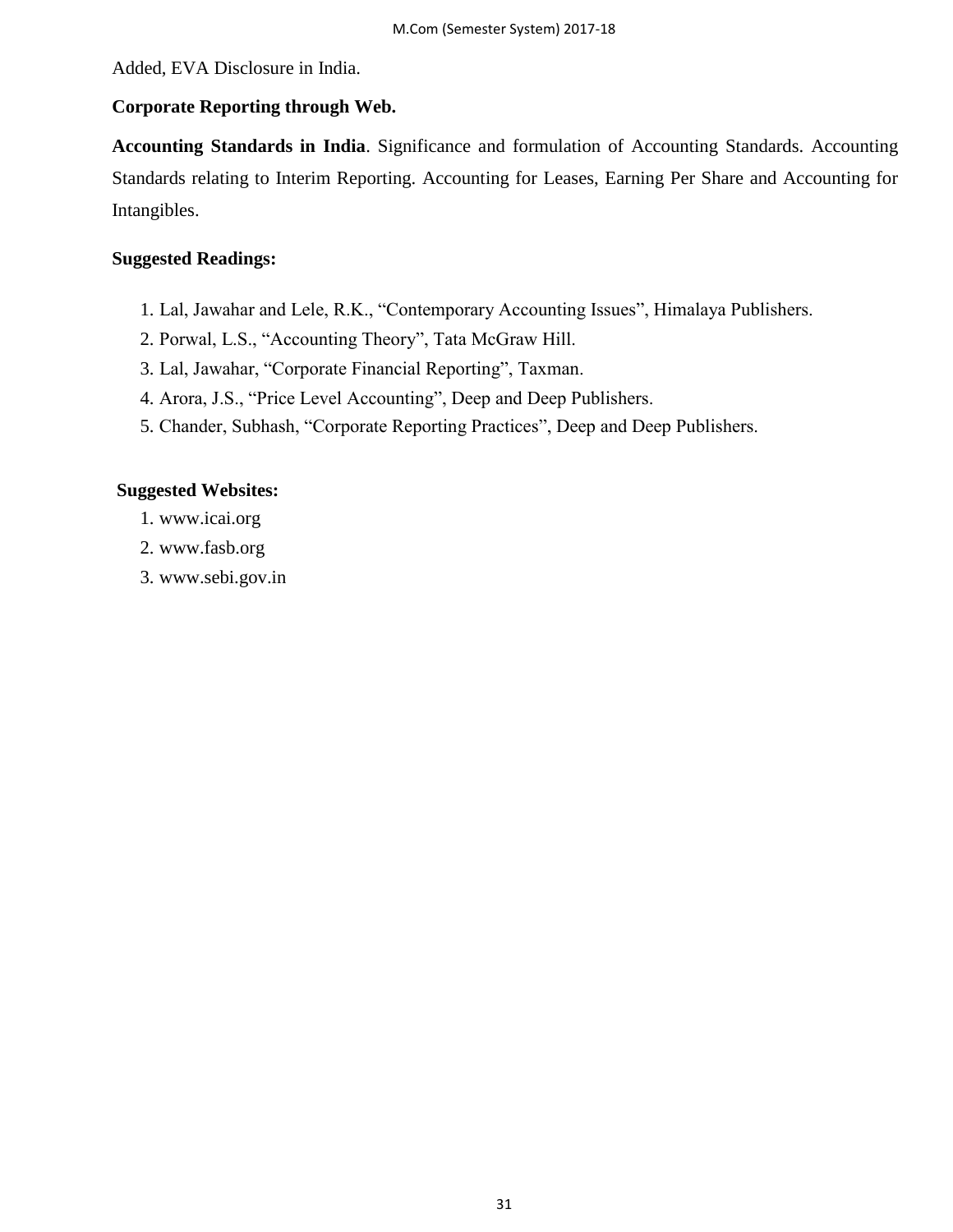# **GROUP 'B': Business Studies MC – 321: Strategic Management**

**Time: 3 Hours Max. Marks: 100 Internal Assessment: 20 Theory : 80**

**Note: The question paper covering the entire course shall be divided into three sections as follows:**

**Section A** It will consist of 8 very short answer questions from the entire syllabus with answer to each question upto ten lines in length. Students will attempt 8 questions. Each question will carry 2 marks; the total weightage being 16 marks.

**Section B** It will consist of essay type/numerical questions with answer to each question upto five pages in length. Four questions will be set by the examiner from Part-I of the syllabus and the candidates will be required to attempt two questions. Each question will carry 16 marks. The total weightage of the section shall be 32 marks.

**Section C** It will consist of essay type/numerical questions with answer to each question upto five pages in length. Four questions will be set by the examiner from Part-II of the syllabus and the candidates will be required to attempt two questions. Each question will carry 16 marks. The total weightage of the section shall be 32marks.

#### **Part – I**

**Understanding strategy and strategic management**. Strategic management process. Strategic decision making. Levels of strategy. The secret of success of successful companies( Mckinsey's 7 S model)

**Defining strategic intent:** Vision, Mission Goals and Objectives. Characteristics of a good mission statement. Designing and evaluating a mission statement.

**External environment analysis:** Strategically relevant components of external environment. Industry analysis – Porter's five forces model; Strategic group mapping; industry driving forces; key success factors. External Factor Evaluation matrix.

**Internal environment analysis:** Resource based view of an organization: VRIO framework; Value chain analysis; Competitive advantage and Core competency. Internal Factor Evaluation Matrix. Environmental scanning techniques – ETOP and SWOT analysis

#### **Part – II**

**Business level strategies:** Porter's framework of competitive strategies : Cost leadership, Differentiation and Focused strategies.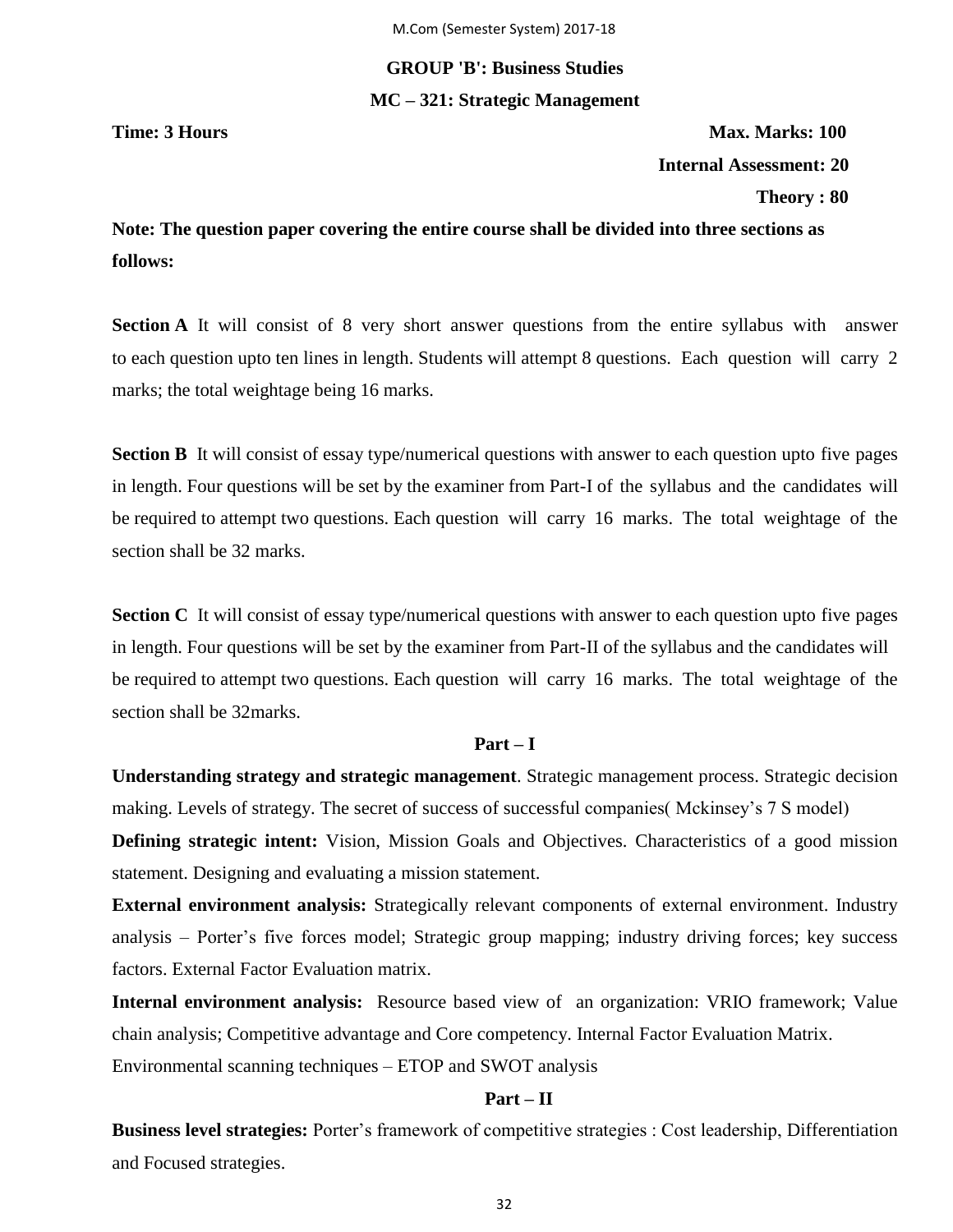**Corporate level strategies:** Growth strategies – horizontal and vertical integration; strategic out sourcing; related and un-related diversification; international entry options; harvesting and retrenchment strategies.

**Portfolio strategies:** BCG Model, G E Business Planning Matrix, Shell's Directional Policy Matrix, Product Life Cycle matrix.

**Strategy implementation:** Strategy-structure fit: developing and modifying organizational structure. Leadership and organization culture.

**Corporate governance and social responsibilities of business.**

**Strategy Evaluation and Control:** Nature of strategy evaluation; Strategy evaluation framework; The balanced Score Card.

#### **Suggested Readings:**

Delhi.

1. Wheelen, Thomas L., Hungerdavid J. and Rangarajan Krish, "Concepts in Strategic Management and Business Policy", Pearson Education, India.

2. David, R Fred, "Strategic Management- Concepts and Cases", Pearson Education, India.

3. Hill, Charles W L and Jones Gareth R, "An Integarated Approach to Strategic Management" Cengage Learning

4. Thompson, Arthur A Jr.; Strickland A J III; Gamble, John E and Jain, Arun K. "Crafting and Executing Strategy The Quest for Competitive Advantage.- Concepts and Cases", TMH, New

5. Pitts, Robert A and Lei, David. "Strategic Management Building and Sustaining Competitive Advantage", Thomson, India.

6. Kazmi, Azhar. "Business Policy and Strategic Management", TMH, New Delhi.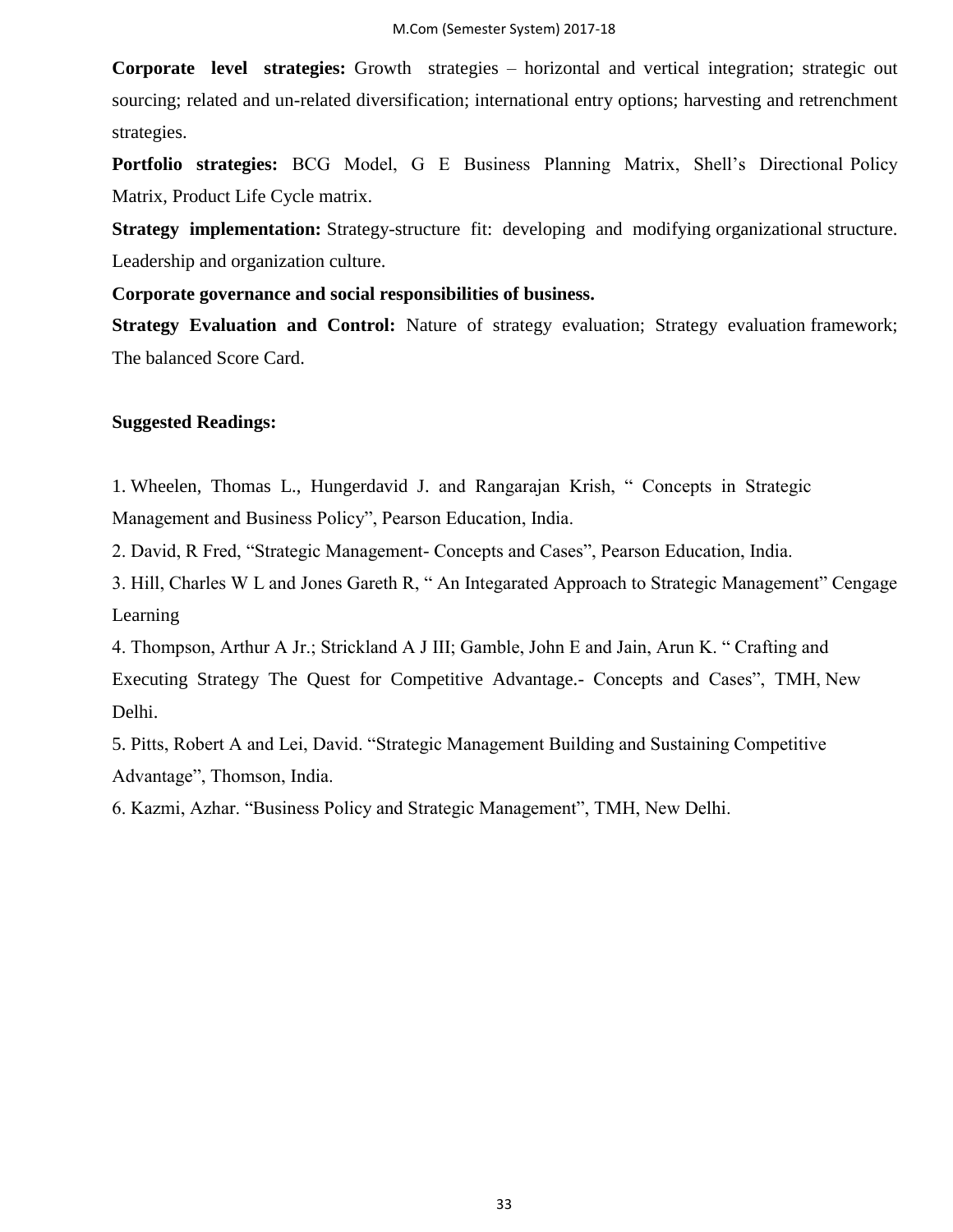# **GROUP 'B': Business Studies MC – 322: Security Market Operations**

**Time: 3 Hours Max. Marks: 100 Internal Assessment: 20 Theory : 80**

#### **Note: The question paper covering the entire course shall be divided into three sections as follows:**

- **Section A** It will consist of 8 very short answer questions from the entire syllabus with answer to each question upto ten lines in length. Students will attempt 8 questions. Each question will carry 2 marks; the total weightage being 16 marks.
- **Section B:** It will consist of essay type/numerical questions with answer to each question upto five pages in length. Four questions will be set by the examiner from Part-I of the syllabus and the candidates will be required to attempt two questions. Each question will carry 16 marks. The total weightage of the section shall be 32 marks.
- **Section C:** It will consist of essay type/numerical questions with answer to each question upto five pages in length. Four questions will be set by the examiner from Part-II of the syllabus and the candidates will be required to attempt two questions. Each question will carry 16 marks. The total weightage of the section shall be 32 marks.

#### **PART – I**

#### **Structure of Capital market in India**

**New Issue Market**: Reforms in New Issue Market, Guidelines governing new Issue market, Machanics of Floating New Issues-Public Issues, Bonus Issues, Right Issues, e-IPOs, Book Building, Private Placement, ESOPs, New financial Instruments

**Stock Exchange**: Regulation of Stock exchanges in India, Membership rules of stock exchange, Listing of Securities ; Trading on a Stock Exchange-Online Trading, Internet Trading ; Margin Trading ; Corporate Governance ; Corporatisation and demutualisation of stock exchanges in India, Takeovers and Buybacks.

**OTCEI, BSE, NSE**, Interconnected stock exchange of India, Indonext

**Indian Stock Indices:** Need and importance, Compiling of Index Numbers and Interpretation.

**Clearing and Settlement:** Policy Developments, Clearing Process, Risk Management, Settlement-Process, Account period settlement, rolling Settlement, Continuous Net Settlement, Settlement Efficiency and Settlement Statistics, G-30 and ISSA recommendations

**Derivatives Market:** Products, Participants and Functions, Global Derivatives Market, Derivatives Market in India Risk containment measures, Trading Mechanism, Membership Criteria, Clearing and Settlement of Futures and Options,

**Debt Market:** Policy developments, Segments, Participants, Primary Issuance Process, Secondary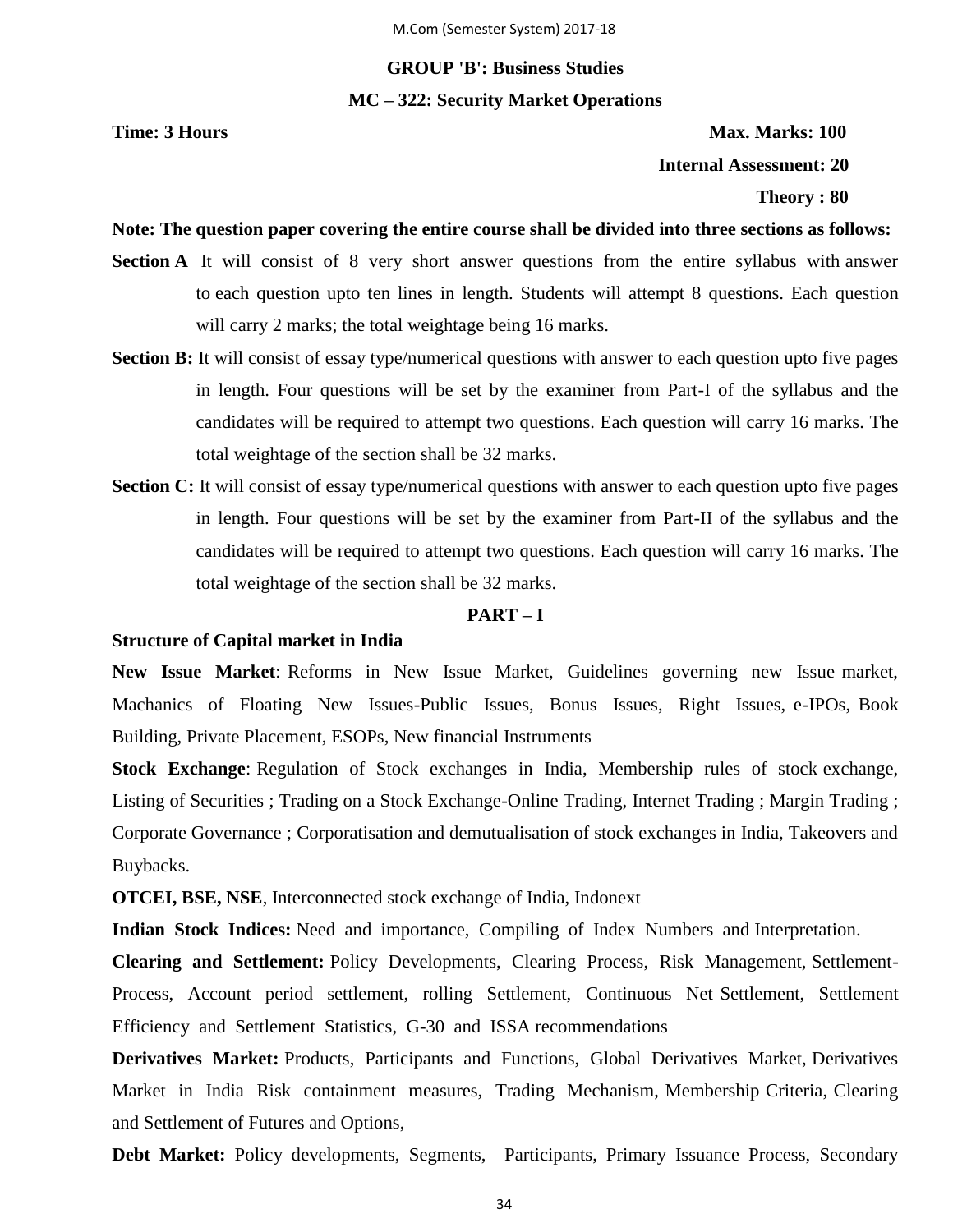Market, Clearing and Settlement, STRIPS, Market Developments

**Mutual Funds:** Evolution of Mutual Funds, Mutual Funds in India, Regulation of Mutual Funds, Mutual Funds Prospectus and Balance Sheet, Management of Mutual Funds, Performance of Mutual Funds, Current Developments, Future Scenario of Mutual Fund

#### **PART – II**

**Euro Issues:** Conceptual framework, Issuing Procedure, Regulatory Framework, Progress

**FIIs:** Registration, Investment conditions and restrictions, General obligations and responsibilities, role of FIIs in Indian capital market.

**Securities and Exchange Board of India:** Objectives, Powers and Functions Investor Protection-Investor education and awareness, Investor protection fund, Investors' complaints and their redressal-mechanism and statistics, Unfair trade practices and Insider Trading, Short selling and its regulation in India, Regulation of Merchant Bankers, Brokers, Custodian, Banker to issue, Registrar to issue, Portfolio manager and Underwriters

**Legal Environment:** SEBI Act, 1992, SCRA, 1956, Companies Act, 1956 (Various provisions relating to securities), RBI rules and guidelines for FIIs

**Depository:** Role and need, Procedure for Dematerialisation and Rematerialisation, The Depositories Act, 1996, SEBI rules, Performance of NSDL and CSDL

**Credit Rating:** Concept, Agencies, Methodology and process, Regulatory framework.

#### **Suggested Readings:**

- 1. Sharpe, William F., Gordon J. Alexander and Jeffrey V. Bailey, Investments (Prentice Hall).
- 2. Fabozzi, Frank Investment Management (Prentice Hall)
- 3. Haugen, Robert A. The Inefficient Stock Market (Prentice Hall)
- 4. Taggart, Robert A., Quantitative Analysis for Investment Management (Prentice Hall)
- 5. Richard Brealey and Steward Myers. Principles of Corporate Finance., McGraw Hill.
- 6. Dimson, E. (ed) : Stock Market Anomalies (Cambridge : Cambridge University Press)
- 7. Khan, M.Y.Financial Services, Tata McGraw Hill Publishing Company, New Delhi.
- 8. Singh, Preeti, Investment Management, Himalaya Publishing House, New Delhi.
- 9. Avadhani, V.A. Investment Management, Himalaya, Himalaya Publishing House, New Delhi.

10. Annual Reports of RBI

- 11. Annual Reports of SEBI
- 12. Journals
- 13. SEBI Bulletin
- 14. Capital Market
- 15. NSE News Letter
- 16. The Stock Exchange Review
- 17. Capital Market
- 18. SEBI and Corporate Laws

Websites: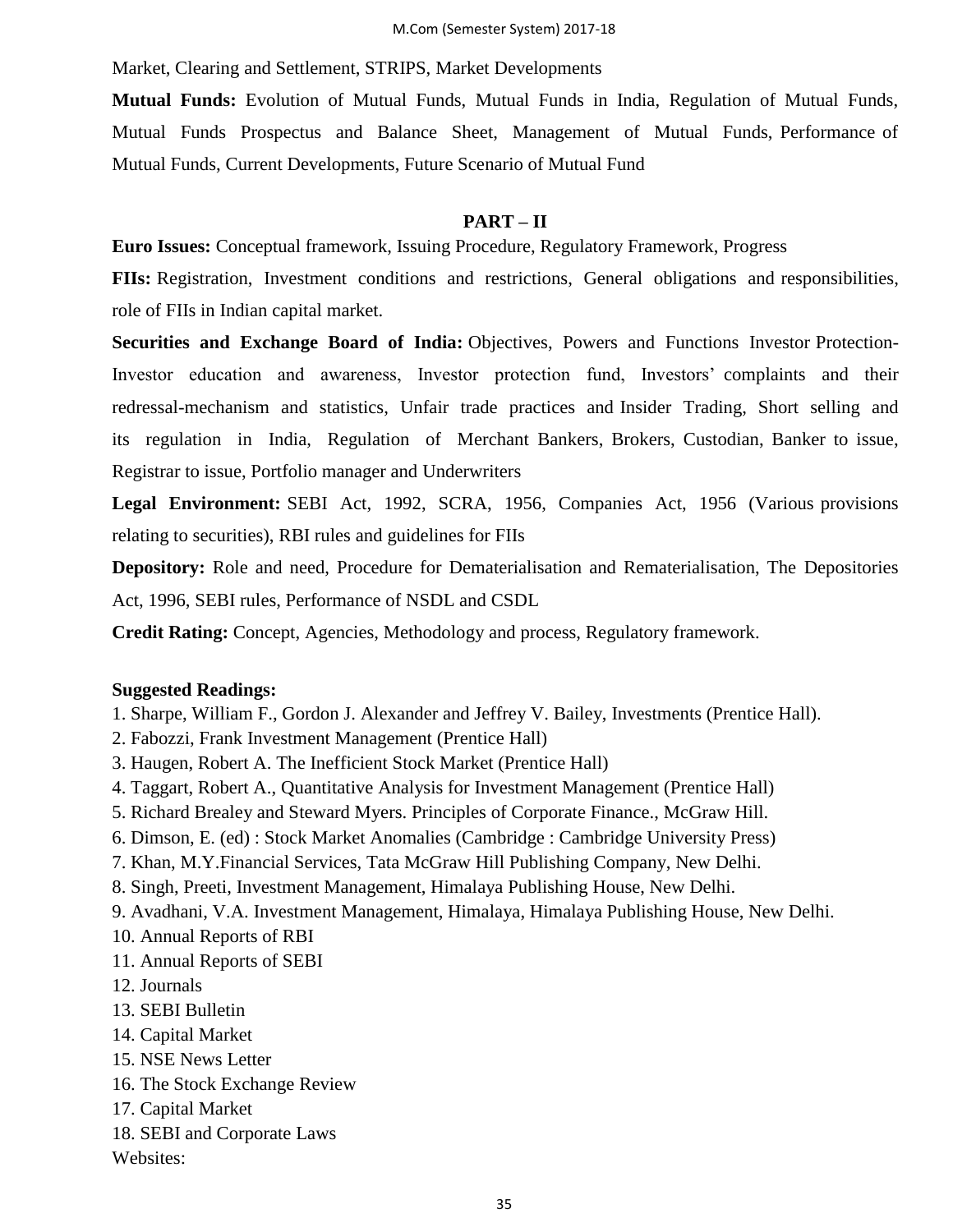www.sebi.gov.in www.bseindia.com www.nseindia.com www.iseindia.com www.stockholding.com www.capitalideasonline.com www.indiainfoline.com www.rbi.org.in www.goidirectory.nic.in, www.otcei.net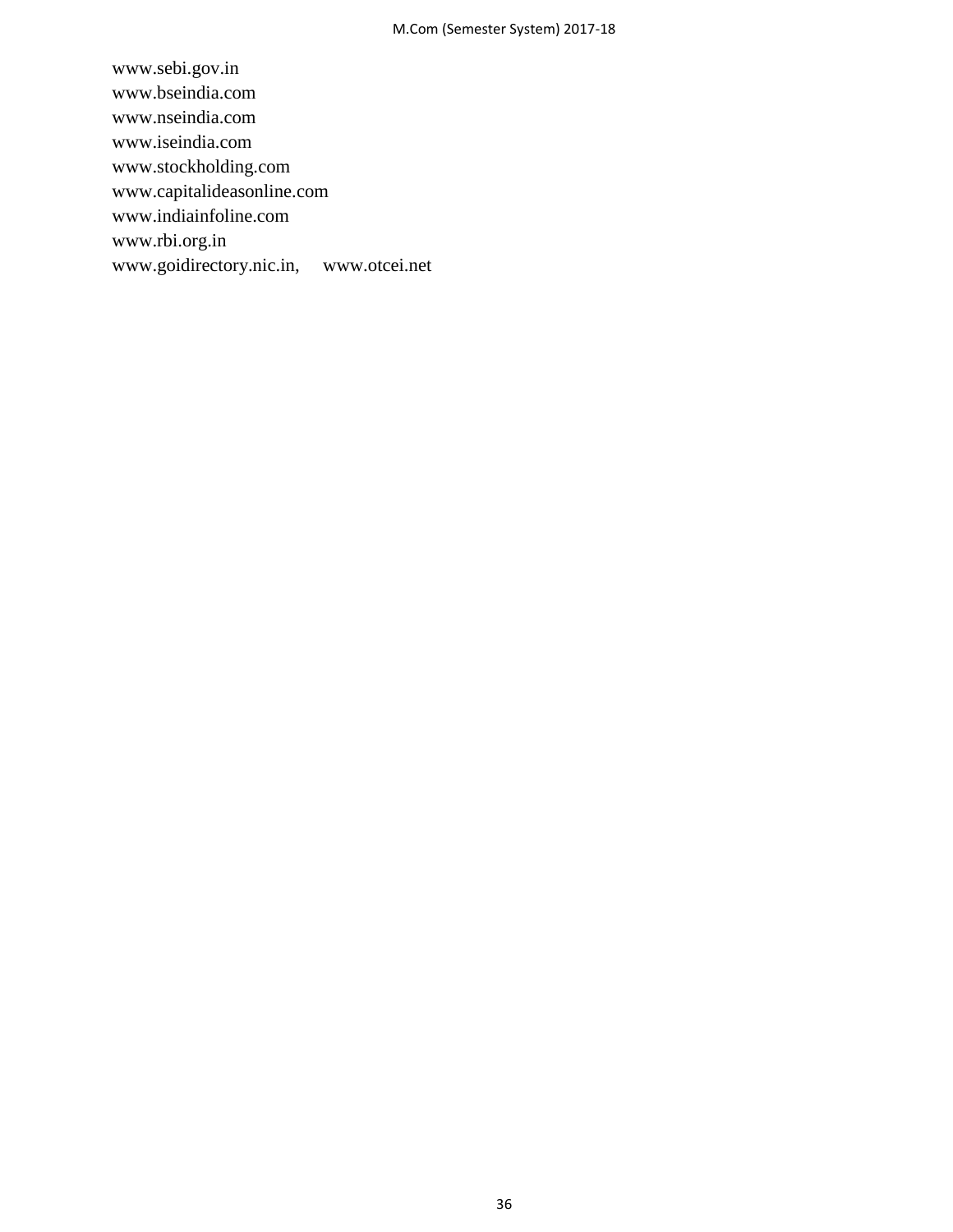# **GROUP 'C': International Business MC – 331: International Economic Organisations**

Time: 3 Hours Max. Marks: 100 Internal Assessment: 20 Theory : 80

Note: The question paper covering the entire course shall be divided into three sections as follows:

**Section A** It will consist of 8 very short answer questions from the entire syllabus with answer to each question upto ten lines in length. Students will attempt 8 questions. Each question will carry 2 marks; the total weightage being 16 marks.

**Section B:** It will consist of essay type/numerical questions with answer to each question upto five pages in length. Four questions will be set by the examiner from Part-I of the syllabus and the candidates will be required to attempt two questions. Each question will carry 16 marks. The total weightage of the section shall be 32 marks.

**Section C:** It will consist of essay type/numerical questions with answer to each question upto five pages in length. Four questions will be set by the examiner from Part-II of the syllabus and the candidates will be required to attempt two questions. Each question will carry 16 marks. The total weightage of the section shall be 32 marks.

# **Part – I**

**International Political Economy:** Concept; Traditional Schools of International Political Economy; Interests and Institutions in International Political Economy; Emergence of Global Institutions.

**International Monetary Fund (IMF):** Origin, Functions, Purposes, Organizational Set up, Instruments of IMF Lending and their Evolution; Key Features of IMF lending; IMF lending to poor countries; International Liquidity and SDRs.

**World Bank Group:** International Bank for Reconstruction and Development (IBRD): Financing of Development; the Millennium Development Goals; Bank Prescriptions for the Borrowers.

**International Development Association (IDA):** Origin; Functions; Role; Key areas of IDA; Support and Financing framework.

**International Finance Corporation (IFC):** Origin; Functions; Role; Advisory Services; Operations; Monitoring and Evaluation.

**Multilateral Investment Guarantee Agency (MIGA):** Functions; Types of Coverage.

# **Part - II**

**International Center for Settlement of Investment Disputes (ICSID):** Functions and Role.

**International Labour Organization:** Origin, Functions. Role of ILO: Decent Work; Social Dialogue; Standards, Freedom of Association; Forced Labour; Child Labour; Discrimination; Employment and Income; Wages and Other Conditions of Employment; Social Protection; Health and Safety and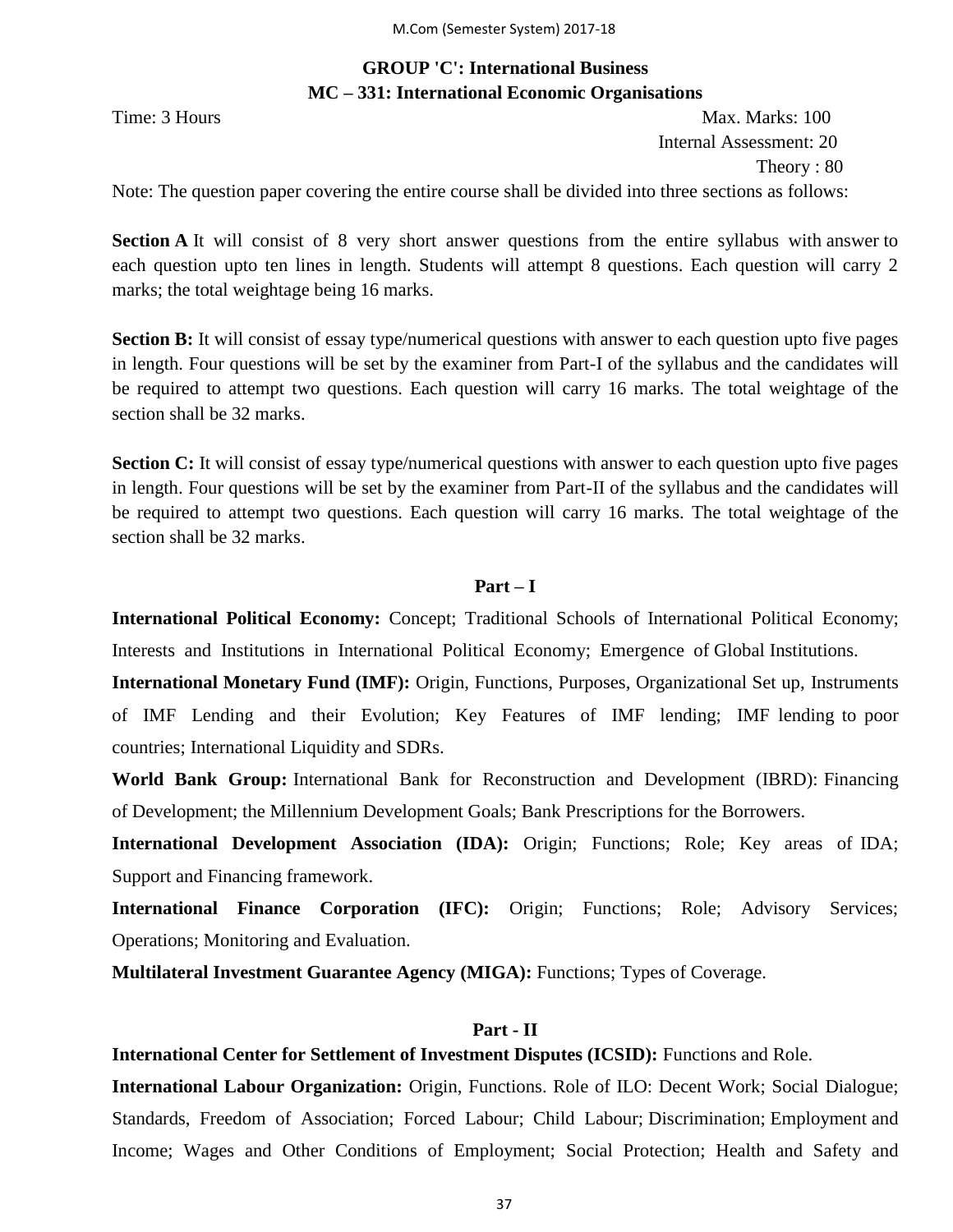# HIV/AIDS.

**Conflicts and Negotiations in International Business:** Factors Causing Conflicts; Conflict between Host Country and the Transnational Country Negotiations; Role of International Agencies in conflict resolutions.

**The Multilateral Trade System: the creation of Postwar Trade System:** General Agreement on Tariffs and Trade (GATT); the Evolution of Multilateral Trade System: the Uruguay Round Package and World Trade Organization (WTO); Organizational Structure of WTO.

**United Nations Conference on Trade and Development (UNCTAD):** Origin; Functions, Sustainable Development and Poverty Reduction; Trade and Development; Approach towards Developing to Least Developed Countries (LDCs).

# **Suggested Readings:**

1. Hunt, Diana Economic Theories of Development: An Analysis of Competing Paradigms, Hemel Hempstead: Harvester Wheatsheaf, 1989.

2. Keohane. Robel'! O. International Institutions and State Power: Essays in International Relations Theory Boulder: Westview, 1989.

3. Krasner. Stephen D. Structural Conflict:The Third World Against Global Liberalism, Berkley, University of California Press, 1985.

4. Simai, Mihaly The Future of Global Governance, Washington, D.C.: United States Institute of Peace Process, 1994.

5. Sidell, Scott The IMF and Third World Political Instability, London Macmillan, 1988.

# **\* Students are required to consult the Annual Reports of the respective institutions.**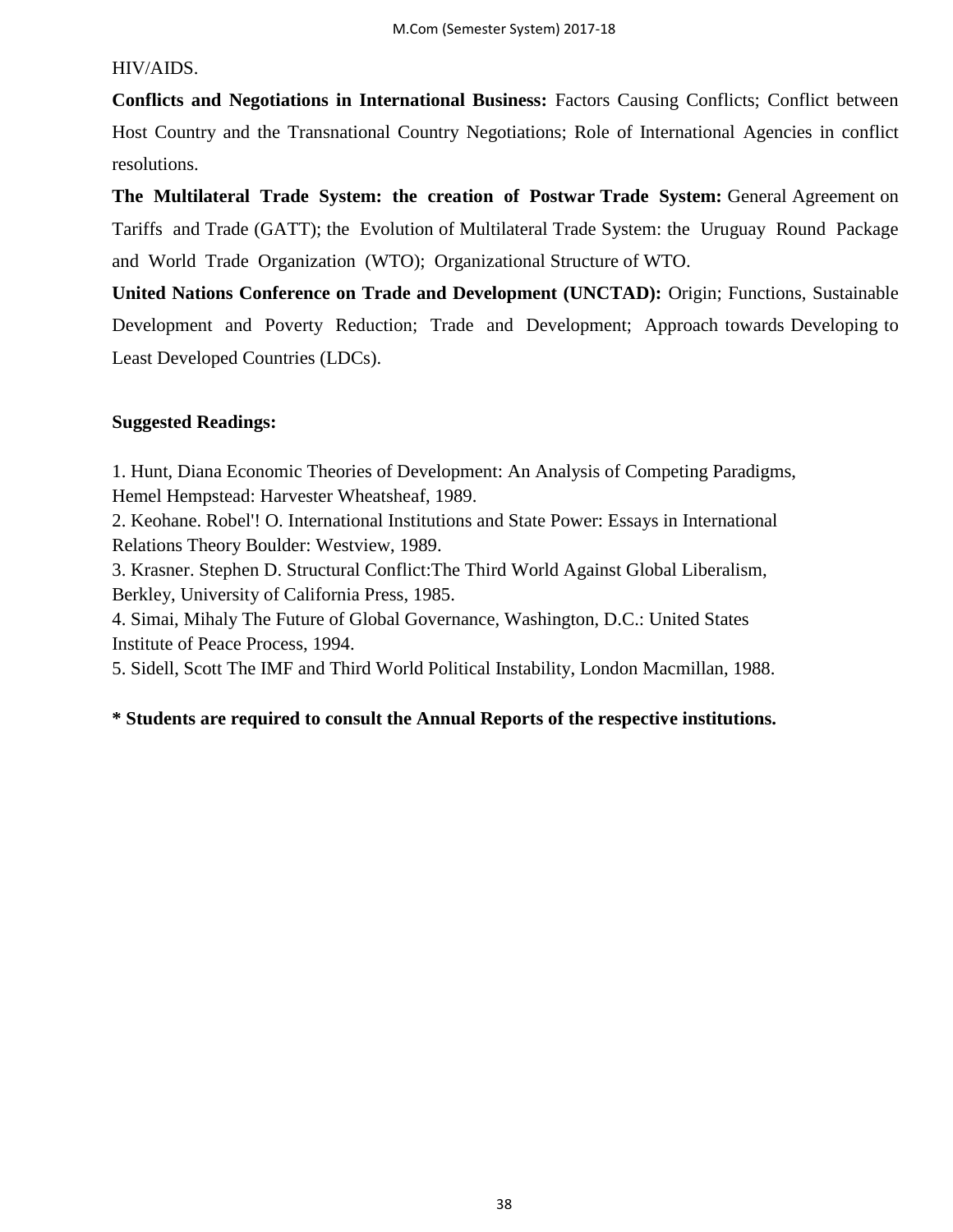# **GROUP 'C': International Business MC – 332: Management of International Business Operations**

Time: 3 Hours Max. Marks: 100 Internal Assessment: 20 Theory : 80

Note: The question paper covering the entire course shall be divided into three sections as follows:

Section A<sub>I</sub> It will consist of 8 very short answer questions from the entire syllabus with answer to each question upto ten lines in length. Students will attempt 8 questions. Each question will carry 2 marks; the total weightage being 16 marks.

**Section B:** It will consist of essay type/numerical questions with answer to each question upto five pages in length. Four questions will be set by the examiner from Part-I of the syllabus and the candidates will be required to attempt two questions. Each question will carry 16 marks. The total weightage of the section shall be 32 marks.

**Section C:** It will consist of essay type/numerical questions with answer to each question upto five pages in length. Four questions will be set by the examiner from Part-II of the syllabus and the candidates will be required to attempt two questions. Each question will carry 16 marks. The total weightage of the section shall be 32 marks.

### **Part – I**

**Multinational Firms:** Nature; Rationale; Goals and Constraints; Orientation of a Multinational: Ethno, Poly, Regio and Geocentric Firms.

**Economic Superpowers:** the Traid.

**Cultural Context for International Management:** Japanese, American, European and Indian Management Values, Cultural Diversity, Perceptions and Stereotypes, Cultural dimension: Power Distance, Uncertainty Avoidance, Individualism and Masculinity.

Global Sourcing, Production and Export Strategies: offshore Manufacture Dimensions of Global Production Strategy, Different Ways of Sourcing Materials and Manufacturing Products. Key elements of Import and Export strategies.

**Strategic Alliances:** Variables affecting Choice, Licensing, Franchising, Management Contracts, Turnkey Operations, Custom Contracts, Access to Foreign Technology, Shared Ownership, and Managing Foreign Arrangements.

### **Part – II**

**Global Market Opportunities Arrangements:** Overview of Global Market Opportunity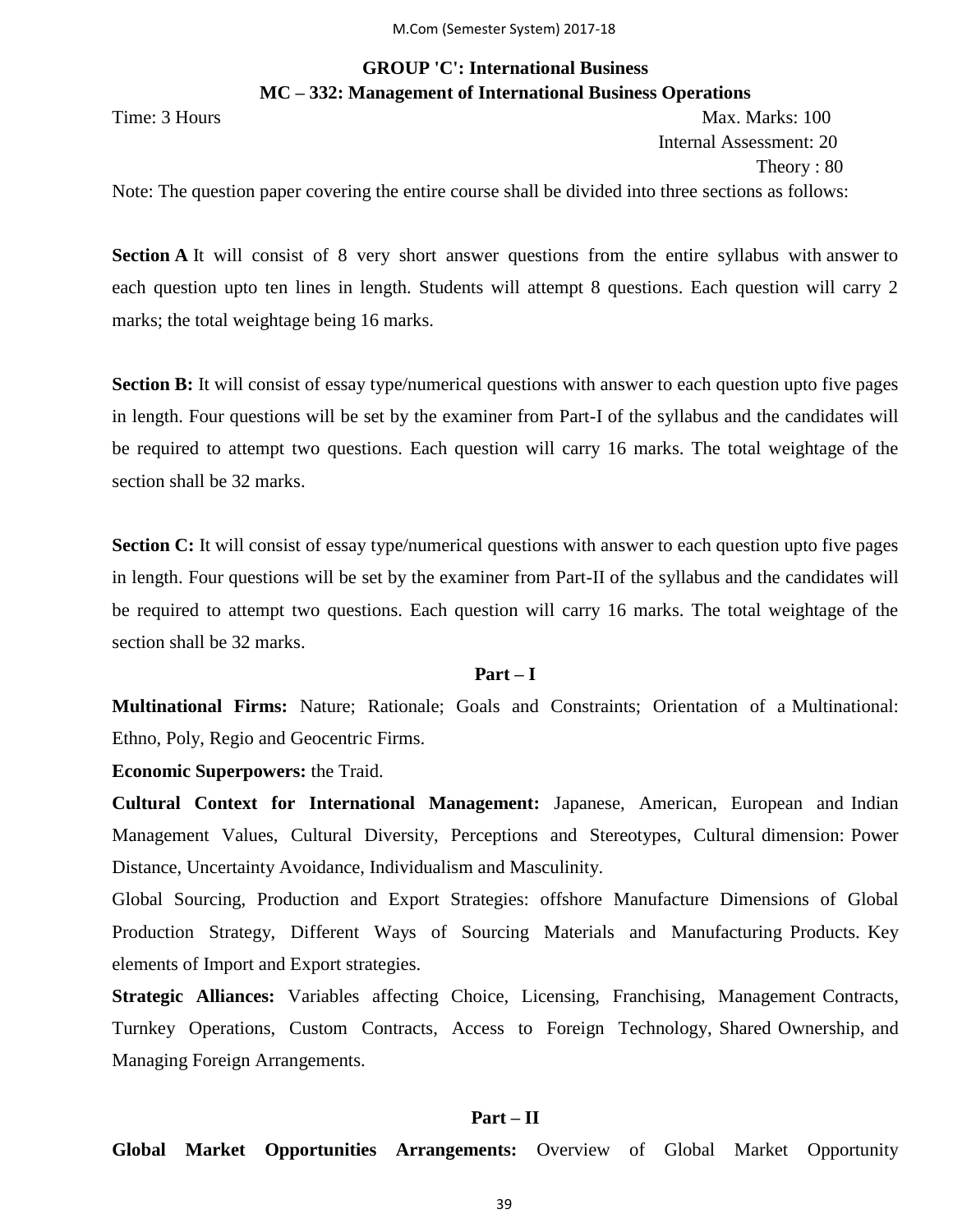### M.Com (Semester System) 2017-18

assessment; Task One: Analyze Organizational Readiness to Internationalize;

**Task Two:** Assess the Suitability of the Firms and Products and Services for Foreign Markets; Task Three: Screen Commodities to Identify Markets; Task Four: Assess Industry Market Potential; Task Five: Select Foreign Business Partners; Task Six: Estimate Country Sales Potential **Global Strategy and Organization:** Role of Strategy; the Integration- Responsiveness Framework; Distinct Strategies emerging from the Integration-Responsiveness Framework; Organizational Structure; Alternative Organizational Arrangements for International Operations; and Building the Global Firm.

**International Human Resource Strategy:** Assessing Human Resource Requirements, choosing staffing policy, training selected people, compensating employees in host country, impact of host country regulations. American, European & Japanese Practices. Leadership in International contact vs US Leadership Styles.

## **References:**

1. Cavusgil, S. Knight Gary and Riesenberger, John R., International Business – Strategy Management and the New Realities, Pearson Education, Dorling Kindersley (India) Pvt. Ltd, Delhi, 2009.

2. Daniel, John D., Radebangh, Lee H. and Sulivan Daniel P., International Business Environment and Operations, 10th ed., New Delhi.

3. Czinkota Michael R., Ronbiben Iikka A. Ronkainen A. and Moffet Micheal H., International Business, 6th Edition, Thomson, South Western, Bangalore, 2005.

4. C. Paul Hallwood and Ronald Macdonald, International Money and Finance, Blackwell, Oxford U.K., 1995.

5. Sharan Vyuptakesh, International Business – Concept, Environment and Strategy,2nd Edition, Pearson Education, Delhi, 2006.

6. Hill, Charles W.L. and Jain, Arun Kumar, International Business – Competing in the Global Market Place, 5th Edition, The McGraw Hill Publishing Co. Ltd., New Delhi, 2006.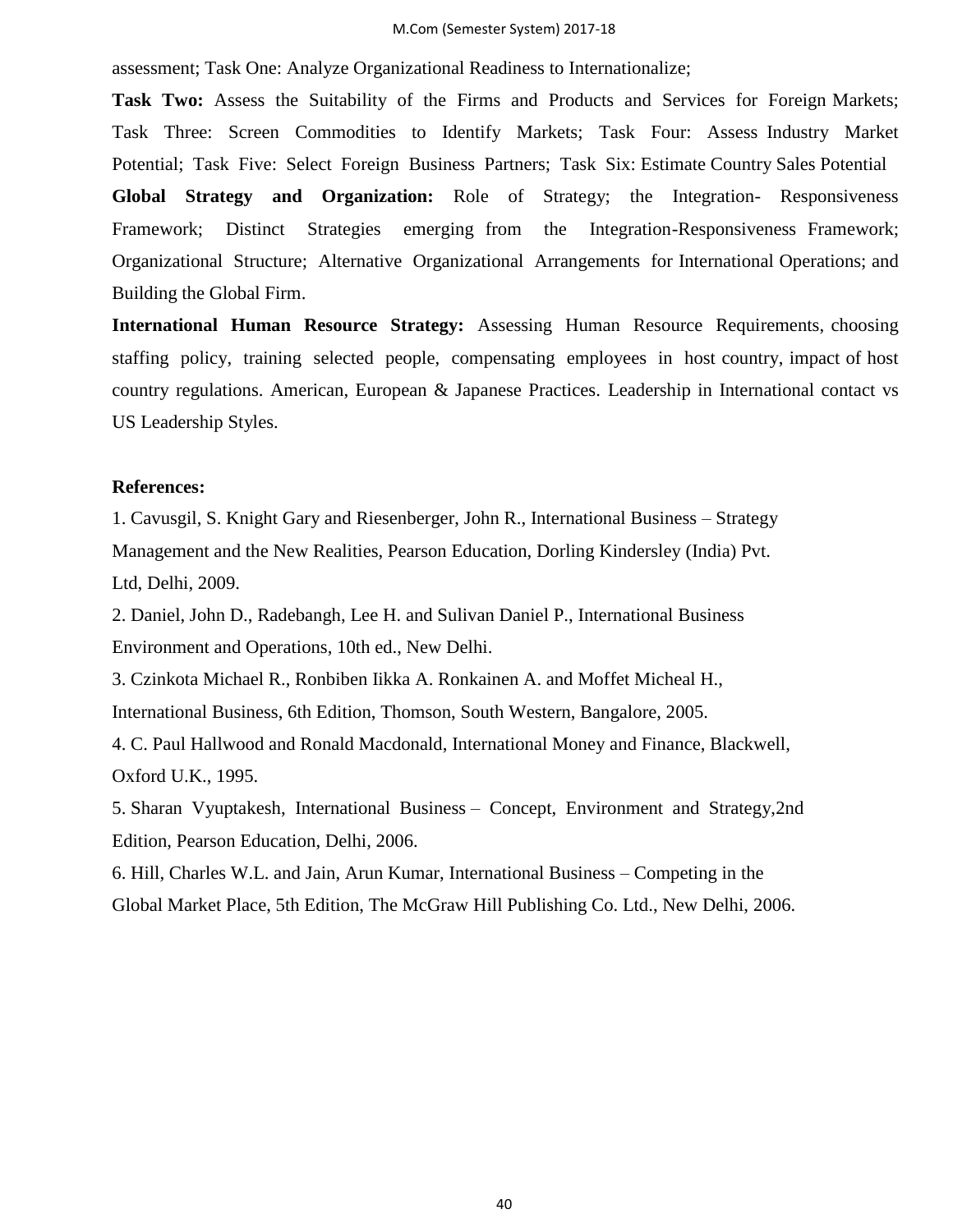## **GROUP 'D': Marketing**

## **MC – 351: Consumer Behaviour**

**Time: 3 Hours Max. Marks: 100** 

**Internal Assessment: 20**

**Theory : 80**

## **Note: The question paper covering the entire course shall be divided into three sections as**

- **follows:**
- **Section A:** It will consist of 8 very short answer questions from the entire syllabus with answer to each question upto ten lines in length. Students will attempt all 8 compulsory questions. Each question will carry 2 marks; the total weightage being 16 marks.
- **Section B:** It will consist of essay type/numerical questions with answer to each question upto five pages in length. Four questions will be set by the examiner from Part–I of the syllabus and the candidates will be required to attempt two questions. Each question will carry 16 marks. The total weightage of the section shall be 32 marks.
- **Section C:** It will consist of essay type/numerical questions with answer to each question upto five pages in length. Four questions will be set by the examiner from Part–II of the syllabus and the candidates will be required to attempt two questions. Each question will carry 16 marks. The total weightage of the section shall be 32 marks.

# **Part – I**

**Introduction to Consumer Behaviour:** Nature, Scope and Importance.

**Consumer Motivation:** Nature of motivation; Types of consumer needs and motives; Dynamics of motivation; Need conflict; Need Hierarchy Theory of Motivation and its applications; Measurement of Motives.

**Personality and Consumer Behaviour:** Definition of personality; Theories of personality; Personality and consumer diversity; Self concept and self image; Life style and psychographics.

**Consumer Perception:** Elements of perception; Dynamics of perception, Perceptual process; Perception and marketing strategy; Perceived risk.

**Consumer Learning:** Elements of consumer learning; Behavioural theories and Cognitive theories of learning.

**Consumer Attitude Formation:** Definition of attitudes; Structural models of attitudes; Attitude Theories; Attitude formation; Strategies of attitude change; Measuring Attitude.

# **Part – II**

**Reference Group and Family Influences:** Power of reference groups; Types of consumer related reference groups; Celebrity and other reference group appeals; Family decision making and consumption related roles; Family life cycle.

**Social Class:** Definition; Measurement of social class; Social class dynamics.

**Cultural and Sub cultural Influences on Consumer Behaviour:** Definition of culture and subculture; Affect of culture on consumer behaviour; Nature of culture; Measurement of culture; Subculture and consumer behaviour; subcultural categories. Diffusion of Innovation; Diffusion process; Adoption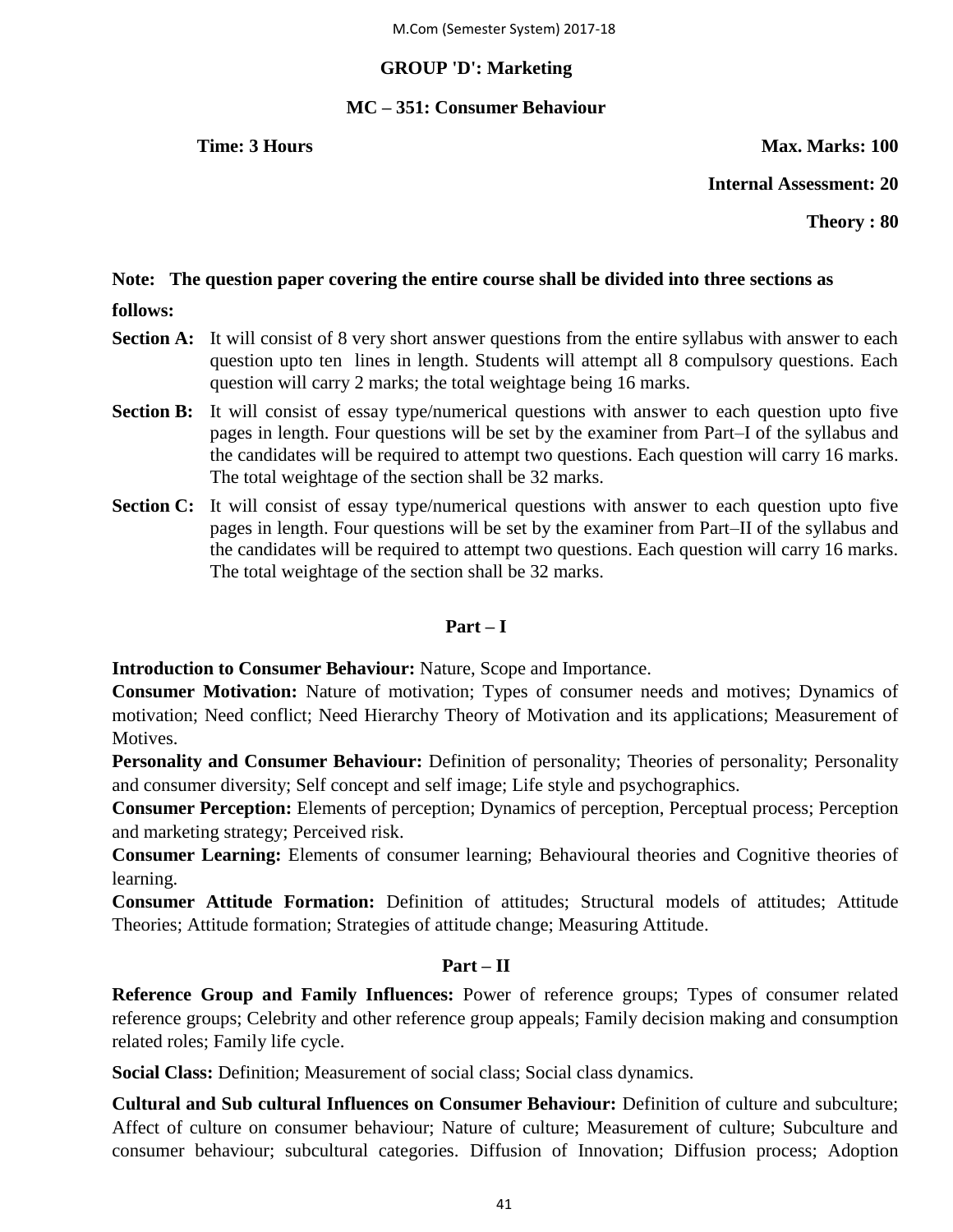process.

**Opinion Leadership: Definition; Dynamics of the opinion leadership process; Motivation behind opinion leadership** 

**Consumer Decision Making:** Consumer decision process; Types of decisions; Information search process; Alternative evaluation and selection; Decision rules.

**Models of Consumer Behaviour:** E.K.B; Howard and Sheth; Nicosia's Model.

# **Suggested Readings:**

- 1. Schiffman, I. G. and Kanuk, L. L. Consumer Behaviour, New Delhi, Pearson Education, 2007.
- 2. Blackwell, Roger D., Miniard, Paul W., and Engel James F. Consumer Behaviour, Cengage, 2006.
- 3. Solomon, Michael R. Consumer Behaviour, New Delhi, Pearson Education, 2003.
- 4. Assael, Henry Consumer Behaviour and Marketing Action, Cengage, 2006
- 5. Loudon, David L. and Della Bitta, Albert J., Consumer Behavior, Tata McGraw-Hill, Fourteenth Edition, 2002.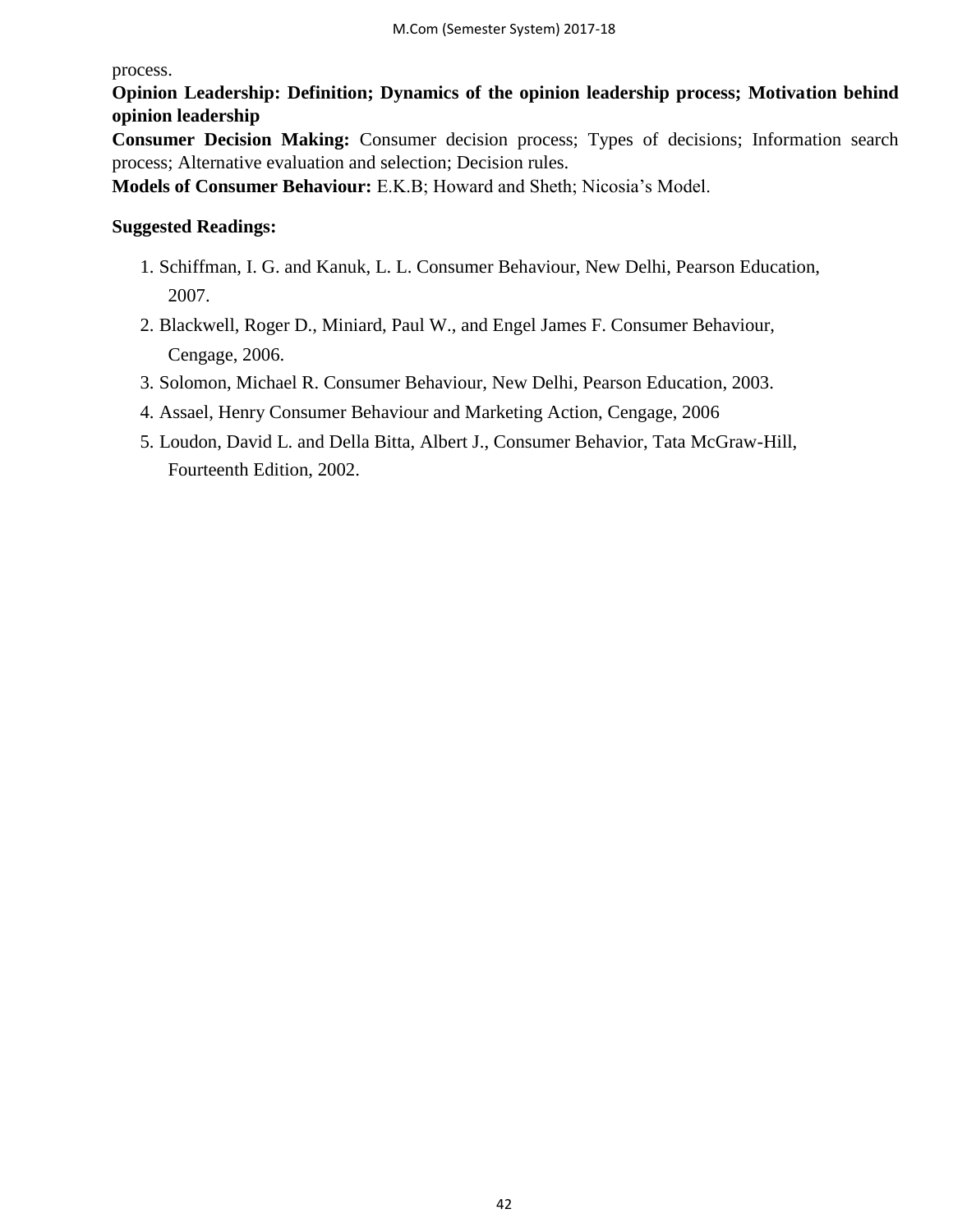## **GROUP 'D': Marketing**

## **MC – 352: Retail Management**

# **Time: 3 Hours Max. Marks: 100**

# **Internal Assessment: 20**

**Theory : 80**

## **Note: The question paper covering the entire course shall be divided into three sections as**

- **follows:**
- **Section A:** It will consist of 8 very short answer questions from the entire syllabus with answer to each question upto ten lines in length. Students will attempt all 8 compulsory questions. Each question will carry 2 marks; the total weightage being 16 marks.
- **Section B:** It will consist of essay type/numerical questions with answer to each question upto five pages in length. Four questions will be set by the examiner from Part–I of the syllabus and the candidates will be required to attempt two questions. Each question will carry 16 marks. The total weightage of the section shall be 32 marks.
- **Section C:** It will consist of essay type/numerical questions with answer to each question upto five pages in length. Four questions will be set by the examiner from Part–II of the syllabus and the candidates will be required to attempt two questions. Each question will carry 16 marks. The total weightage of the section shall be 32 marks.

# **Part – I**

**Introduction to Retailing:** Meaning, Nature and Importance.

**Retailing in India:** Evolution of Retail in India, Drivers of Retail Change and Challenges to Retail Development in India.

**Types of Retailers:** Food Retailers, General Merchandise Retailers, Non-Store Retail Formats, Services Retailing, Types of Ownership.

**Understanding the Retail Consumer:** Need for Consumer Behavior, Factors Influencing the Retail Shopper, The Customer Decision Making Process.

**Retail Locations:** Types of Retail Locations; Steps involved in choosing a Retail Location; Methods of Evaluating a Trading Area

**Retail Store Design and Visual Merchandising:** Importance of Store Design; Exterior Store Design; Interior Store Design; Visual Merchandising.

# **Part II**

**Basics of Retail Merchandising**: What is Merchandising, Factors Affecting the Buying Function, The Merchandiser: Roles and Responsibilities, The Buyer: Roles and Responsibilities, Function of Buying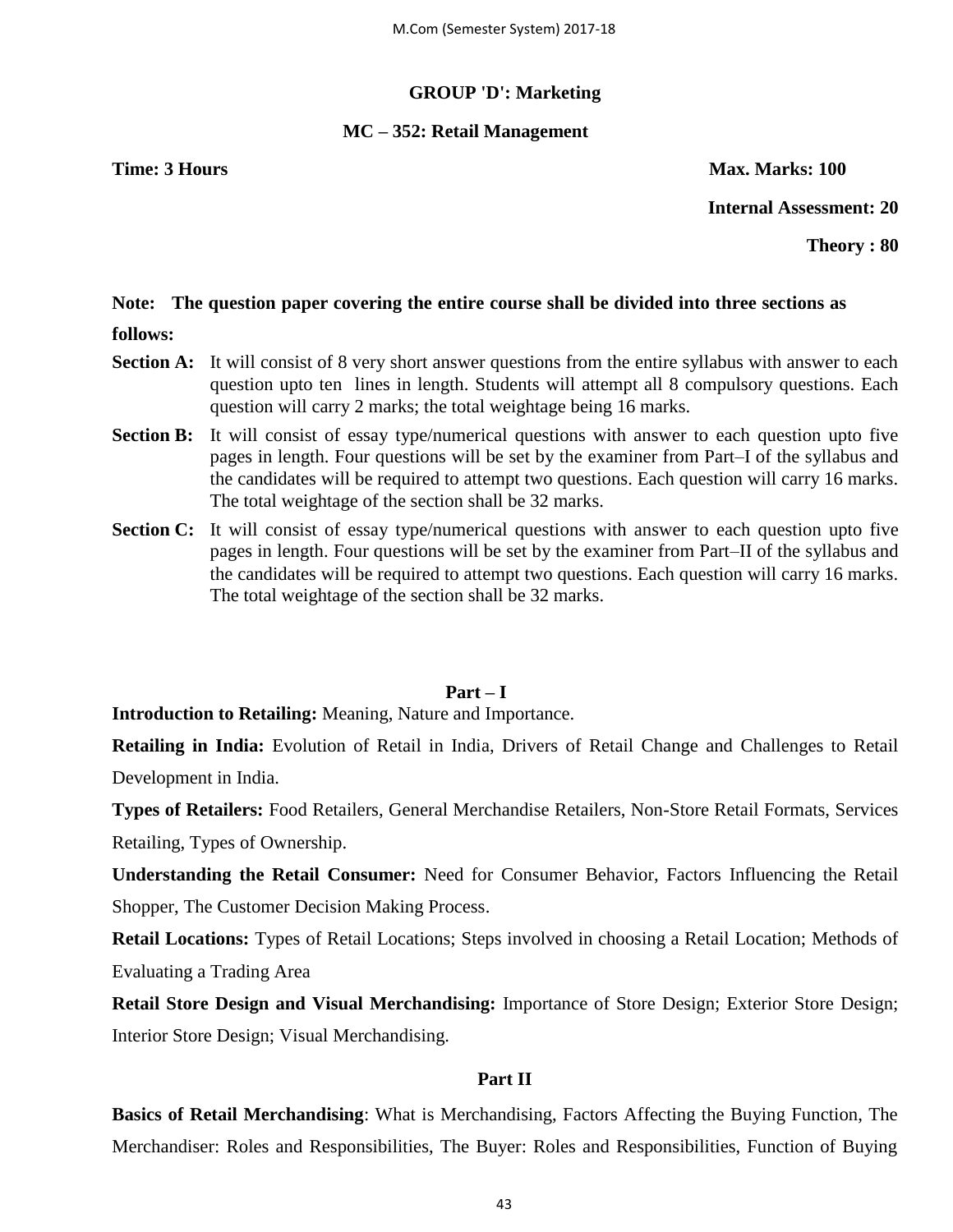for Different Types of Organisations.

**Process of Merchandise Planning:** Concept of Merchandising, Implications of Merchandise Planning, Process of Merchandise Planning.

**Methods of Merchandise Procurement:** Merchandise Sourcing, Age of Global Sourcing. Retail **Pricing:** Concept of Retail Price, Elements of Retail Price, Determining the Price, Retail Pricing Strategies. Category Management: Concept of Category Management, Reasons for Emergence of Category Management, Components of Category Management, Category Management Process.

Retail Franchising: Concept, Types, Advantages and Disadvantages.

## **Suggested Readings:**

1. Pradhan, Swapna (2007), Retail Management – Text and Cases, Tata McGraw Hill, 3rd Edition.

2. Sinha, P. K. and Uniyal, D. P. (2007), Managing Retailing, Oxford, 1st Edition.

3. Levy, Michael and Barton A. Weitz (2003), Retail Management, Tata McGraw Hill, 7th Edition.

4. Berman, Barry and Joel R. Evans (2006), Retail Management – A Strategic Approach, Pearson Education, 11th Edition.

5. Dunne, Patrick M; Lusch, Robert F.; and Griffith David A.: Retailing (Cengage, New Delhi)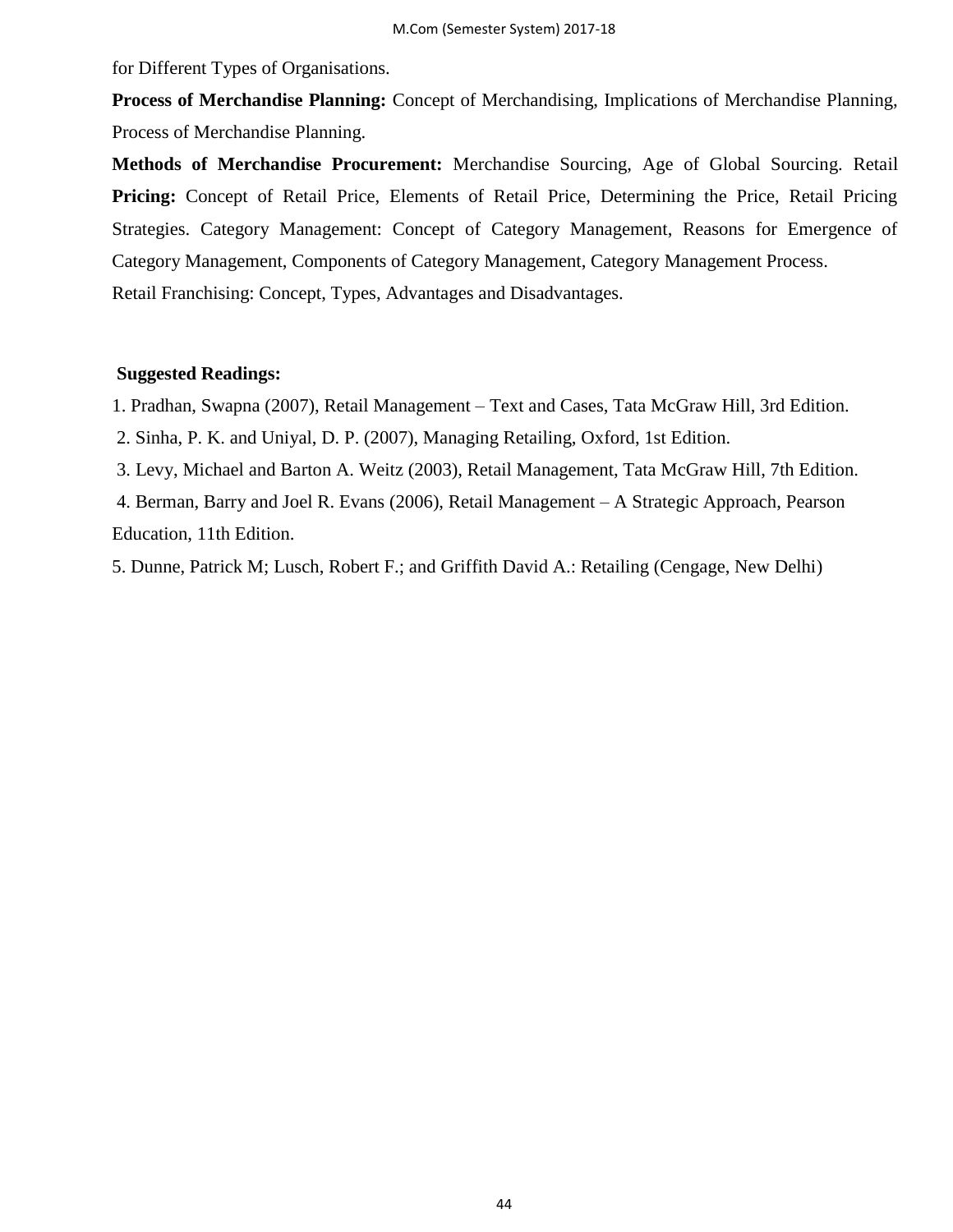# **MC – 401: International Accounting**

**Time: 3 Hours Max. Marks: 100** 

**Internal Assessment: 20**

**Theory : 80**

# **Note: The question paper covering the entire course shall be divided into three sections as follows:**

- **Section A:** It will consist of 8 very short answer questions from the entire syllabus with answer to each question upto ten lines in length. Students will attempt all 8 compulsory questions. Each question will carry 2 marks; the total weightage being 16 marks.
- **Section B:** It will consist of essay type/numerical questions with answer to each question upto five pages in length. Four questions will be set by the examiner from Part–I of the syllabus and the candidates will be required to attempt two questions. Each question will carry 16 marks. The total weightage of the section shall be 32 marks.
- **Section C:** It will consist of essay type/numerical questions with answer to each question upto five pages in length. Four questions will be set by the examiner from Part–II of the syllabus and the candidates will be required to attempt two questions. Each question will carry 16 marks. The total weightage of the section shall be 32 marks.

# **Part – I**

**Introduction to International Accounting:** Interaction between accounting and its environment. The global economy. Meaning and domain of international accounting.

# **International classification of financial accounting and reporting.**

**International financial reporting:** concept and differences in international financial reporting. Reporting problems of Multinational Companies.

**International financial analysis:** meaning, need and significance of international financial analysis. Business analysis framework. Problems in international financial analysis.

# **Comparative financial reporting in U S, U K, China, Japan and India.**

**International harmonisation of financial reporting:** Why harmonisation? Role of IASB, OECD, EU and IOSCO( international Organisation of Securities Commissions)

# **Part – II**

# **Convergence of accounting standards.**

**International transfer pricing:** meaning, objectives, methods and regulation.

**Accounting for foreign currency transactions and translation:** approaches to accounting for foreign currency transactions, methods of foreign currency translation. Practices in various countries.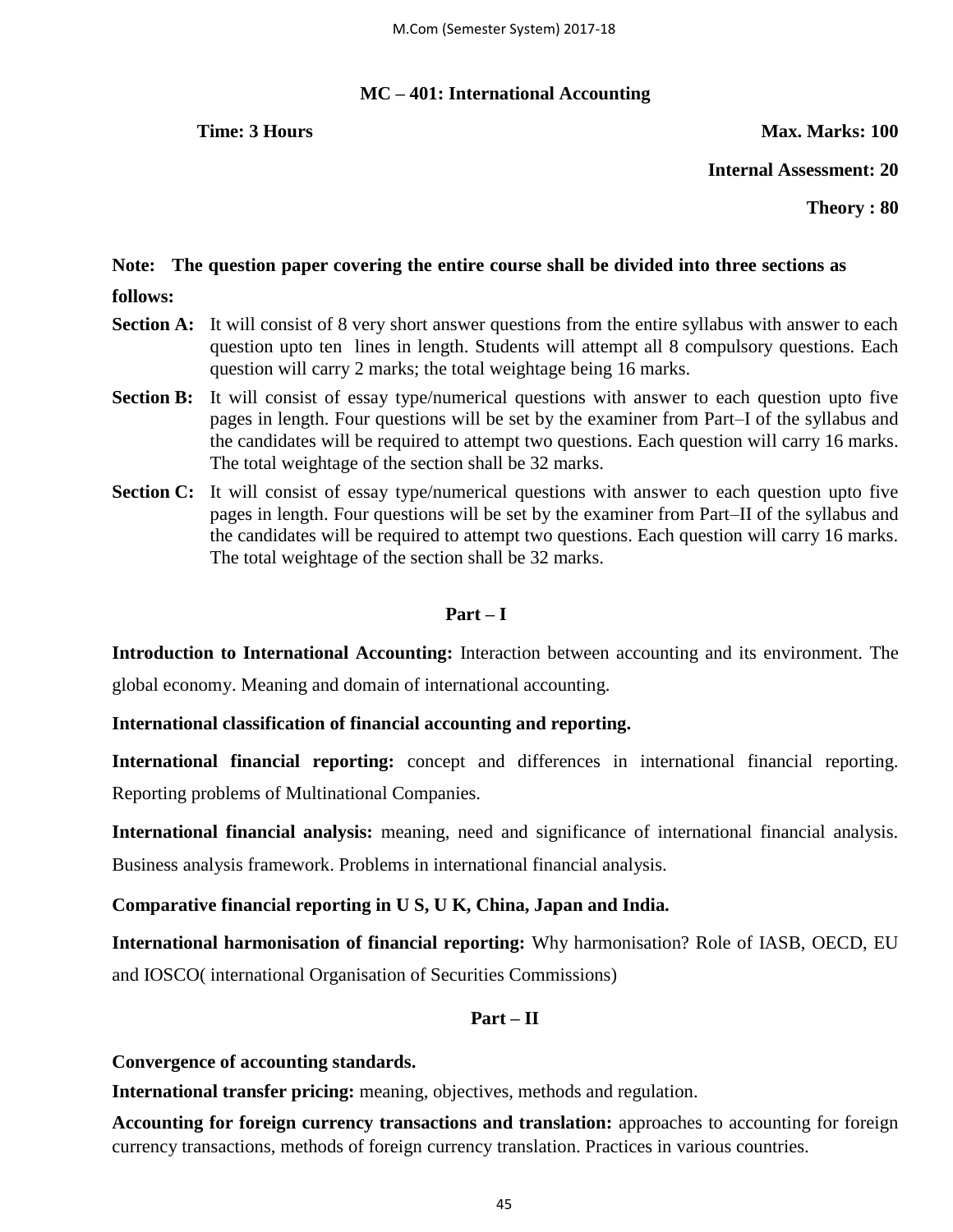## **Issues related to consolidation of financial statements of MNCs.**

**International taxation:** diversity of national tax systems, taxation of foreign source income and double taxation.

**Strategic accounting issues in MNCs:** strategy formulation, implementation and control. Evaluating the performance of foreign operations.

## **Suggested Readings:**

- 1. Choi, Frederick D S and Meek, Garry K, "International Accounting", Pearson Education, 5th Edition. 2007.
- 2. Doupnik, Timothy and Perera, Hector, "International Accounting", McGraw Hill international Edition, 2007.
- 3. Saudagaran, Shahrokh M. International Accounting A Users Perspective", Thompson, 2nd Edition, 2007.
- 4. Iqbal, zafar M, Melchar, Trini U, and Elmallah, Amin A, International Accounting: A Global Perspective". International Thomson Publishing.
- 5. Rathore, Shirin, "International Accounting", PHI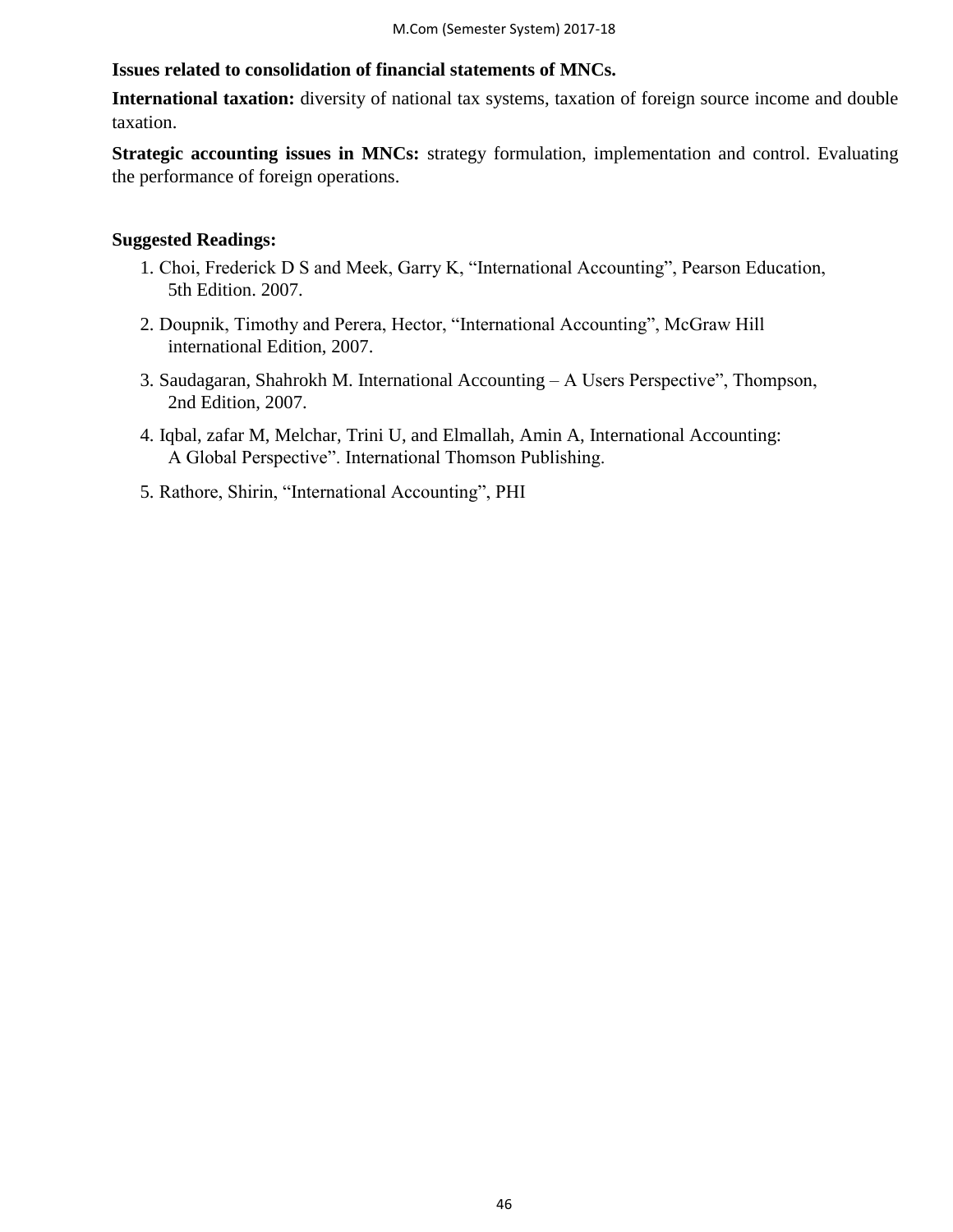## **MC - 402: Corporate e-Reporting**

**Time: 3 Hours Max. Marks: 100** 

**Internal Assessment: 20**

**Theory : 80**

# **Note: The question paper covering the entire course shall be divided into three sections as**

- **follows:**
- **Section A:** It will consist of 8 very short answer questions from the entire syllabus with answer to each question upto ten lines in length. Students will attempt all 8 compulsory questions. Each question will carry 2 marks; the total weightage being 16 marks.
- **Section B:** It will consist of essay type/numerical questions with answer to each question upto five pages in length. Four questions will be set by the examiner from Part–I of the syllabus and the candidates will be required to attempt two questions. Each question will carry 16 marks. The total weightage of the section shall be 32 marks.
- **Section C:** It will consist of essay type/numerical questions with answer to each question upto five pages in length. Four questions will be set by the examiner from Part–II of the syllabus and the candidates will be required to attempt two questions. Each question will carry 16 marks. The total weightage of the section shall be 32 marks.

# **Part-I**

**Corporate Reporting:** Concept and Significance of Reporting in relation to Published Accounts, Components of Corporate Reporting System, Corporate Reporting Environment in India, Qualitative Characteristics of Corporate Information, Major Issues in Corporate Reporting, Traditional Formats of Corporate Disclosure.

**Corporate Reporting Through Web:** Emergence of Web as a Medium of Corporate Reporting, Concept of Corporate Reporting through Web, Stages of Web-based Corporate Reporting, Formats of Digital Annual Report, Potential benefits and limitations of Corporate Reporting through Web, Regulations for Web-based Corporate Reporting, Role of Outsiders in the distribution of Information over the Internet.

**An Overview of eXtensible Business Reporting Language (XBRL):** Concept and Need of XBRL, History of XBRL, Development and Governance of XBRL, Difference between XML and XBRL, Key Concepts and Technical Terms associated with XBRL, Drivers of XBRL, Cost- Benefit analysis of XBRL implementation, XBRL and IFRSs, Applications of XBRL, XBRL adoption around the world.

# **Part-II**

**Building Blocks of XBRL:** XBRL Specifications, Overview of XBRL Taxonomy, Its Structure and Linkbases, XBRL Taxonomy Extension, XBRL Instance Document.

**XBRL Tools:** Types and Roles of XBRL Tools, Scope and Level of Tagging – Block Tagging and Detailed Tagging.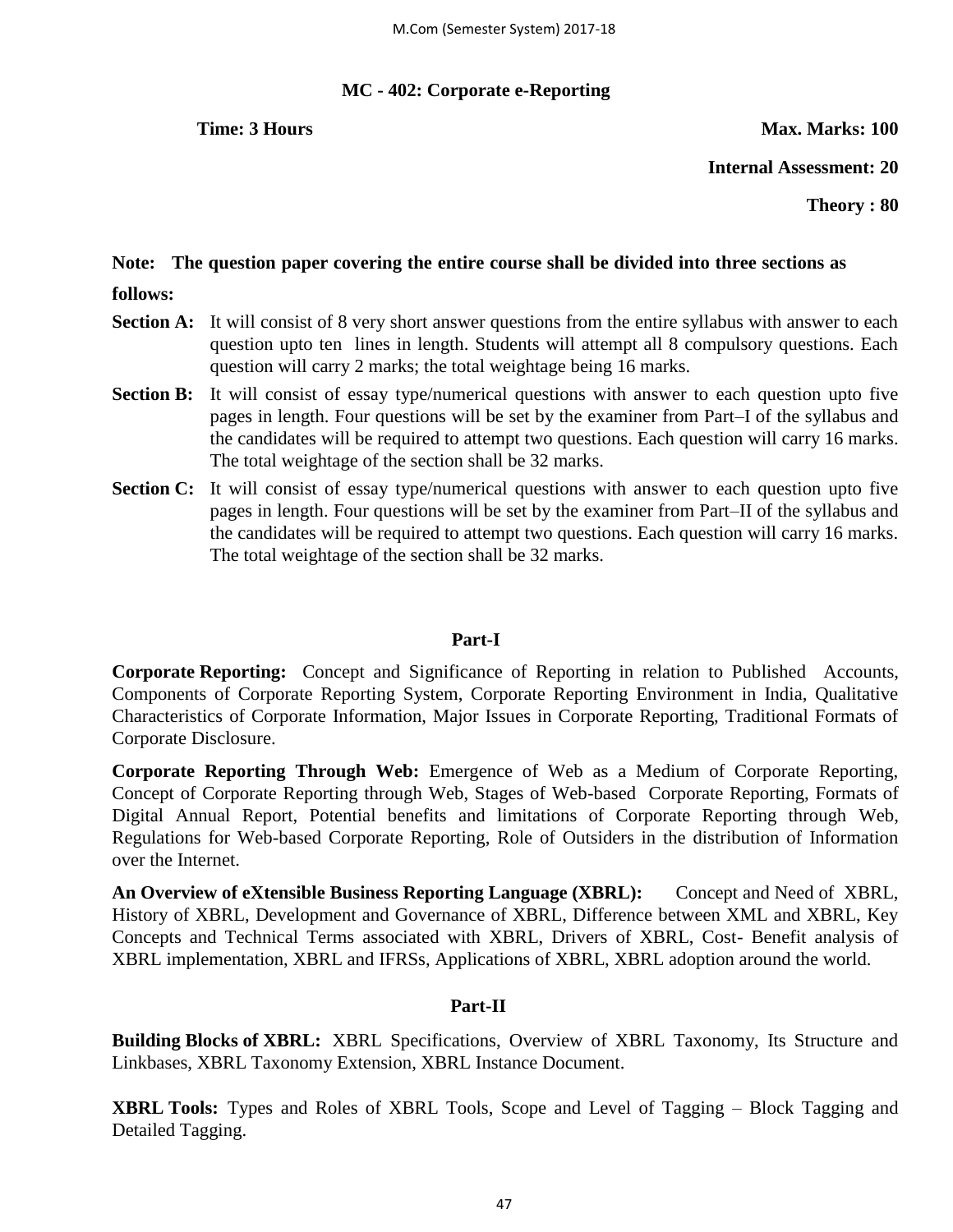**XBRL Report Creation:** Steps involved in XBRL Report Creation, Validation of XBRL Report, and Viewing XBRL Report.

**Implementation of XBRL in India:** An Overview of XBRL in India, XBRL Projects in India, Overview and Analysis of Indian GAAP Taxonomy, Business Rules, Analysis of Business Rules, XBRL Implementation Approaches and Indian Regulatory Requirements.

**XBRL Assurance:** Global Trends, Current Approaches to XBRL Assurance, XBRL Assurance Framework, Assurance on XBRL Instance Documents for MCA Filings.

**Introduction to Latest XBRL Technologies:** Multidimensionality in XBRL, Inline XBRL, XBRL Versioning, XBRL Formulas.

**Practical:** The students will be trained in the generation and validation of financial statements

(Balance Sheet and Profit and Loss Account) in XBRL format using latest version of XBRL

compliant software. At the end of the semester, external examiner will be appointed by the

university to conduct the practical by examining the students in the lab and award marks.

## **Suggested Readings:**

- 1. Lal, J., "Corporate Financial Reporting", Taxman.
- 2. Chander, S., "Corporate Reporting Practices", Deep and Deep Publishers.
- 3. Singh, M., "Corporate Disclosure Through Web: Theory and Practice", Lambert Academic Publishing.
- 4. Hoffman, C. And Watson, A. L., "XBRL for Dummies", Wiley Publishing Inc.
- 5. Debreceny, R., Felden, C. And Piechocki, M., "New Dimensions of Business Reporting and XBRL", Deutscher Universitats-Verlag, Wiesbaden.
- 6. Debreceny, R., Felden, C., Ochock, B., Piechocki, M. and Piechocki, M., "XBRL for Interactive Data", Springer-Verlag Berlin, Heidelberg.
- 7. Hoffman, C., "Financial Reporting using XBRL IFRS and US GAAP Edition, Lulu.
- 8. Hoffman, C. And Strand, E., "XBRL Essentials A Non-Technical Introduction to Extensible Business Reporting Language (XBRL)- The Digital Language of Business Reporting", American Institute of Certified Public Accountants, New York.
- 9. Ramin, K., and Reiman, C., "IFRS and XBRL: How to Improve Business Reporting through Technology and Object Tracking", John Wiley and Sons Ltd, United Kingdom.
- 10. Surhone, M. L., Tennoe, T. M. and Henssonow, F.S., "XBRL Assurance", VDM Publishing House Ltd.
- 11. Saini, L.A., "Practical Guide to XBRL and Revised Schedule VI", Snow White Publishing Pvt. Ltd.
- 12. Russell, J. And Cohn, R., "XBRL", Lennex Corporation, UK.
- 13. Vallabh, G. And Vadali, R., "XBRL Demystified A Practical Guide for Effective MCA Compliance and Filing in India", Taxman's.
- 14. Agarwal, P. U., "XBRL Zero to Pro in 2 Days", Taxman's.
- 15. Singhal, S. And Sankaraiah, R., "XBRL and Revised Schedule VI Filing, Assurance, Taxonomy and Business Rules", Wolters Kluwer (India) Pvt. Ltd.
- 16. Garg, K., "Guide to Preparation of Balance Sheets under XBRL and New Schedule VI", Bharat Law House Pvt. Ltd.
- 17. White C., "Accountant's Guide to XBRL (7th Edition)", available at www.Skipwhite.com.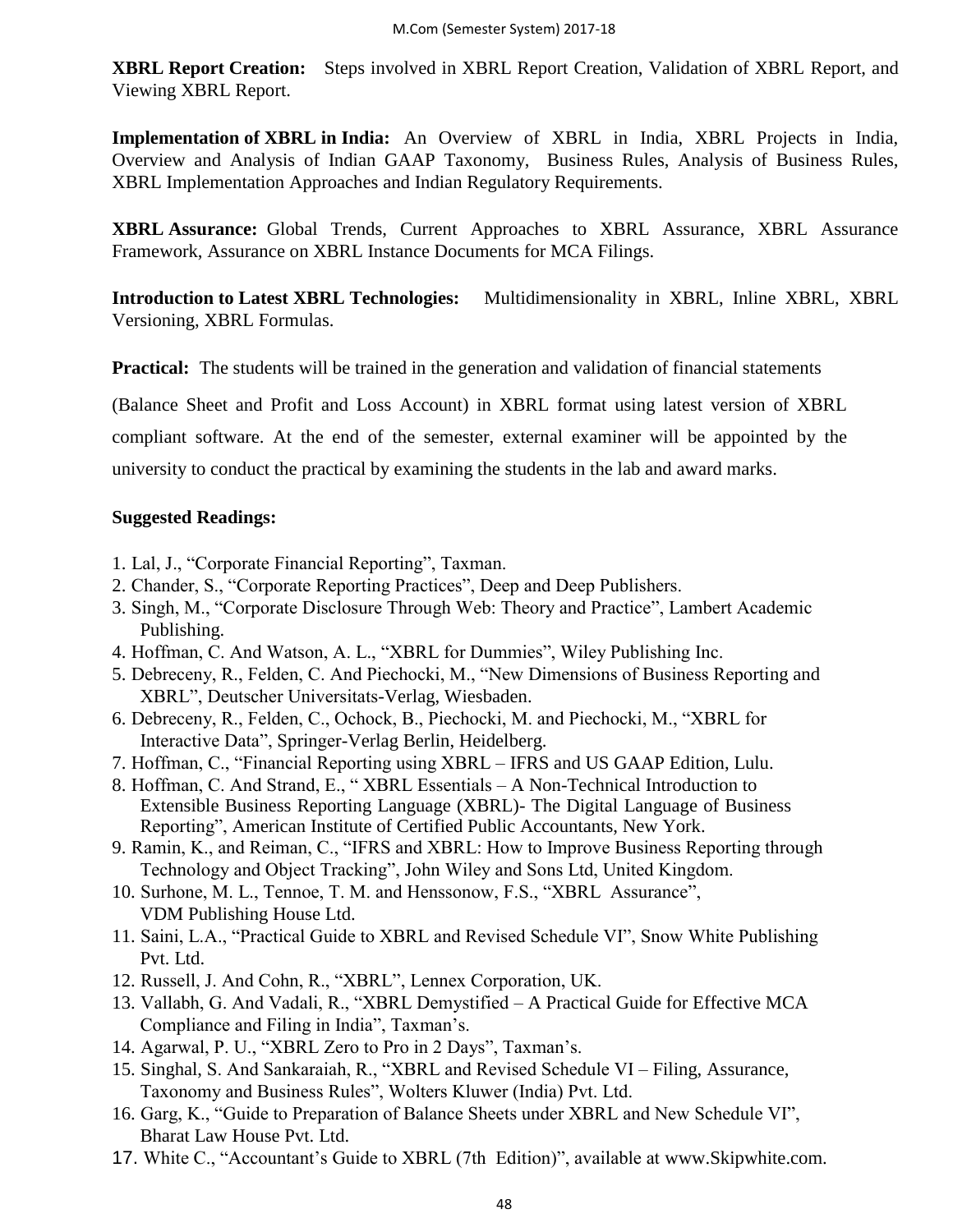18. White C., "The Guide and Workbook for Understanding XBRL", available at www.Skipwhite.com.

**MC** – **403: Viva-Voce Max. Marks: 50**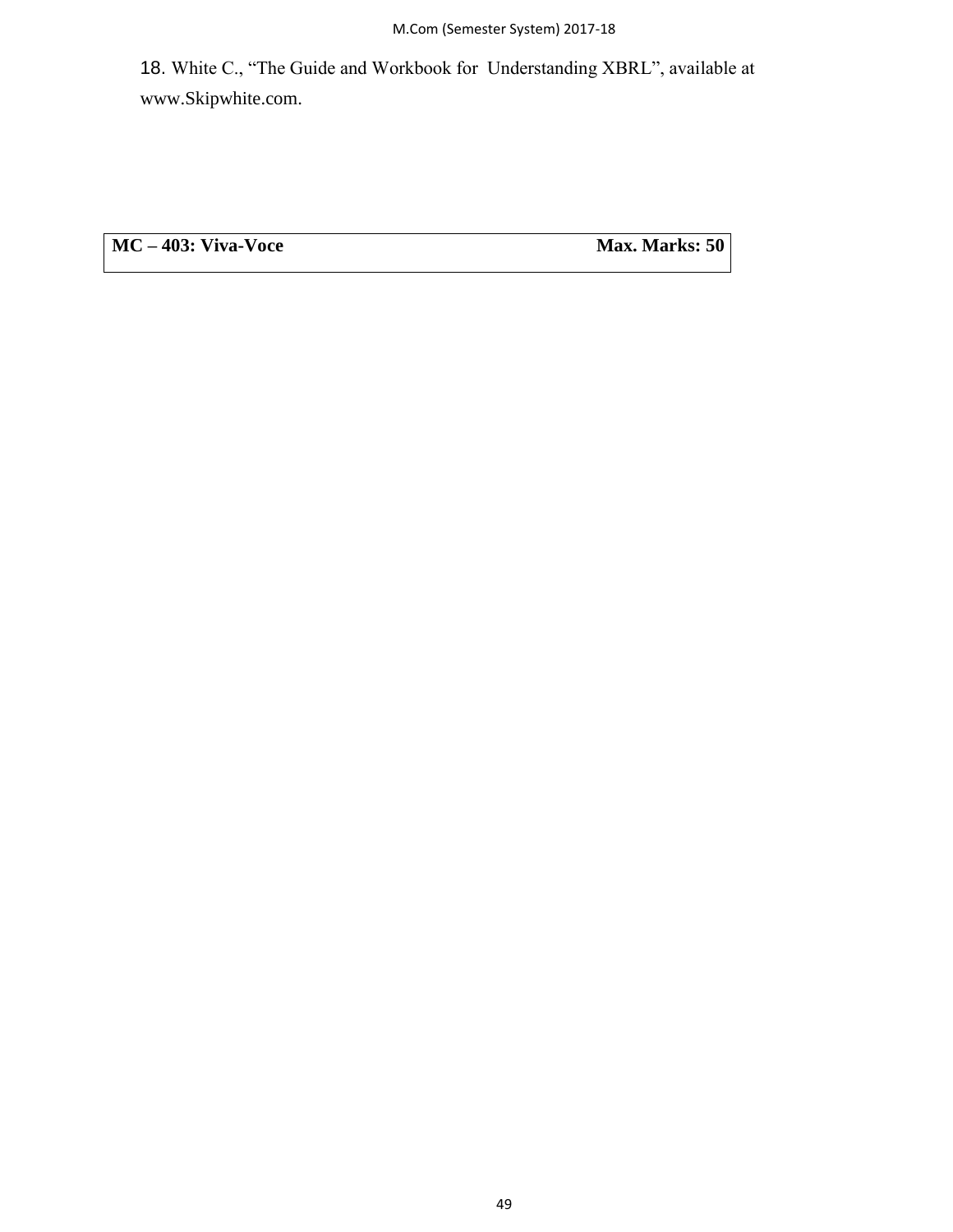## **GROUP 'A': Accounting & Finance**

## **MC – 411: International Financial Management**

**Time: 3 Hours Max. Marks: 100** 

**Internal Assessment: 20**

**Theory : 80**

## **Note: The question paper covering the entire course shall be divided into three sections as**

- **follows:**
- **Section A:** It will consist of 8 very short answer questions from the entire syllabus with answer to each question upto ten lines in length. Students will attempt all 8 compulsory questions. Each question will carry 2 marks; the total weightage being 16 marks.
- **Section B:** It will consist of essay type/numerical questions with answer to each question upto five pages in length. Four questions will be set by the examiner from Part–I of the syllabus and the candidates will be required to attempt two questions. Each question will carry 16 marks. The total weightage of the section shall be 32 marks.
- **Section C:** It will consist of essay type/numerical questions with answer to each question upto five pages in length. Four questions will be set by the examiner from Part–II of the syllabus and the candidates will be required to attempt two questions. Each question will carry 16 marks. The total weightage of the section shall be 32 marks.

## **Part – I**

**Foreign Exchange System:** The Internationalization of Business and Finance, Alternative Exchange Rate Systems; International monetary system, The European Monetary System.

**Foreign Exchange Rate Determination:** Introduction to spot market and Forward Market; Setting the Equilibrium Spot Exchange Rate; Factors affecting Currency Value: BOP Approach & Asset Market Approach; Role of Central Bank in Determination of Exchange Rates; Parity conditions in International Finance: Arbitrage and Law of One Price;

**Purchasing Power Parity:** Fisher Effect; Fisher Effect in International Context. Currency Forecasting: Interest Rate Parity Theory, The relationship between forward and future spot rate ,Currency Forecasting;

**Balance of payments:** Balance of Payment Categories: Current Account, Capital Account, Official Reserves Account; Balance of Payment: The International flow of goods, services and capital, Coping with current account deficit.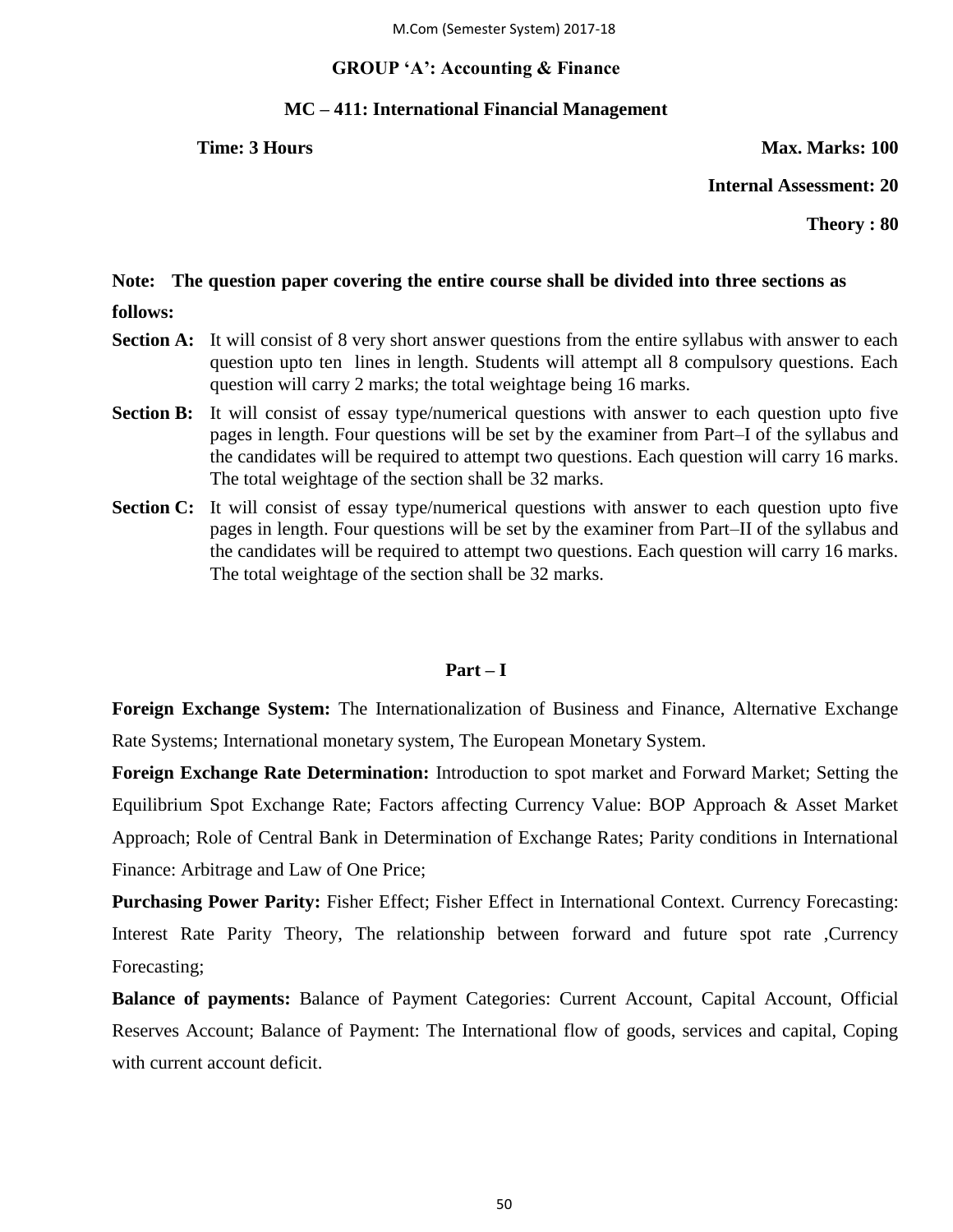## **Part - II**

**Country Risk Analysis:** Country Risk Analysis, Measuring & Managing Political Risk, Firm Specific Risks; Country Risk Analysis: Study of Economic & Political Factors Posing Risk, Country Risk Analysis in International Banking.

**Measuring & Managing Various Exposures**: Alternative measures of foreign exchange exposure, Risk Hedging-An Introduction; Measuring & Managing Transaction Exposure. Measuring & Managing Operating Exposure; Measuring & Managing Translation Exposure.

**Foreign Exchange Risk Management:** Foreign Exchange Instruments, Recent developments in derivatives markets in India; Currency Futures & Options Market; Interest Rate & Currency Swaps; Interest rate Forwards & Futures.

## **Suggested Readings:**

- 1. Shapiro Allan C (2003), "Multinational Financial Management", 7th Edition, John Wiley & Sons, Singapore
- 2. Apte P.G. (2009) International financial Management, 5th Edition, Tata McGraw Hill, India
- 3. Bhalla, V. K (2008), "International Financial Management", 7th Edition, Anmol Publications, India
- 4. Eiteman, Stonehill, Moffett(2004), "Multinational Business Finance",10th Edition, Pearson Education, India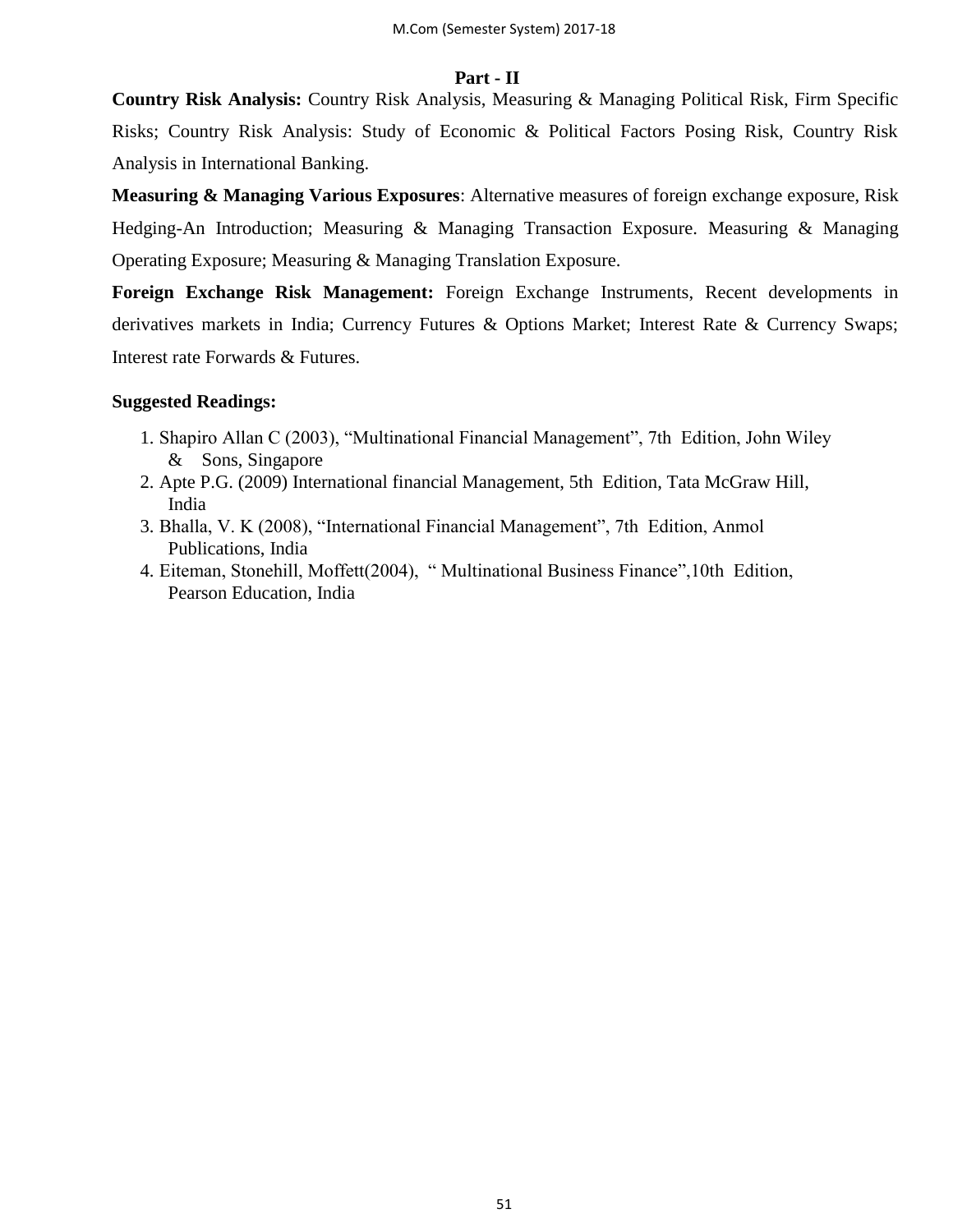## **GROUP 'A': Accounting & Finance**

## **MG – 412: Financial Markets and Financial Services**

**Time: 3 Hours Max. Marks: 100** 

**Internal Assessment: 20**

**Theory : 80**

# **Note: The question paper covering the entire course shall be divided into three sections as**

- **follows:**
- **Section A:** It will consist of 8 very short answer questions from the entire syllabus with answer to each question upto ten lines in length. Students will attempt all 8 compulsory questions. Each question will carry 2 marks; the total weightage being 16 marks.
- **Section B:** It will consist of essay type/numerical questions with answer to each question upto five pages in length. Four questions will be set by the examiner from Part–I of the syllabus and the candidates will be required to attempt two questions. Each question will carry 16 marks. The total weightage of the section shall be 32 marks.
- **Section C:** It will consist of essay type/numerical questions with answer to each question upto five pages in length. Four questions will be set by the examiner from Part–II of the syllabus and the candidates will be required to attempt two questions. Each question will carry 16 marks. The total weightage of the section shall be 32 marks.

## **Part** – **I**

**Indian Financial System:** Meaning, Structure, Role and Deficiencies

**Development Banking in India:** Evolution, Structure, Promotional Role, Resource Planning and Mobilisation, Project Evaluation and Follow Up, Performance Evaluation. Recent Developments in Development Banking.

**Reserve Bank of India:** Organization and Management, Monetary Policy, Technique of Monetary control, Liquidity Adjustment Facility.

**NBFCs:** Concepts, RBI Guidelines, Progress, problems and Prospects.

**Banking Sector Reforms in India-Implementation Status.** 

**Factoring Services in India** 

**Venture Capital Financing in India.** 

## **Part - II**

**CCIL:** Role and Functions. **Repos:** Concept, Process and Progress in India **Govt. Securities Market in India Call Money Market in India Treasury Bills Market in India Commercial Paper and Certificate Deposit Market in India.**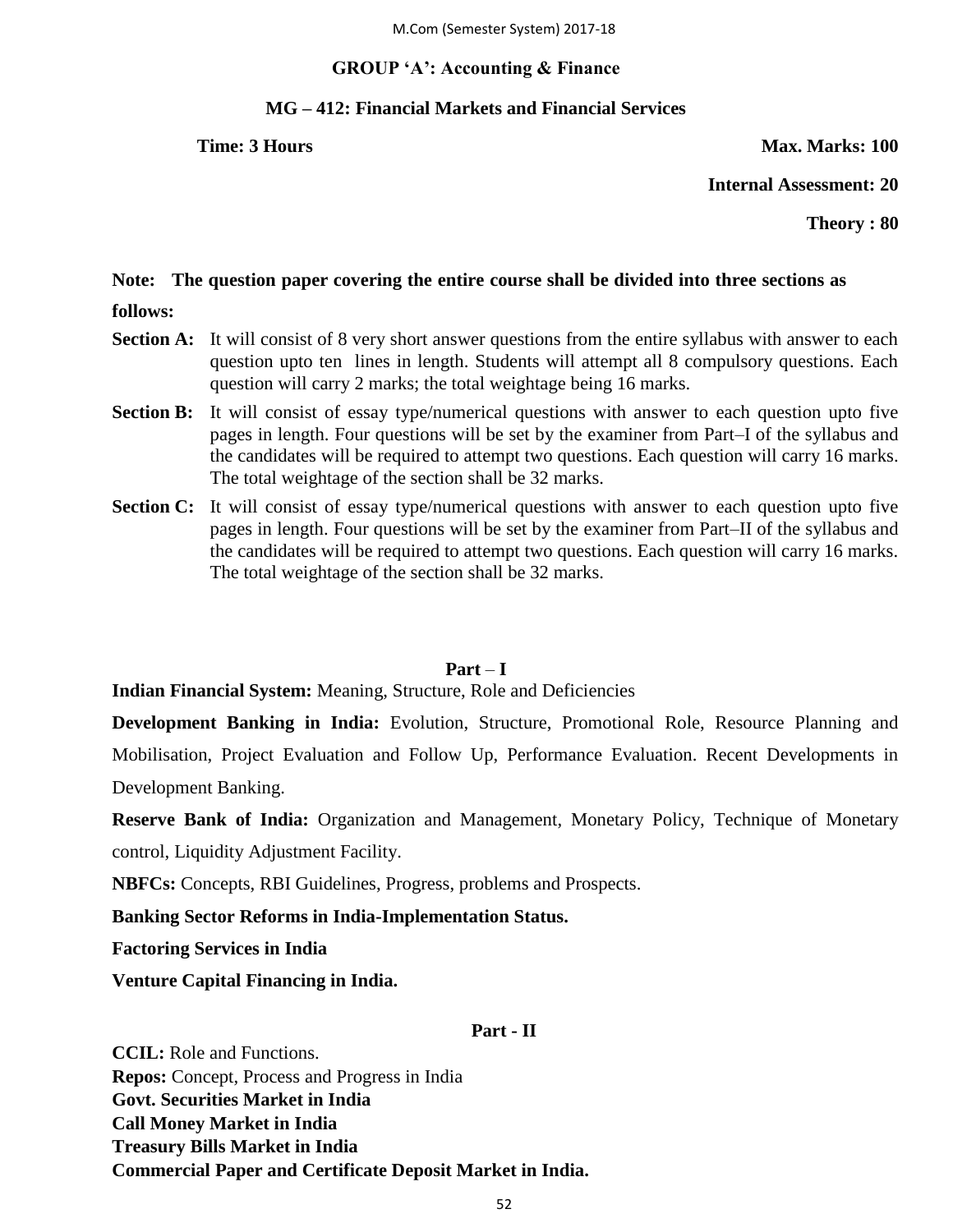# **Securitization: Concept, Process and Progress in India.**

# **Suggested Readings:**

- 1. Indian Financial System by H.R. Machiraju, Vikas Publishing House Pvt. Ltd.
- 2. Indian Financial System by Varshney & Mittal, Sultan Chand & Sons.
- 3. Management of Indian Financial Institutions by R.M.Srivastava Himalya Publishing House.
- 4. Managing Indian Banks by Vasant C. Joshi, Sage Publications.
- 5. Indian Financial System by Vasant Desai, Himalya Publising House.
- 6. Financial Institutions & Markets by L.M.Bhole.
- 7. M.Y. Khan, Financial Services, Tata McGraw Hills, New Delhi, 2007.

# **Web Sites: -**

- 1. www.rbi.org.in
- 2. www.nsdl.com
- 3. www.licindia.com
- 4. www.sebi.gov.in
- 5. www.nabard.org
- **6.** www.ifciltd.com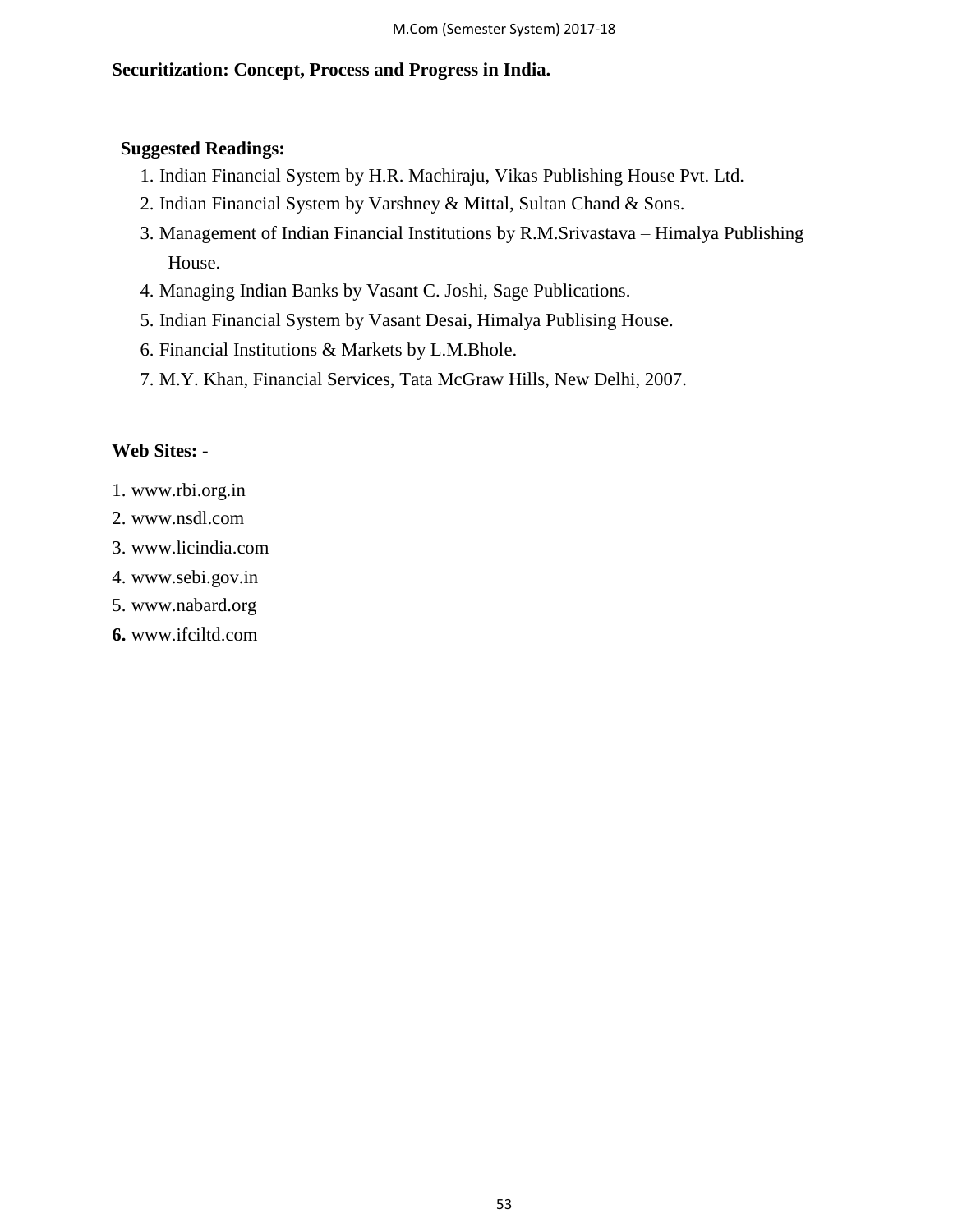M.Com (Semester System) 2017-18

## **GROUP 'A': Accounting & Finance**

## **MC – 413: Corporate Tax Law and Planning**

**Time: 3 Hours Max. Marks: 100** 

**Internal Assessment: 20**

**Theory : 80**

## **Note: The question paper covering the entire course shall be divided into three sections as**

- **follows:**
- **Section A:** It will consist of 8 very short answer questions from the entire syllabus with answer to each question upto ten lines in length. Students will attempt all 8 compulsory questions. Each question will carry 2 marks; the total weightage being 16 marks.
- **Section B:** It will consist of essay type/numerical questions with answer to each question upto five pages in length. Four questions will be set by the examiner from Part–I of the syllabus and the candidates will be required to attempt two questions. Each question will carry 16 marks. The total weightage of the section shall be 32 marks.
- **Section C:** It will consist of essay type/numerical questions with answer to each question upto five pages in length. Four questions will be set by the examiner from Part–II of the syllabus and the candidates will be required to attempt two questions. Each question will carry 16 marks. The total weightage of the section shall be 32 marks.

## **Part – I**

**Tax Planning, Tax Avoidance & Tax Evasion:** Meaning, features and basic differences between tax planning, avoidance and evasion; various tools of tax evasion; Tax Management and its scope. Tax havens.

**Corporate Tax:** Residential status of a company, Computation of total income and tax liability of companies, Minimum alternate tax.

**Deductions from Gross Total Income u/s 80 related to company assesse.** 

**Tax deduction or collection at source, Advance payment of tax.** 

**Tax Planning for New Business with reference to location and type of business.** 

**Tax Planning in relation to Forms of Organisation:** Sole Proprietary; Partnership and Company form of Organisation from tax planning point of view.

# **Part - II**

# **Tax incentives to Newly Established Industrial Undertakings:** In Special Economic Zones u/s 10 AA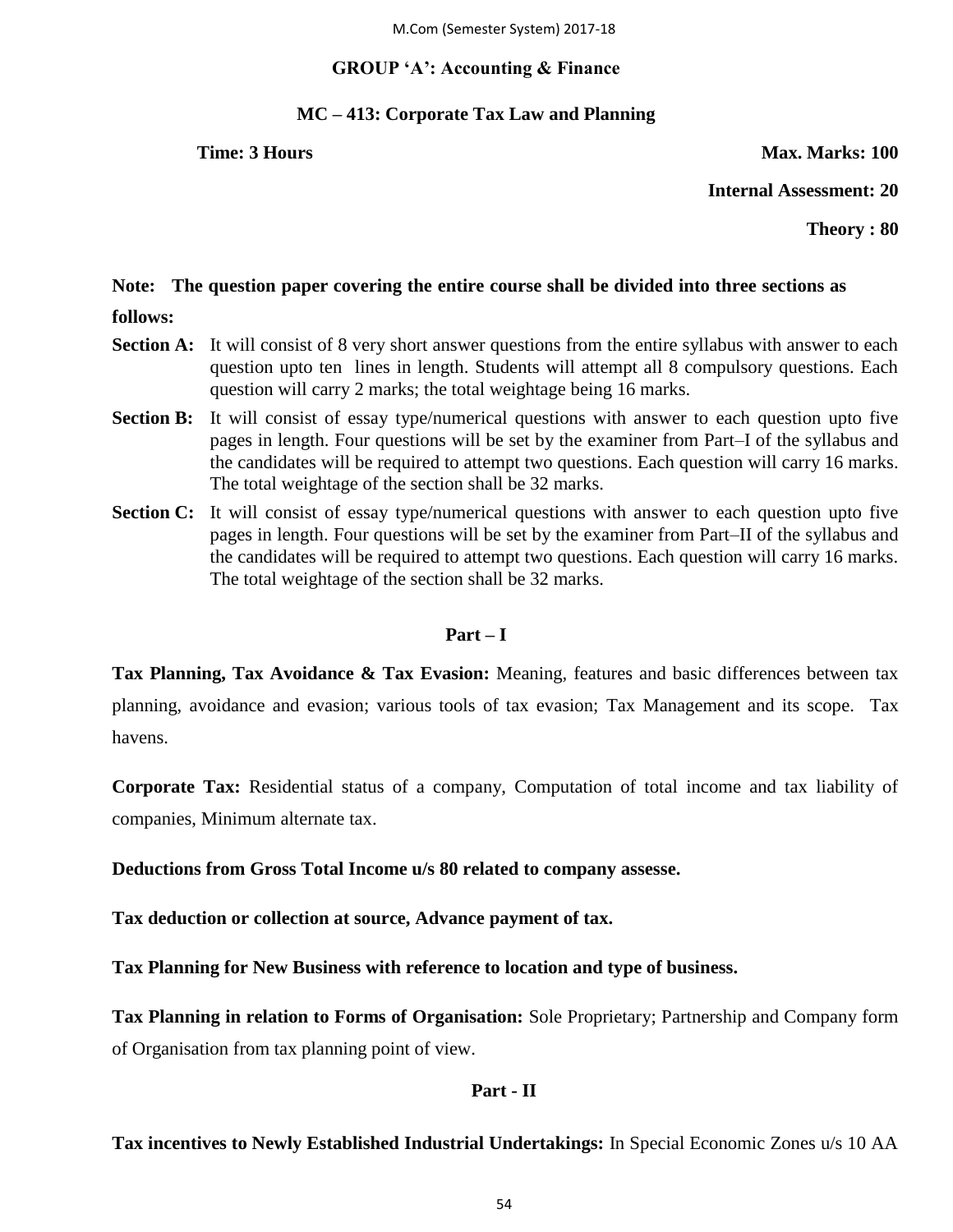and for exporters.

**Tax planning in respect of Amalgamation or Demerger:** Tax Planning and Financial Management Decisions: Tax Planning relating to Capital structure decisions, Dividend Policy, Inter-Corporate Dividend and Bonus shares.

**Tax Planning and Management Decisions:** Own or Lease Decision, Make or Buy Decision, Sale of Asset used for Scientific Research, Decision relating to Repair, Replace, Renovation of an Asset, Shutdown or Continue Decision.

**Taxability of Dividend from Company and investors point of view.**

# **Avoidance of Double Taxation**

## **Suggested Readings:**

1. Ahuja Girish, "Systematic Approach to Income Tax", Bharat Law House, New Delhi

2. Gaur, Narang & Puri, "Corporate Tax Planning and Management", Kalyani Publishers, Ludhiana

3. Mehrotra H.C., "Income Tax Law & Practice", Sahitya Bhawan Publications, Agra

4. Singhania . K. Vinod, "Direct Tax Theory & Practice", Taxman Publications (P) Ltd.

Website: www.incometaxindia.gov.in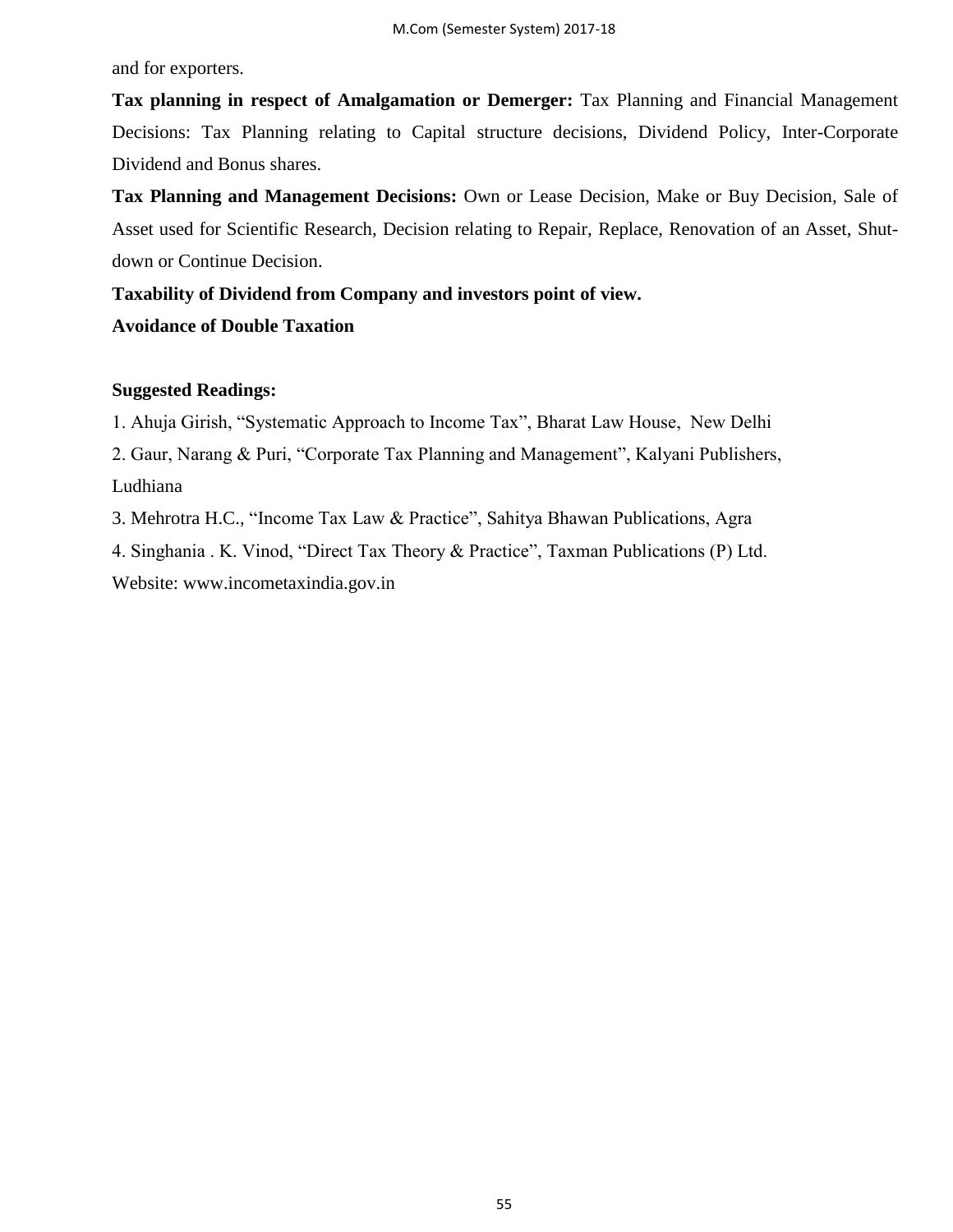# **GROUP 'B': Business Studies MC – 421: Indirect Tax Laws**

Time: 3 Hours Max. Marks: 100 Internal Assessment: 20 Theory : 80

# **Note: The question paper covering the entire course shall be divided into three sections as follows:**

Section A: It will consist of 8 very short answer questions from the entire syllabus with answer to each question upto ten lines in length. Students will attempt all 8 compulsory questions. Each question will carry 2 marks; the total weightage being 16 marks.

Section B: It will consist of essay type/numerical questions with answer to each question upto five pages in length. Four questions will be set by the examiner from Part–I of the syllabus and the candidates will be required to attempt two questions. Each question will carry 16 marks. The total weightage of the section shall be 32 marks.

Section C: It will consist of essay type/numerical questions with answer to each question upto five pages in length. Four questions will be set by the examiner from Part–II of the syllabus and the candidates will be required to attempt two questions. Each question will carry 16 marks. The total weightage of the section shall be 32 marks..

## **Part – I**

**Central sales Tax, 1956**- Introduction, Inter-state Sale, Stock Transfer to branches, Goods under the Act, Calculation of Sales Turnover, Exemptions, Declared Goods.

**Registration under CST Act**. Forms for Declaration, Offences & Penalties.

**Features in Indirect Taxes, Advantages & Disadvantages, Central Excise Act, 1944.**

**Introduction, Nature and types of Excise Duties, Classifications of Goods, Manufactured, Produced under Central Excise Tariff act (CETA).**

### **Part – II**

**Valuation under Central Excise-Duty payable,** assessable Value, Procedures regarding registrations of Factory, declaration of goods manufactured or produced, Valuation, Clearance from Factory, Payment Duty, Concept of Value Added Tax, Administration set up of Central Excise Assessment and refund of Duties, Penalties & punishments-GAT.

**Custom Act-1962**-Introduction, Nature & Types of Custom Duties, Valuation under Customs and Tariff Act. Custom Stations, Assessment & Clearance for Import and Export Goods, Provisions Regarding Baggage, Courier, Post activities of Stores.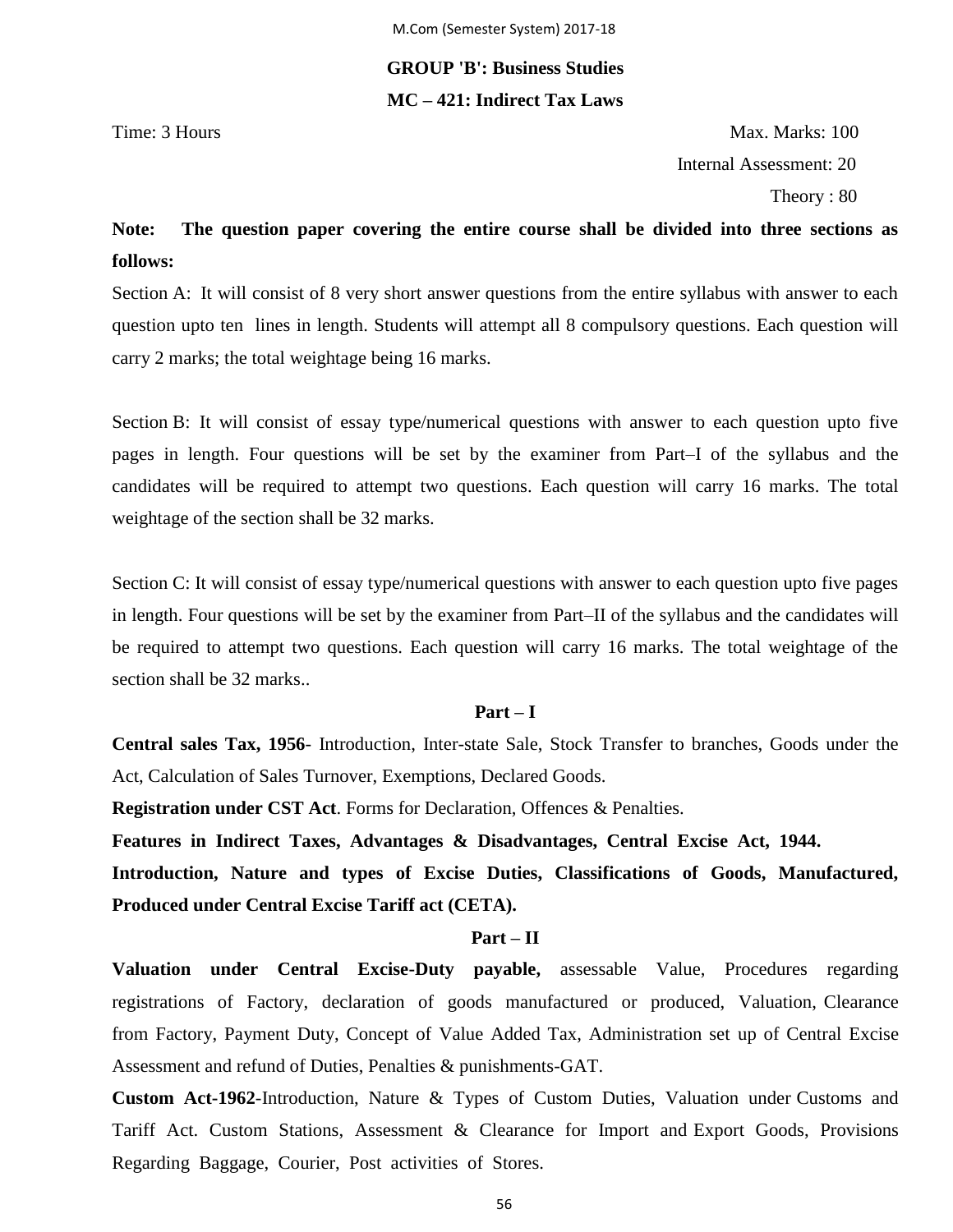# **Exemptions, Demand & Refund of Custom Duty, Penalties & Offences, Export Incentives.**

# **Suggested Readings :**

- 1. Datey, V.S, Indirect Taxes- Law and Practice, Taxmann Publications, New Delhi.
- 2. Balachandran, V., Indirect Taxes, Sultan Chand & Sons, New Delhi.
- 3. Chowdhry,Harshad C., Central Excise and Customs, Ashoda Publications, Udaipur.
- 4. Rastogi,Sandhya, Rationalisation of Indirect Tax Structure of India, Academic

Excellence Publishers & Distributors.

5. How to Deal with VAT : Kul Bhushan, Pearson Education, 200559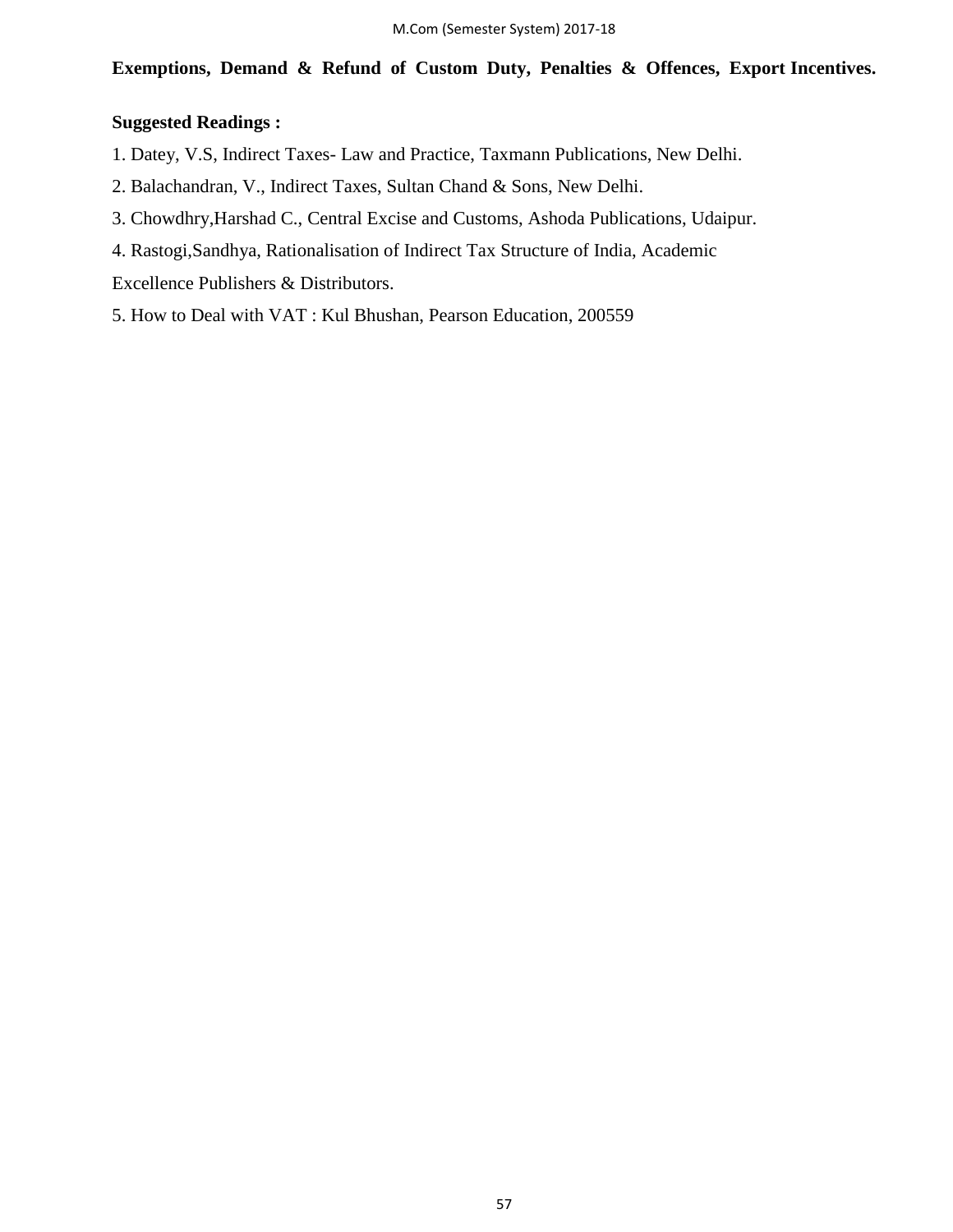# **GROUP 'B': Business Studies MC – 422: Entrepreneurship Development and Project Management Time: 3 Hours Max. Marks: 100 Internal Assessment: 20 Theory : 80**

# **Note: The question paper covering the entire course shall be divided into three sections as follows:**

Section A: It will consist of 8 very short answer questions from the entire syllabus with answer to each question upto ten lines in length. Students will attempt all 8 compulsory questions. Each question will carry 2 marks; the total weightage being 16 marks.

Section B: It will consist of essay type/numerical questions with answer to each question upto five pages in length. Four questions will be set by the examiner from Part–I of the syllabus and the candidates will be required to attempt two questions. Each question will carry 16 marks. The total weightage of the section shall be 32 marks.

Section C: It will consist of essay type/numerical questions with answer to each question upto five pages in length. Four questions will be set by the examiner from Part–II of the syllabus and the candidates will be required to attempt two questions. Each question will carry 16 marks. The total weightage of the section shall be 32 marks.

**Part – I**

**Entrepreneurship:** Concepts, Traits, types, characteristics, classification and types, nature and

functions. Theory of Entrepreneurship.

**Entrepreneurship:** Developing corporate entrepreneurship.

**Understanding Entrepreneurship perspective**: Entrepreneurship motivation. Developing Creativity and Understanding Innovation. Ethics and Social Responsibility of an Entrepreneur. Entrepreneurial Skills.

**Role of Entrepreneurship in Economic Development.**

**Entrepreneurial Decision Process.**

# **Part - II**

**Environmental Assessment:** Macro and Micro View.

**Project Management Concept:** Generation and screening of project ideas: Sources and Methods. Feasibility Study. Managing Risk in Project Network Technique for Project Management, Time and Cost Overrun.

**Market and Demand Analysis**: Technical Analysis. Financial Analysis, Local Cost Benefit Analysis, Developing an Effective Business Plan.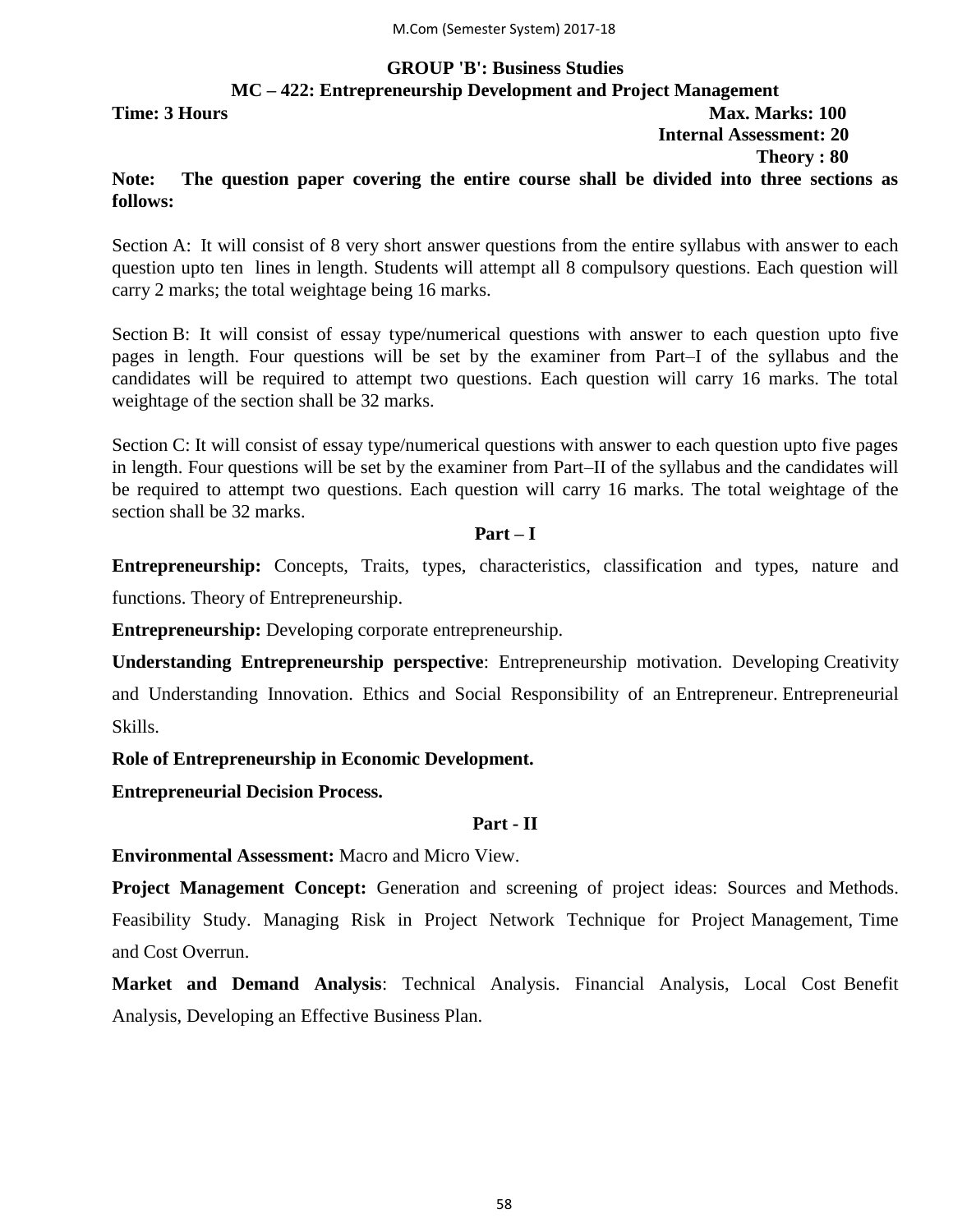# **Suggested Readings:**

1. Hisrich, Robert D and Peters, Michael P, Entrepreneurship, Delhi, Tata McGraw Hill, 2002.

2. Holt, David H, Entrepreneurship: New Venture Creation, Delhi, Prentice Hall of India, 2001

3. Cliffton, Davis S. and Syflie, David E, "Project Feasibility Analysis", 1977 John Wiley,

New York.

4. Chandra, Prasanna, Projects : Preparation, Appraisal, Budgeting and Implementation., New Delhi Tata McGraw Hill.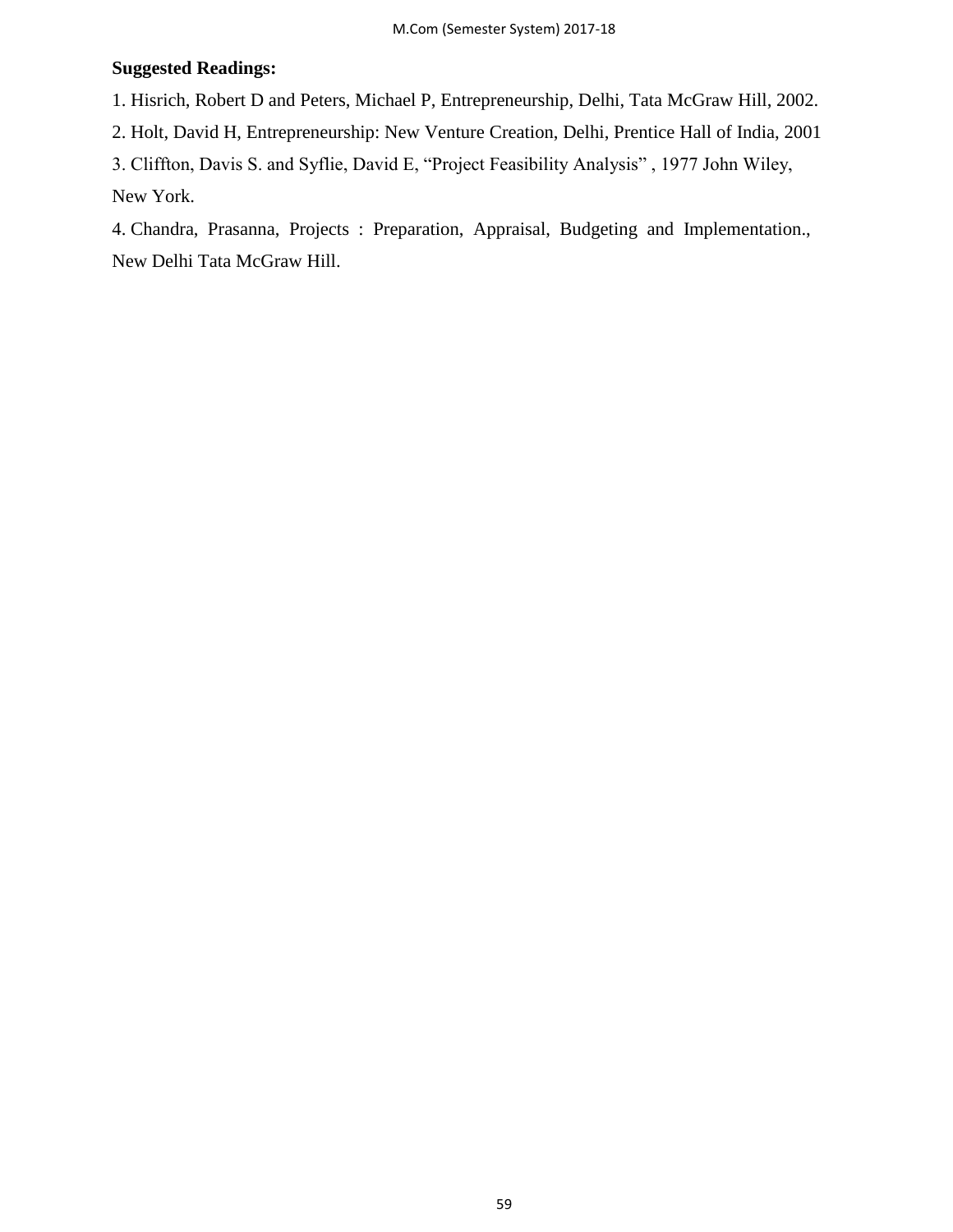# **GROUP 'B': Business Studies MC – 423: Business Ethics & Environment Management**

# **Time: 3 Hours Max. Marks: 100 Internal Assessment: 20 Theory : 80**

**Note:** The question paper covering the entire course shall be divided into three sections as follows: Section A: It will consist of 8 very short answer questions from the entire syllabus with answer to each question upto ten lines in length. Students will attempt all 8 compulsory questions. Each question will carry 2 marks; the total weightage being 16 marks.

Section B: It will consist of essay type/numerical questions with answer to each question upto five pages in length. Four questions will be set by the examiner from Part–I of the syllabus and the candidates will be required to attempt two questions. Each question will carry 16 marks. The total weightage of the section shall be 32 marks.

Section C: It will consist of essay type/numerical questions with answer to each question upto five pages in length. Four questions will be set by the examiner from Part–II of the syllabus and the candidates will be required to attempt two questions. Each question will carry 16 marks. The total weightage of the section shall be 32 marks.

# **Part – I**

**Model of Management in the Indian Socio-Political Environment:** Work Ethos, Indian Heritage in Production and Consumption; Indian Insight into TQM ; Problems Relating to Stress in Corporate Management-Indian Perspective, Teaching Ethics.

**Environment Management:** Fundamentals-Sustainable Development, Implications of human population growth, Limits to growth, Environmental and Business Schools.

**Trans-cultural Human Values in Management Education**, Relevance of Values in Management, Need for Values in Global Change-Indian Perspective, Values for Managers, Holistic Approach for Managers in Decision Making, Secular Versus Spiritual Values in Management, Personal Growth and Lessons from Ancient Indian Educational System, Science and Human Values.

## **Part - II**

**Energy Management:** Fundamentals-Fossil Fuels use, Energy production and trade, Energy, Balance ; Ecosystem Concepts, Basic Concepts and their application in Business, Industry Ecology and Recycling Industry, Environmental Management System, EMS Standards, ISO 14000

**Environmental Auditing:** Clearance / Permissions for establishing industry, Environmental Management & Valuation. Environmental Accounting, Economics-Environmental Taxes Shifts, Green Funding, Corporate Mergers, Environmental Ethics, Environmental Management Trade and Environmental Management, Debt and Environment, GATT/WTO Provisions, Environmental Laws. Acts, Patents, IPRS, Role of NGO'S PIL ; Pollution & Waste Management-Air, Water, Dams and their role ; Forest products and Trade, Role of Biodiversity in International Trade, Approaches to Corporate Ethics, Bio-ethics.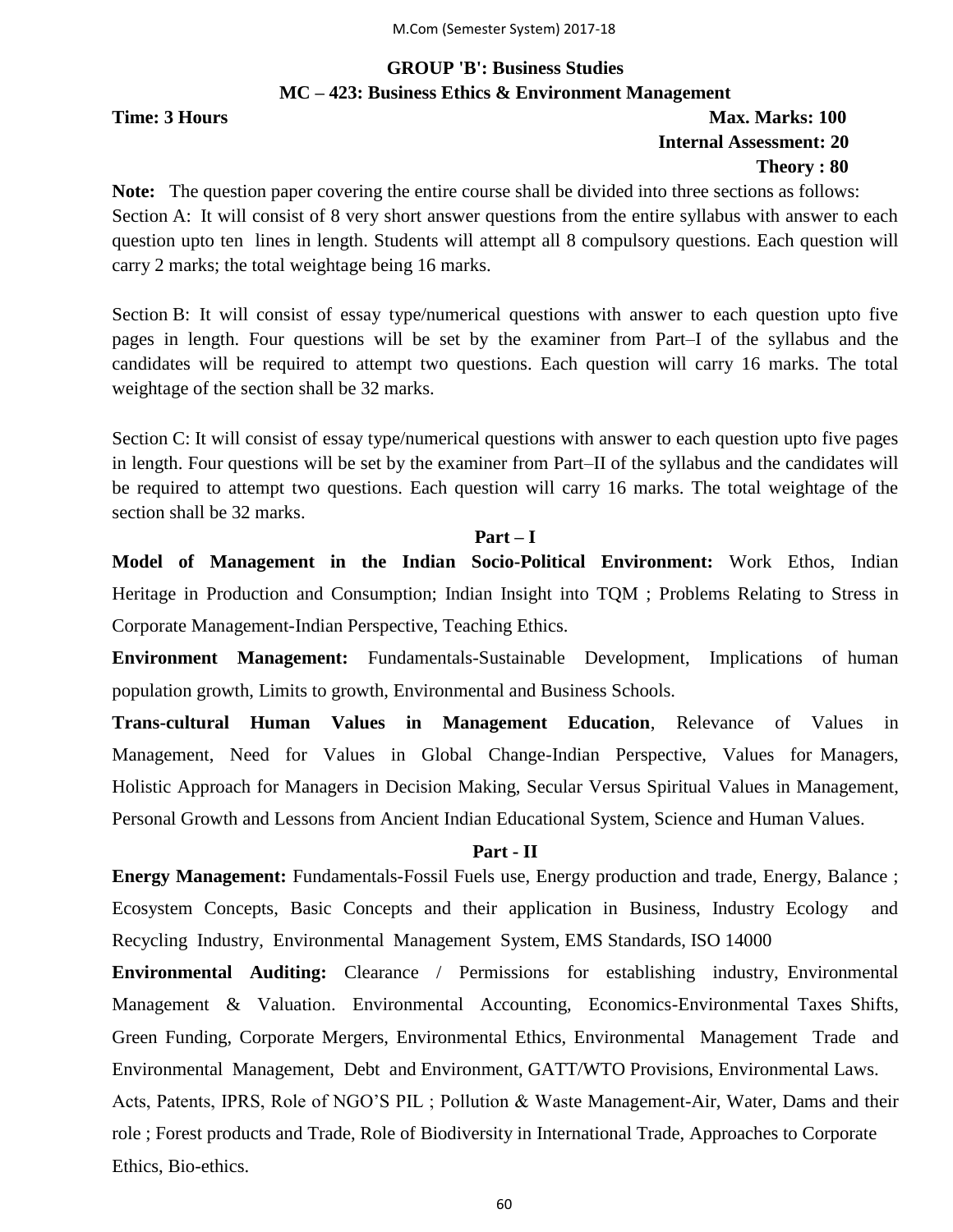# **Suggested Readings :**

1. Uberoi, N.K.; Environmental Management, Excel Books, A-5, Naraina Phase-I, New Delhi, 2000.

2. Pandey, G.N.: Environmental Management, Vikas Publishing House, New Delhi, 1997.

3. Gupta, N. Dass: Environmental Accounting, Wheeler Publishing, 19, K.G.Marg, New Delhi, 1997.

4. Mohanty, S.K.: Environment & Pollution Law Manual, Universal Law Publishing, G.T.Karnal Road, New Delhi, 1996.

5. Harley, Nick: Environmental Economics, MacMillan India Ltd., Ansari Road, New Delhi, 1997.

6. Kolstad, Charles D.: Environmental Economics, Oxford University Press 2000.

7. Chakraborty, S.K.: Foundations of Managerial Work-Contributions from Indian Thought, Himalaya Publishing House, Delhi, 1998.

8. Management Effectiveness and Quality of Work-life-Indian Insights, Tata McGraw Hill Publishing Company, New Delhi, 1987.

9. Management by Values, Oxford University Press, 1991.

10. Drucker, P: Managing in Turbulent Times, Pan Books London, 1983.

11. Kumar, S and N.K. Uneroi: Managing Secularism in the New Millennium, Excel Books 2000.

12. Grifths, B. The Marriage of East and West, Colling, London 1985.

13. Gandhi, M.K.: The Story of My Experience with Truth, Navjivan Publishing House, Ahmedabad, 1972.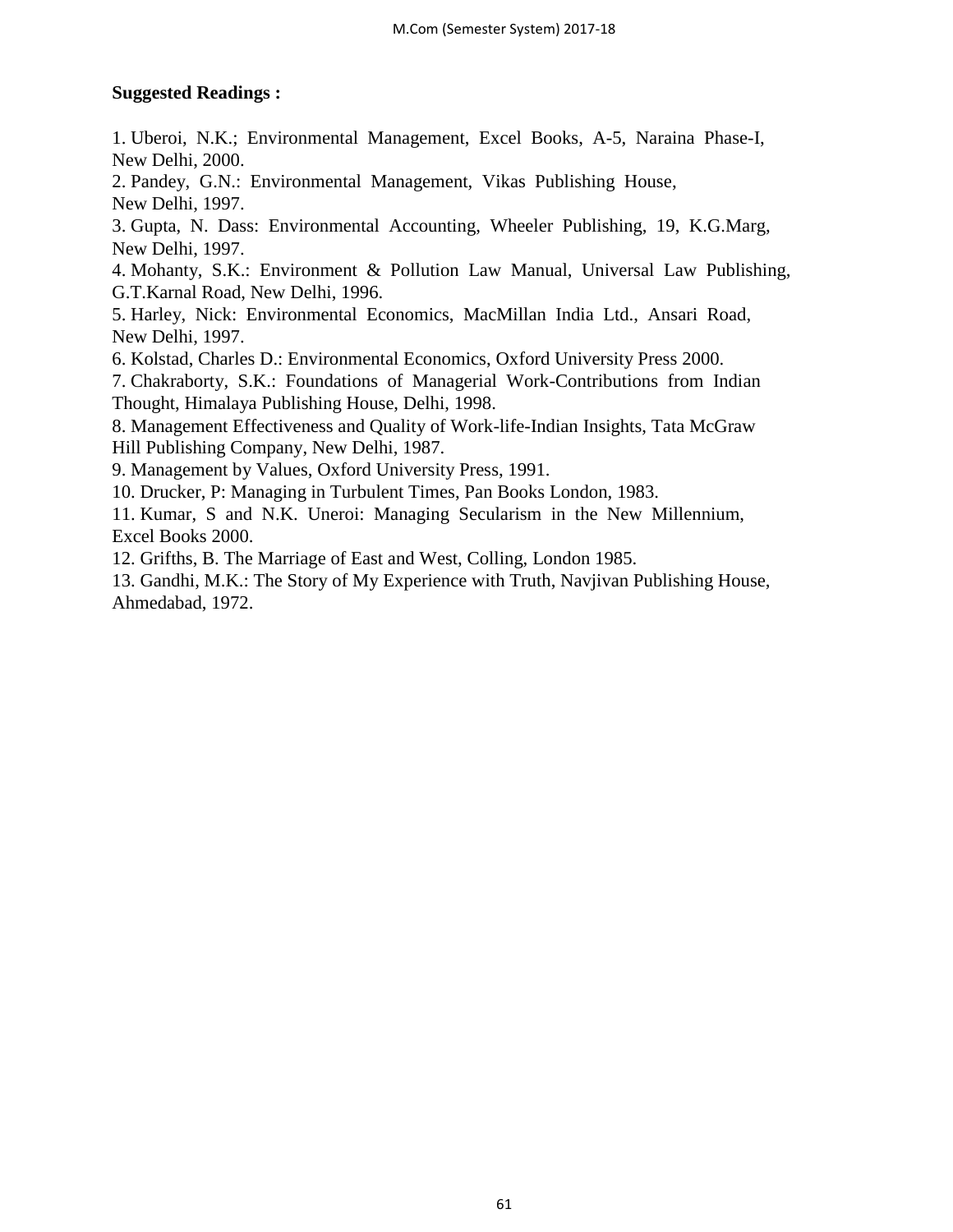# **GROUP 'C': International Business MC – 431: International Financial Markets and Foreign Exchange Time: 3 Hours Max. Marks: 100 Internal Assessment: 20 Theory : 80**

### **Note: The question paper covering the entire course shall be divided into three sections as follows:**

Section A: It will consist of 8 very short answer questions from the entire syllabus with answer to each question upto ten lines in length. Students will attempt all 8 compulsory questions. Each question will carry 2 marks; the total weightage being 16 marks.

Section B: It will consist of essay type/numerical questions with answer to each question upto five pages in length. Four questions will be set by the examiner from Part–I of the syllabus and the candidates will be required to attempt two questions. Each question will carry 16 marks. The total weightage of the section shall be 32 marks.

Section C: It will consist of essay type/numerical questions with answer to each question upto five pages in length. Four questions will be set by the examiner from Part–II of the syllabus and the candidates will be required to attempt two questions. Each question will carry 16 marks. The total weightage of the section shall be 32 marks.

### **Part – I**

**History of the International Financial System** -The rise and Fall of Bretton Woods, Globalisation and the Growth of Derivatives, The Crash of 1994-96 and Beyond, Euro-currency Market , Euro-banking and Euro-currency Centers, Deposit Dealing and the Term Structure of Eurocurrency Rates, Euro-currency Futures and Options, Syndicated Euro-credits, International Bond Markets-Introduction, New Issue Procedures in the Eurobond Markets, Eurobond Valuation and Hedging, Interest Rates and Currency Swaps, Pricing Option, Features of International Bonds, Forecasting and the Image of the Future-Central Banks and the Balance of Payments,

**The European Monetary System and Other Regional Artificial Currency Areas**, New Instruments in International Capital Markets, International Banking and Country RISK ,International Portfolio Diversification, International Transfer Pricing.

### **Part – II**

**Types of Foreign Exchange Markets and Transactions:** Quoting Foreign Exchange Rates, Spread, Official and Free Market Rates, Cross Rates, Forward Rates, Quoting Forward Rates; Organisation of the Foreign Exchange Markets; Currency Futures; Currency Options; Currency Swaps; Corporate Exposure Management: Alternative Definitions of Foreign Exchange Risk, Exposure Information System, Alternative Strategies for Exposure Management.

**Exposure Management Techniques:** Organisation of the Exposure Management Function; Parameters and Constraints on Exposure Management: Theory and practice of Forecasting Exchange Rates-Economic Fundamentals, Financial and Socio-Political Factors, Technical Analysis; Tax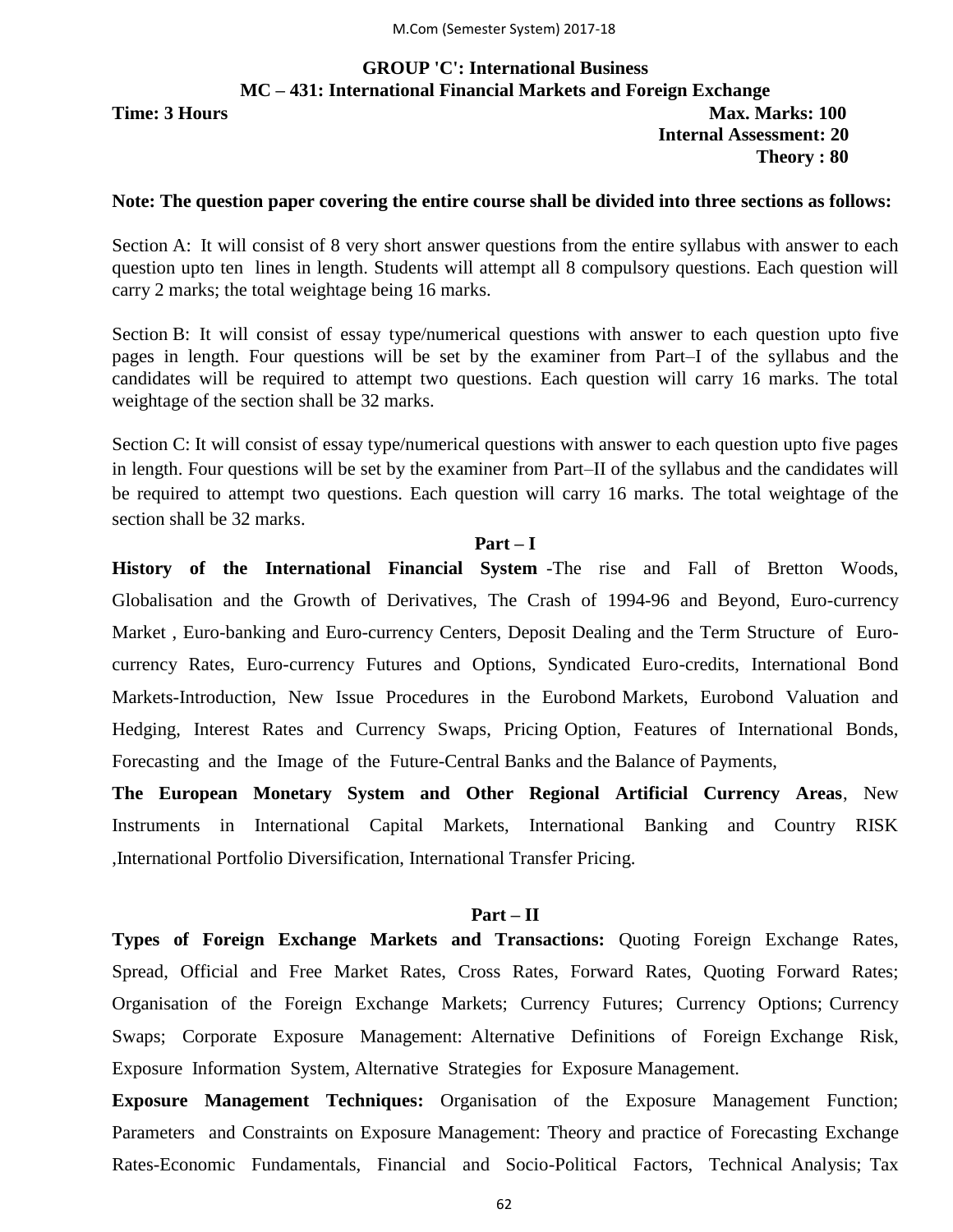Treatment of Foreign Exchange Gains and Losses; FEMA.

## **Suggested Readings:**

1. Aliber, R.Z., Exchange Risk and Corporate International Finance, London. Macmillan,1978

- 2. Bhalla,V.K., International Financial Management. 2nd Ed., New Delhi, Anmol, 2001.
- 3. Luca Cornelius, Trading in the Global Currency Markets. NJ, Prentice Hall,1995
- 4. Shapiro, A.C. International Financial Management. Boston.Allyn and Bacon.1979
- 5. Sutton.W.H., Trading in Currency Options, New York Institute of Finance.1987
- 6. Buckley, Adrian. Multinational Finance. 3rd Ed., Englewood Cliffs, Prentice Hall Inc., 1996.
- 7 Eiteman. David K and Stonehill. Arthur I., Multinational Business Finance. California,

Addiso- Wesley. 1988.

- 8. Johnson and Giaccotto, Options and Futures. St. Paul. West, 1995
- 9. Kim, Suk and Kim. Seung, Global Corporate Finance: Text and Cases. 2nd Ed. Miami, Florida. 1993.
- 10 Shapiro, Alan C, Multinational Financial Management. New Delhi, Prentice Hall of India. 1995.65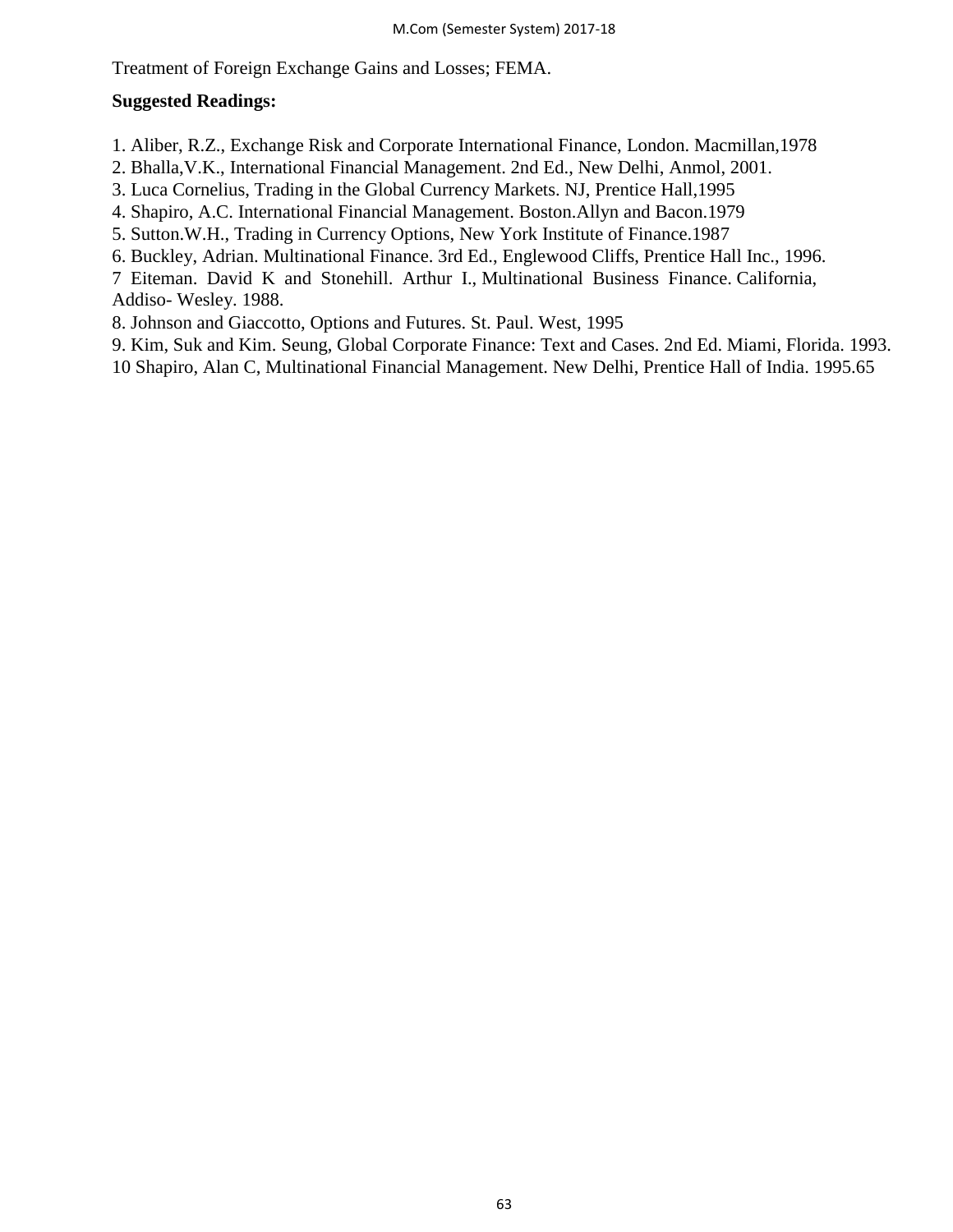# **GROUP 'C': International Business MC – 432: International Financial Management**

**Time: 3 Hours Max. Marks: 100 Internal Assessment: 20 Theory : 80**

## **Note: The question paper covering the entire course shall be divided into three sections as follows:**

Section A: It will consist of 8 very short answer questions from the entire syllabus with answer to each question upto ten lines in length. Students will attempt all 8 compulsory questions. Each question will carry 2 marks; the total weightage being 16 marks.

Section B: It will consist of essay type/numerical questions with answer to each question upto five pages in length. Four questions will be set by the examiner from Part–I of the syllabus and the candidates will be required to attempt two questions. Each question will carry 16 marks. The total weightage of the section shall be 32 marks.

Section C: It will consist of essay type/numerical questions with answer to each question upto five pages in length. Four questions will be set by the examiner from Part–II of the syllabus and the candidates will be required to attempt two questions. Each question will carry 16 marks. The total weightage of the section shall be 32 marks.

## **Part – I**

**Foreign Exchange System:** The Internationalization of Business and Finance, Alternative Exchange Rate Systems; International monetary system, The European Monetary System.

**Foreign Exchange Rate Determination:** Introduction to spot market and Forward Market; Setting the Equilibrium Spot Exchange Rate; Factors affecting Currency Value: BOP Approach & Asset Market Approach; Role of Central Bank in Determination of Exchange Rates; Parity conditions in International Finance: Arbitrage and Law of One Price; Purchasing Power Parity; Fisher Effect; Fisher Effect in International Context.

**Currency Forecasting:** Interest Rate Parity Theory, The relationship between forward and future spot rate ,Currency Forecasting;

**Balance of payments:** Balance of Payment Categories: Current Account, Capital Account, Official Reserves Account; Balance of Payment: The International flow of goods, services and capital, Coping with current account deficit.

### **Part – II**

**Country Risk Analysis:** Country Risk Analysis, Measuring & Managing Political Risk, Firm Specific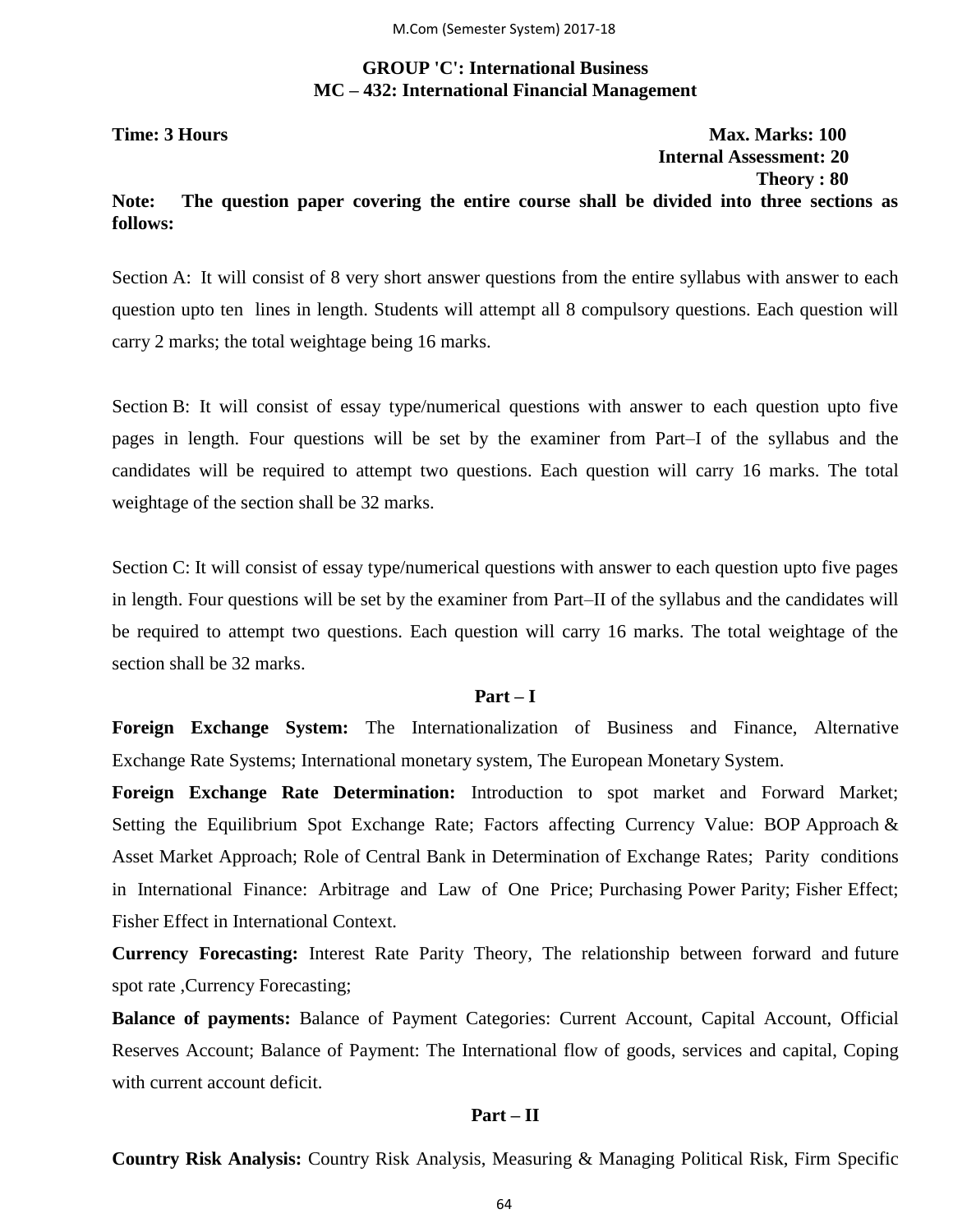Risks; Country Risk Analysis: Study of Economic & Political Factors Posing Risk, Country Risk Analysis in International Banking.

**Measuring & Managing Various Exposures:** Alternative measures of foreign exchange exposure, Risk Hedging-An Introduction; Measuring & Managing Transaction Exposure

**Measuring & Managing Operating Exposure:** Measuring & Managing Translation Exposure.

**Foreign Exchange Risk Management:** Foreign Exchange Instruments, Recent developments in derivatives markets in India; Currency Futures & Options Market; Interest Rate & Currency Swaps; Interest rate Forwards & Futures.

## **Suggested Readings:**

1. Shapiro Allan C (2003), "Multinational Financial Management", 7 th Edition, John Wiley  $\&$ Sons, Singapore

2. Apte P.G. (2009) International Financial Management, 5 th Edition, Tata McGraw Hill, India

3. Bhalla, V. K (2008), "International Financial Management", 7 th Edition, Anmol Publications, India

4. Eiteman, Stonehill, Moffett(2004), " Multinational Business Finance",10 th Edition, Pearson Education, India67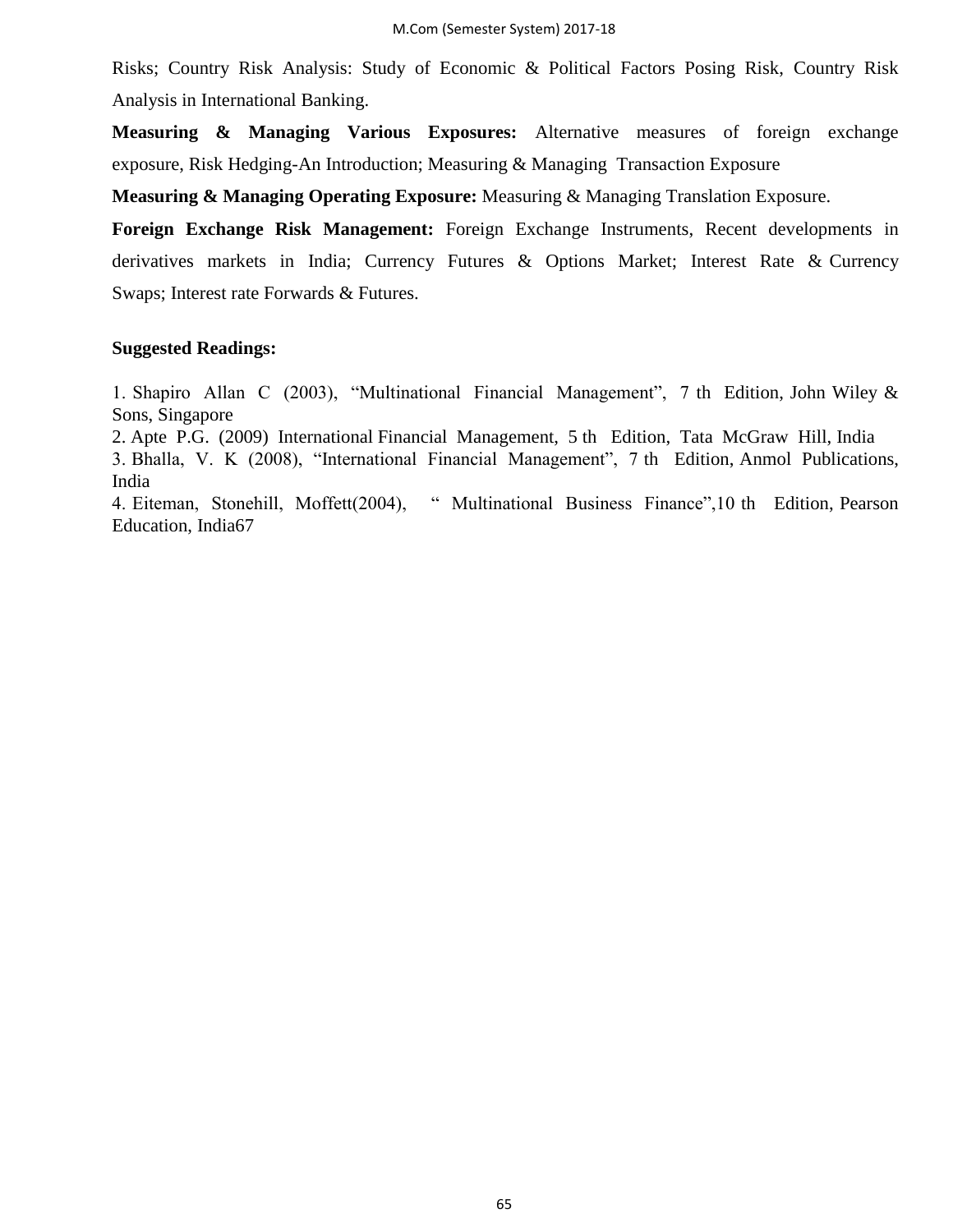# **GROUP 'C': International Business MC – 433: International Marketing**

**Time: 3 Hours Max. Marks: 100 Internal Assessment: 20**

 **Theory : 80**

# **Note: The question paper covering the entire course shall be divided into three sections as follows:**

Section A: It will consist of 8 very short answer questions from the entire syllabus with answer to each question upto ten lines in length. Students will attempt all 8 compulsory questions. Each question will carry 2 marks; the total weightage being 16 marks.

Section B: It will consist of essay type/numerical questions with answer to each question upto five pages in length. Four questions will be set by the examiner from Part–I of the syllabus and the candidates will be required to attempt two questions. Each question will carry 16 marks. The total weightage of the section shall be 32 marks.

Section C: It will consist of essay type/numerical questions with answer to each question upto five pages in length. Four questions will be set by the examiner from Part–II of the syllabus and the candidates will be required to attempt two questions. Each question will carry 16 marks. The total weightage of the section shall be 32 marks.

# **Part – I**

**International Marketing**-Definition, Concept And Setting; Distinctions between International Trade, Marketing and Business; Economic Environment of International Marketing; International Institutions-World Bank, IMF, UNCTAD, GATT, Customs Union, Common Markets, Free Trade Zones, Economic Communities; Constraints on International Marketing -Fiscal and Non-fiscal Barriers, Non-tariff Barriers; Trading Partners.

**Bilateral Trade Agreements**, Commodity Agreements and GSP; India and World Trade, Import And Export Policy, Direction and Quantum of India's Exports; Institutional Infrastructure for Export Promotion; Export Promotion Councils.

## **Part – II**

**Public Sector Trading Agencies**, ECGC, Commodity Boards etc.; Procedure and Documents-Registration of Exporters, Export Quotations, Production and Clearance of Goods for Exports.

**Shipping and Transportation**, Insurance, Negotiation of Documents; Instruments of Payments-Open Account, Bills of Exchange; Letter of Credit -Export Finance; International Marketing Mix-Identification of Markets, Product Policy, International Product Life Cycle, Promotion Strategy,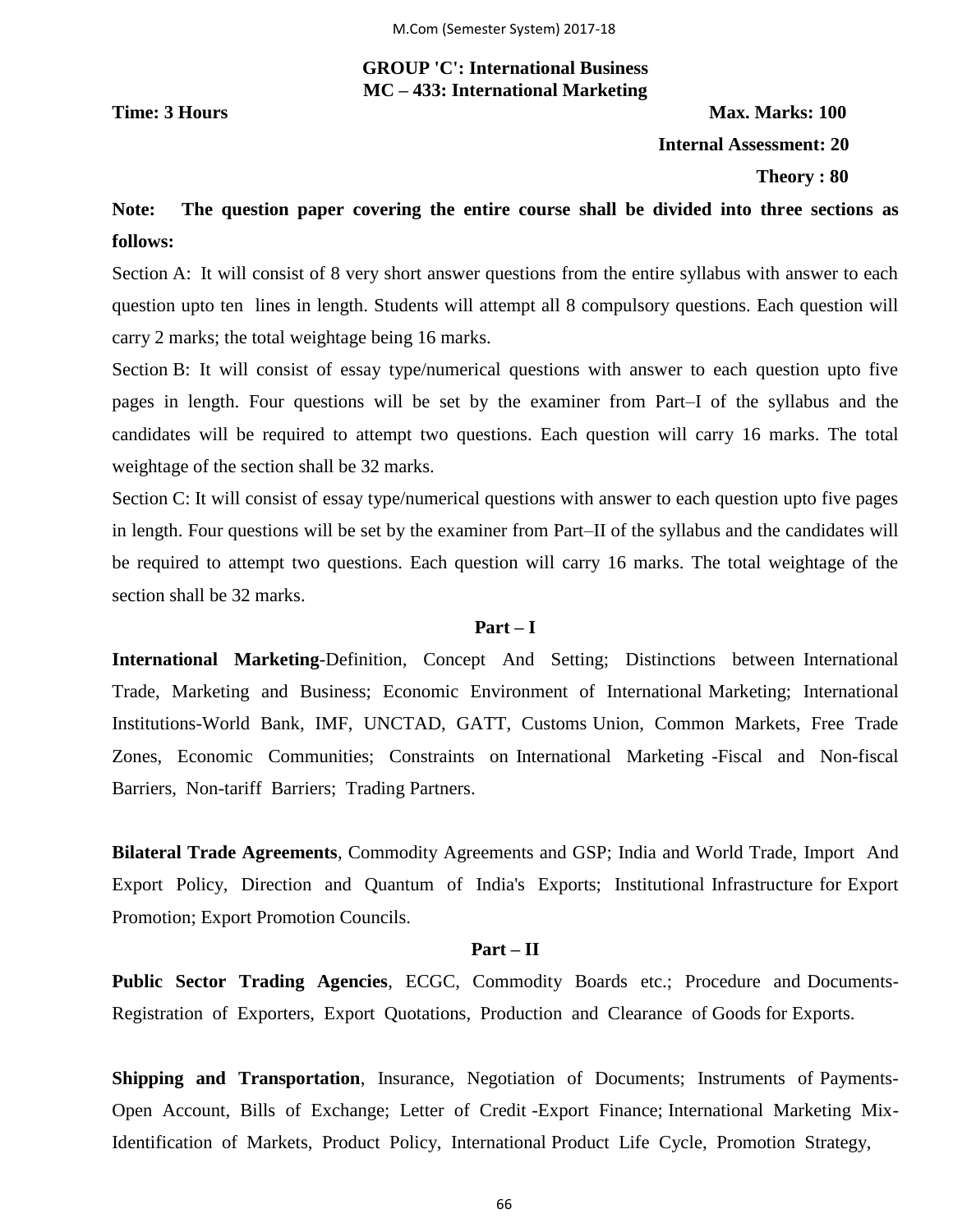Pricing Strategy and Distribution Strategy; Various Forms of International Business; Marketing of Joint Ventures and Turnkey Projects.

## **Suggested Readings:**

1. Bhattacharya, B., Export Marketing: Strategies for Success. New Delhi, Global Business Press, 1991.

2. Johri. Lalit M., International Marketing: Strategies for Success. University of Delhi, Faculty of Management Studies, 1980.

3. Keegan, Warren, Global Marketing Management, Englewood Cliffs, New Jersey, Prentice Hall Inc., 1995.

4. Onkvisit, Sak and Shaw, J J. International Marketing: Analysis and Strategy. New Delhi, Prentice Hall of India, 1995.

5. Terpstra, Vern and Sarathy. R., International Marketing. Orlando, Dryden Press, 1991.

6. Walter, I and Murray, T., Handbook of International Business. New York, John Wiley, 1988.

The list of cases and specific references including recent articles and reports will be announced in the class at the time of launching of the course.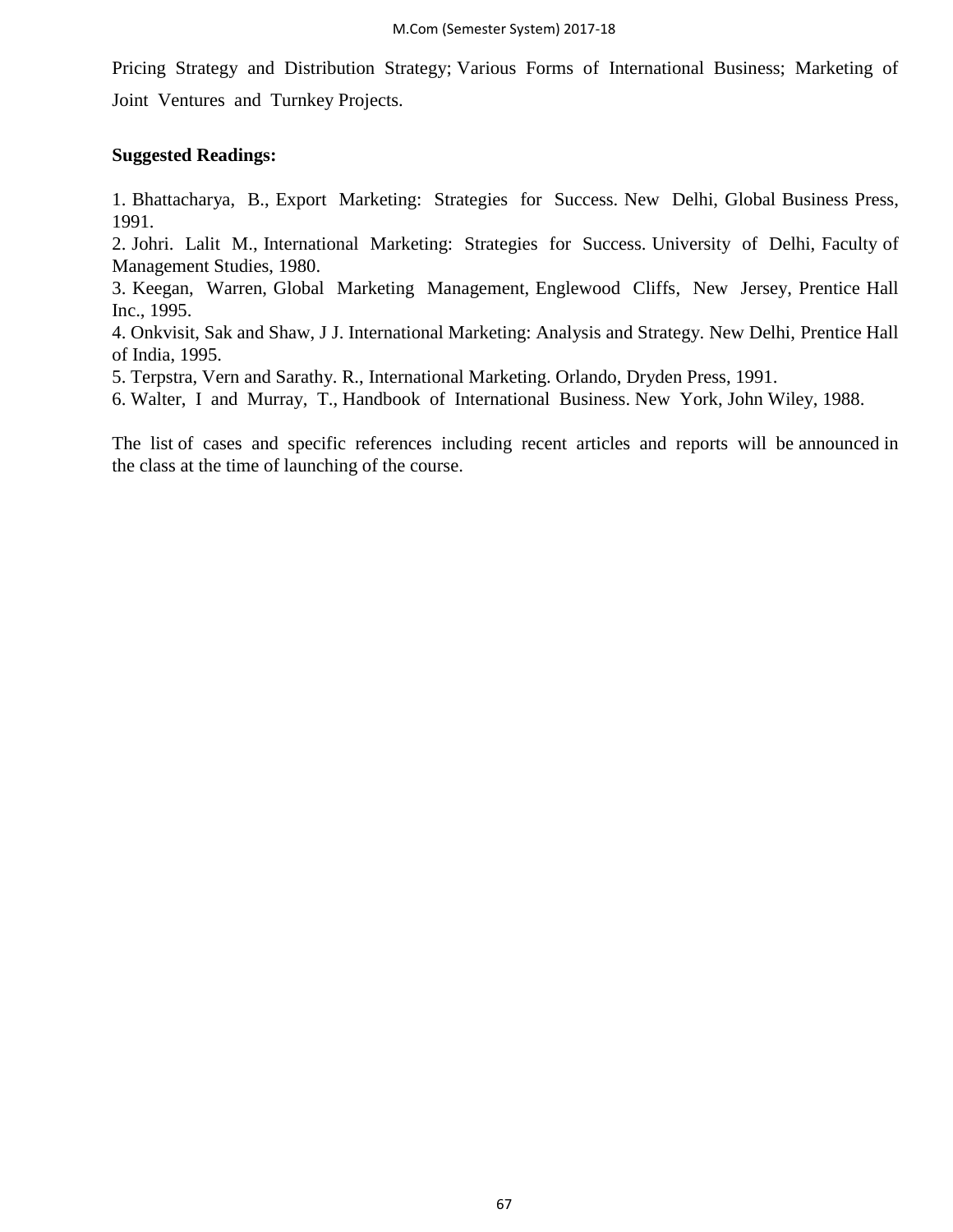## **GROUP 'D': Marketing Management**

# **MC** *–* **451: Advertising and Sales Managements**

## **Time: 3 Hours Max. Marks: 100**

**Internal Assessment: 20**

**Theory : 80**

# **Note: The question paper covering the entire course shall be divided into three sections as**

- **follows:**
- **Section A:** It will consist of 8 very short answer questions from the entire syllabus with answer to each question upto ten lines in length. Students will attempt all 8 compulsory questions. Each question will carry 2 marks; the total weightage being 16 marks.
- **Section B:** It will consist of essay type/numerical questions with answer to each question upto five pages in length. Four questions will be set by the examiner from Part–I of the syllabus and the candidates will be required to attempt two questions. Each question will carry 16 marks. The total weightage of the section shall be 32 marks.
- **Section C:** It will consist of essay type/numerical questions with answer to each question upto five pages in length. Four questions will be set by the examiner from Part–II of the syllabus and the candidates will be required to attempt two questions. Each question will carry 16 marks. The total weightage of the section shall be 32 marks.

## **Part – I**

## **Introduction to Advertising**

**Nature and scope and functions of Advertising:** Classification of Advertising**,** Advertising as an element of Marketing Mix, Advertising as a Tool of Communication, Setting Advertising Objectives

**Behavioral Dynamics**: The DAGMAR Approach, Hierarchy of Effects Model, New Adopter Model, AIDA Model

**Developing Segmentation and Positioning Strategies for Advertising**: Segmenting on the Basis of Usage Patterns and Commitment Level, Segmenting Business Markets, Formulating Positioning Strategy, Benefit Positioning, User Positioning and Competitive Positioning; Advertising and Product Life Cycle.

**Ethical Aspects of Advertising:** Misleading Advertising, Deceptive Advertising and Shock Advertising; Economic Effects and Legal Aspects of Advertising;

# **Part – II**

# **Managing an Advertising Program:**

Message Structure: Appeals, Copy, Layout;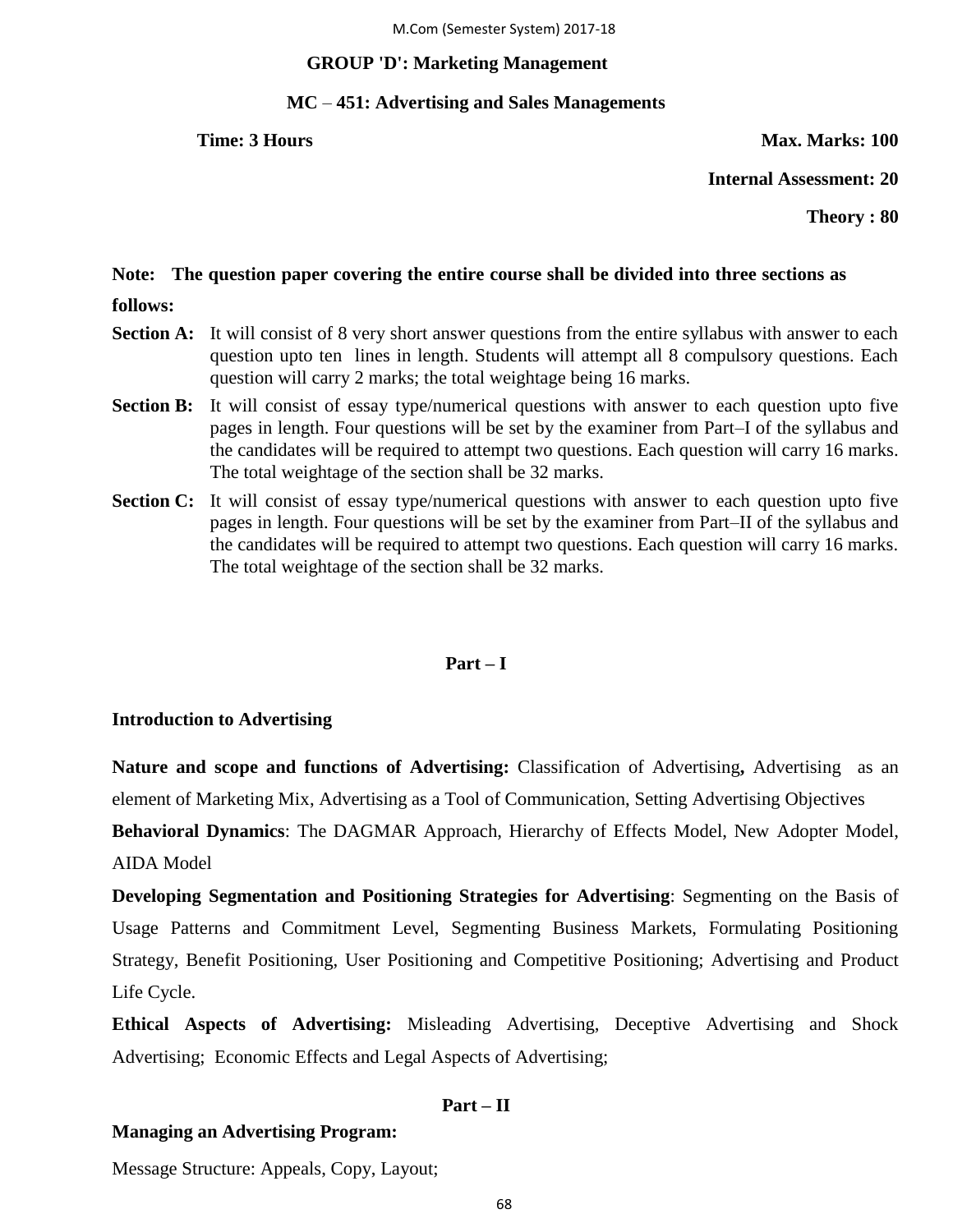## M.Com (Semester System) 2017-18

Advertising Media – Media Planning, Media Selection and Scheduling; Measuring Advertising Effectiveness – Pre-testing and Post-testing copy; Advertising Budget – Top Down Methods: Affordable Method, Percentage of Sales Method, Competitive Parity Method; Build-up Approach: Objective and Task Method; Advertising Agencies – Types, Role and Functions; Social and Cultural Consequences of Advertising – Advertising and Stereotyping;

# **Sales Management:**

Nature and Scope of Sales Management, Personal Selling Objectives;

Sales Force Organization – Nature and Types; Sales Force Recruitment – Process and Sources; Sales Force Selection Process; Managing Sales Training Programs – Need and Objectives; Motivating Sales Personnel – Significance, Financial and Non-Financial Reward System, Sales Meetings and Sales Contests; Designing Sales Territories and Sales Quotas – Objectives and Types; Developing and Managing Sales Evaluation Program.

# **Suggested Readings:**

- 1. Belch, George E. and Belch, Michael A. "Advertising and Promotion", Tata McGraw Hill, 6th Edition
- 2. Guinn, Allen, Chris T., Semenik, Richard J. "Advertising & Integrated Brand Promotion", Thomson – South Western, 4th Edition.
- 3. Batra, Rajeev, Mayers, John G., and Aaker, David A. "Advertising Management", Pearson Education, 5th Edition
- 4. Spiro, Stanton and Rich "Management of a Salesforce", Tata McGraw Hill; 11th Edition
- 5. Richard R Still, Cundiff W Edward Govoni A P Norman, "Sales Management: Decision Strategy and Cases", Pearson Education; 5th Edition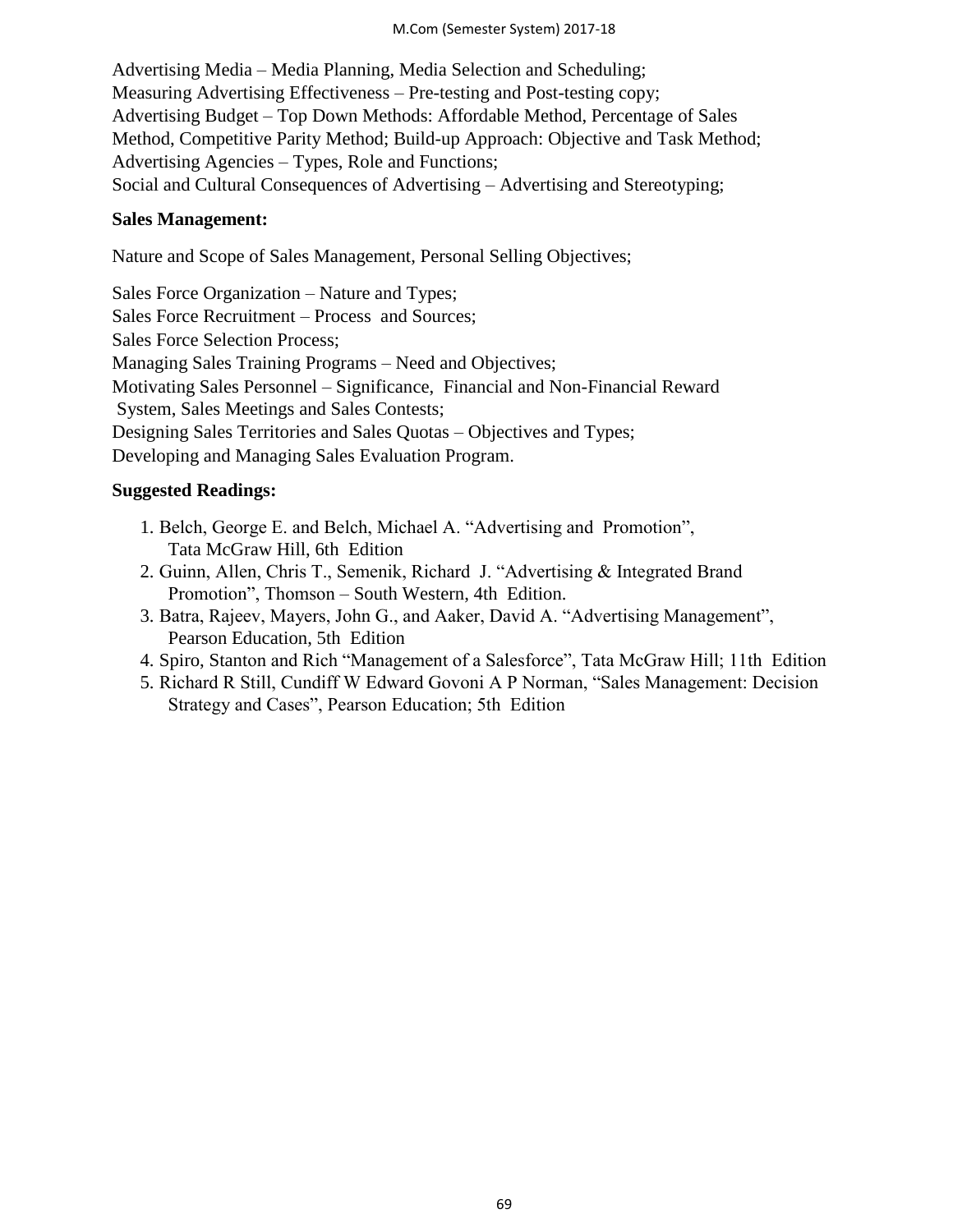## **GROUP 'D': Marketing Management**

## **MC – 452: Brand and Distribution Management**

**Time: 3 Hours Max. Marks: 100** 

**Internal Assessment: 20**

**Theory : 80**

# **Note: The question paper covering the entire course shall be divided into three sections as follows:**

- **Section A:** It will consist of 8 very short answer questions from the entire syllabus with answer to each question upto ten lines in length. Students will attempt all 8 compulsory questions. Each question will carry 2 marks; the total weightage being 16 marks.
- **Section B:** It will consist of essay type/numerical questions with answer to each question upto five pages in length. Four questions will be set by the examiner from Part–I of the syllabus and the candidates will be required to attempt two questions. Each question will carry 16 marks. The total weightage of the section shall be 32 marks.
- **Section C:** It will consist of essay type/numerical questions with answer to each question upto five pages in length. Four questions will be set by the examiner from Part–II of the syllabus and the candidates will be required to attempt two questions. Each question will carry 16 marks. The total weightage of the section shall be 32 marks.

## **Part – I**

## **Brand Management:**

**Brands and Brand Management:** Meaning, Importance of brands; Concept of Brand Equity.

**Brand Loyalty:** Meaning and Measuring, Brand Loyalty; Strategic Value of Brand Loyalty; Maintaining and Enhancing Brand Loyalty.

**Customer Based Brand Equity:** Defining Customer based Brand Equity; Brand Knowledge; Sources of Brand Equity – Brand Awareness, Brand Image; Building a Strong Brand – Brand Building Blocks, Brand Salience, Brand Performance, Brand Imagery, Brand Judgments, Brand Feelings, Brand Resonance.

**Brand Positioning:** Identifying and Establishing Brand Positioning; Concept of brand personality

**Brand Associations:** Product Attributes, Intangibles, Customer Benefits, Relative Price,Use/Application, User/Customer Leveraging Secondary Brand Association: Country of Origin, Co-branding, Licensing Celebrity Endorsement.

**Designing and Implementing Branding Strategies:** Brand-Product Matrix; Brand Hierarchy; Brand Extensions.

**Measuring and Interpreting Brand Performance:** Measuring sources of brand equity; Qualitative Research Techniques: Free association, Projective Techniques; Quantitative Research Techniques: Awareness, Image.

**Brand Valuation Methods.** 

# **Part – II**

# **Retail Management:**

**Introduction to Retailing:** Nature and Scope of Retailing, Types of Retail Formats, Retail Franchising: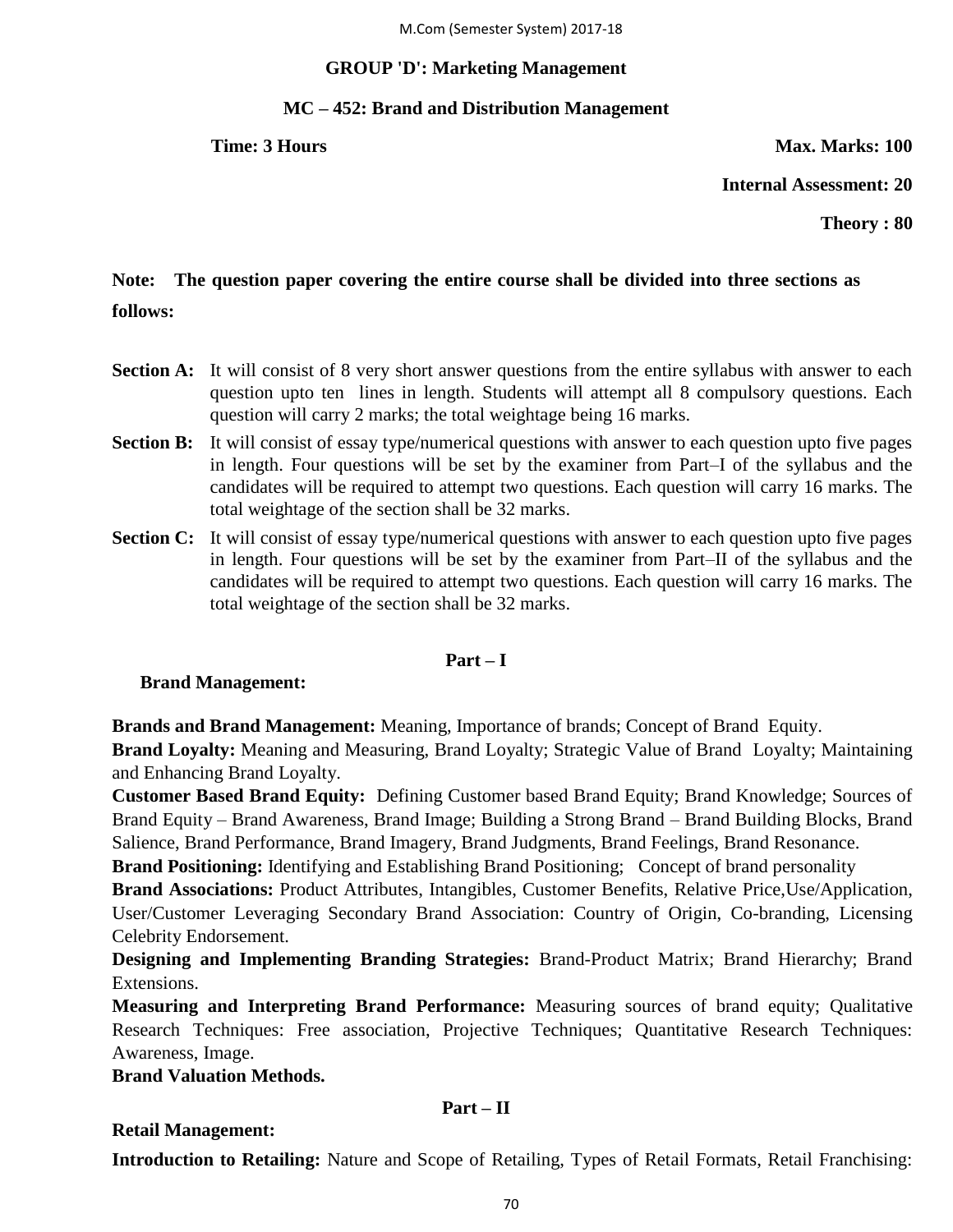Concept, Types, Advantages and Disadvantages.

**Retail Locations**: Types of Retail Locations; Steps involved in choosing a Retail Location; Methods of Evaluating a Trading Area.

**Retail Merchandising:** Concept of Merchandising; Planning Merchandising assortments.

**Servicing the Retail Customer:** Concept of Customer Service; Importance of Service in Retail; Customer Service as a part of Retail Strategy;

**Retail Store Design and Visual Merchandising:** Importance of Store Design; Exterior Store Design; Interior Store Design; Visual Merchandising.

**Supply Chain Management:** Concept of Supply Chain Management with reference to Retailing; Supply Chain Integration.

## **Suggested Readings:**

- 1. Keller, Kevin Lane: Strategic Brand Management: Building, Measuring and Managing Brand Equity (Prentice Hall India: New Delhi), Third Edition (2008).
- 2. Aaker, David: Managing Brand Equity (Free Press: New York) (1991)
- 3. Swapna Pradhan: Retailing Management (Tata McGraw Hill: New Delhi) Third Edition, (2009)
- 4. Levy, Michael and Weitz, Barton A.: Retailing Management (Tata McGraw Hill: New Delhi)
- 5. Dunne, Patrick M; Lusch, Robert F. and Griffith David A.: Retailing (Cengage, New Delhi)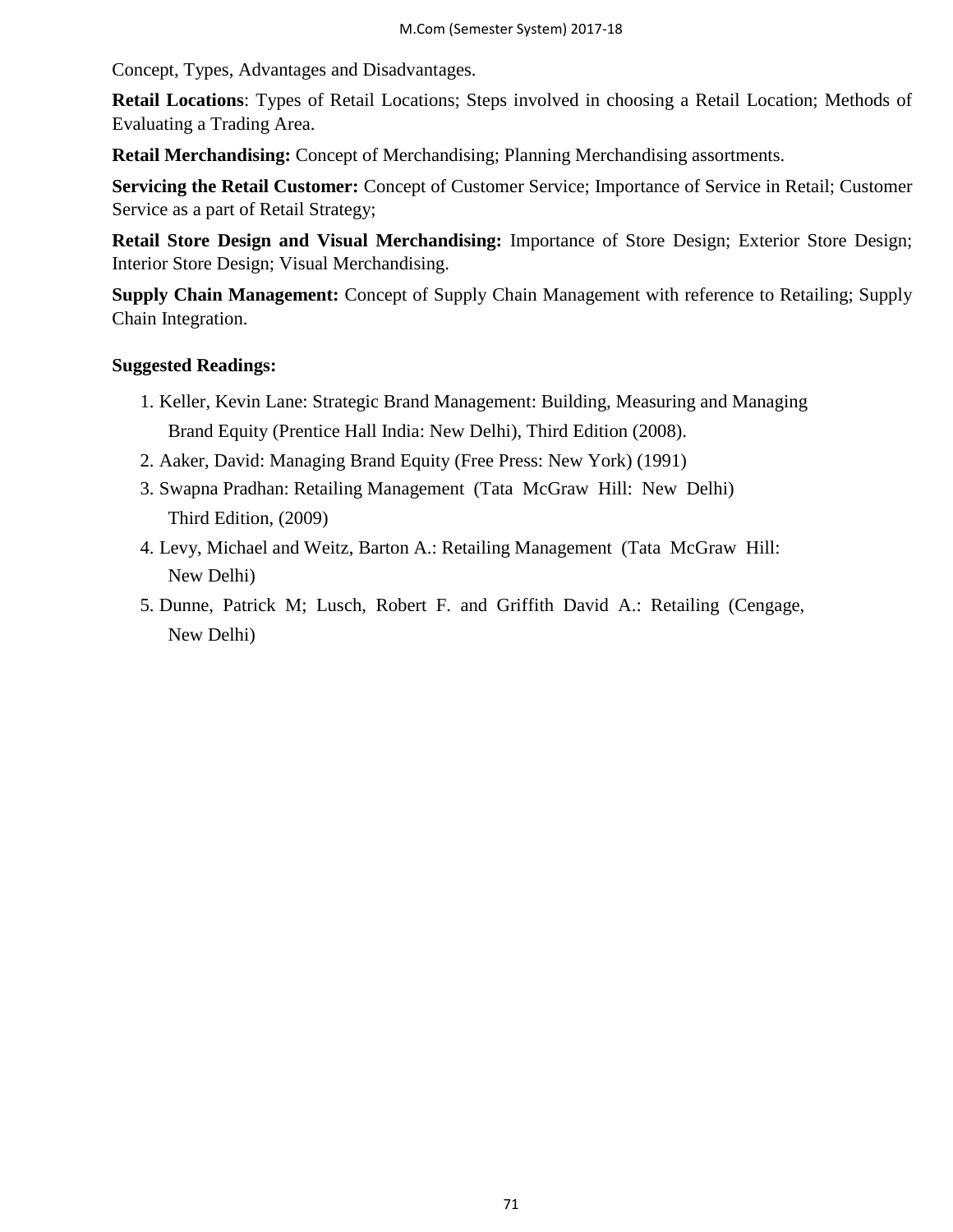## **GROUP 'D': Marketing Management**

# **MC – 453: Services Marketing**

**Time: 3 Hours Max. Marks: 100** 

**Internal Assessment: 20**

**Theory : 80**

# **Note: The question paper covering the entire course shall be divided into three**

# **sections as follows:**

- **Section A:** It will consist of 8 very short answer questions from the entire syllabus with answer to each question upto ten lines in length. Students will attempt all 8 compulsory questions. Each question will carry 2 marks; the total weightage being 16 marks.
- **Section B:** It will consist of essay type/numerical questions with answer to each question upto five pages in length. Four questions will be set by the examiner from Part–I of the syllabus and the candidates will be required to attempt two questions. Each question will carry 16 marks. The total weightage of the section shall be 32 marks.
- **Section C:** It will consist of essay type/numerical questions with answer to each question upto five pages in length. Four questions will be set by the examiner from Part–II of the syllabus and the candidates will be required to attempt two questions. Each question will carry 16 marks. The total weightage of the section shall be 32 marks.

## **Part – I**

**Introduction to services:** Meaning and need for services marketing, Service and technology, Differences in goods versus services marketing, Service marketing mix.

**Customer Expectations of Services:** Meaning and types of services expectations, Factors that influence customer expectations of services, Model of customer service.

**Customer Perceptions of Services:** Customer satisfaction, Service quality, Service encounters, Strategies for influencing Customer perceptions.

**Understanding customer Expectations & Perceptions through Marketing Research:** Using marketing research to understand customer expectation, Elements in effective services marketing research program, Analyzing and interpreting marketing research findings, using marketing research information.

Service Recovery: Impact of service failure and recovery, Service recovery paradox, How customer respond to service failures? Why do/don't people complain, Customer expectation after complain, Switching versus staying post service recovery, Service recovery strategies.

**Service Development & Design:** Challenges of service design, Service redesign, Stages in new service development, Service blueprinting, High performance service innovations.

**Physical Evidences and Servicescape:** Types of servicescapes, Role of servicescape, Framework for understanding servicescape effects on behavior, Approaches for understanding servicescape